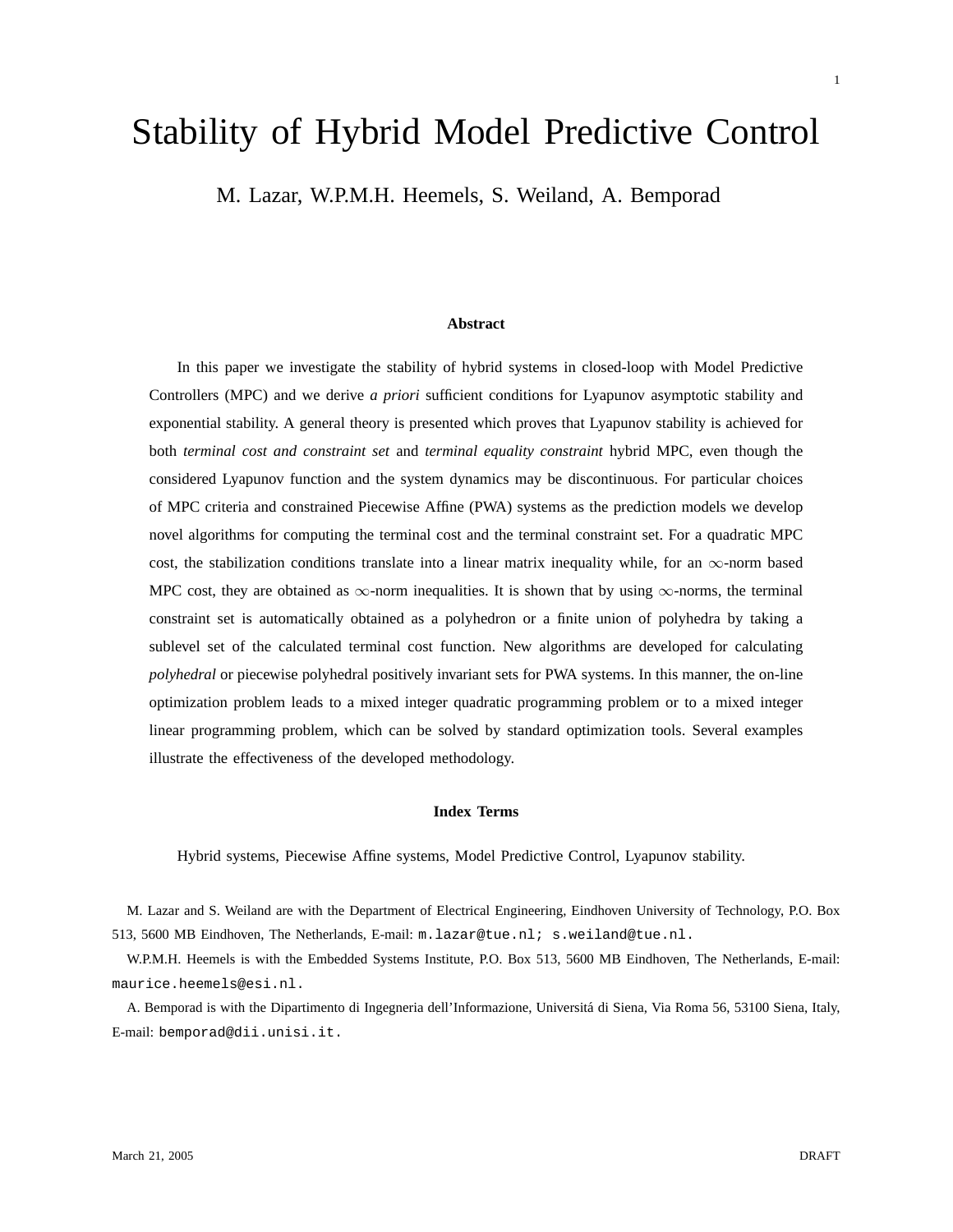## I. INTRODUCTION

Hybrid systems provide a unified framework for modeling complex processes that include both continuous and discrete dynamics. The large variety of practical situations where hybrid systems are encountered (e.g., physical processes interacting with discrete actuators) led to an increasing interest in modeling and control of hybrid systems. Several modeling formalisms have been developed for describing hybrid systems, such as Mixed Logical Dynamical (MLD) systems [1] or Piecewise Affine (PWA) systems [2], and several control strategies have been proposed for relevant classes of hybrid systems. In particular, PWA systems have become popular due to their accessible mathematical description on one hand, and their ability to model a broad class of hybrid systems [3], [4] on the other. Many of the control schemes for hybrid systems are based on Model Predictive Control (MPC), e.g., as the ones in [1], [5–7]. MPC, also known as *receding horizon control*, is a control strategy that offers attractive solutions for industry, e.g., see [8] for a recent survey of industrial MPC controllers. Initial MPC algorithms were exclusively designed for linear systems and many ideas were soon suitably generalized to nonlinear systems [9]. As a future objective, it has been pointed out in the survey [9] that many system theoretic concepts, as well as control strategies like model predictive control, require re-examination for the class of hybrid systems. More precisely, hybrid MPC faces two difficult problems, which cannot be handled using the tools developed for linear or nonlinear models. Firstly, the computational complexity of the constrained optimization problem that has to be solved on-line and, secondly, guaranteing closed-loop stability. In this paper we focus on the latter problem and we aim at deriving sufficient conditions that guarantee Lyapunov stability, attractivity and exponential stability for a general class of hybrid models and MPC optimization criteria. Note that many of the hybrid MPC schemes e.g., [1], [6], [7], have only been proven to guarantee attractivity, while Lyapunov stability  $[10-12]$  is a desirable property from a practical point of view as well. This is due to the fact that if attractivity alone is ensured, then in principle, an arbitrarily small perturbation from the equilibrium may cause the state of the closed-loop system to drift far away by a fixed distance before converging back to the origin.

In the literature, a hybrid MPC scheme is based on the optimization of a cost function that is defined using mainly quadratic forms, e.g. [1], [7] or  $1, \infty$ -norms, e.g. [5], [6]. If a quadratic cost function is used, the MPC optimization problem leads to a Mixed Integer Quadratic Programming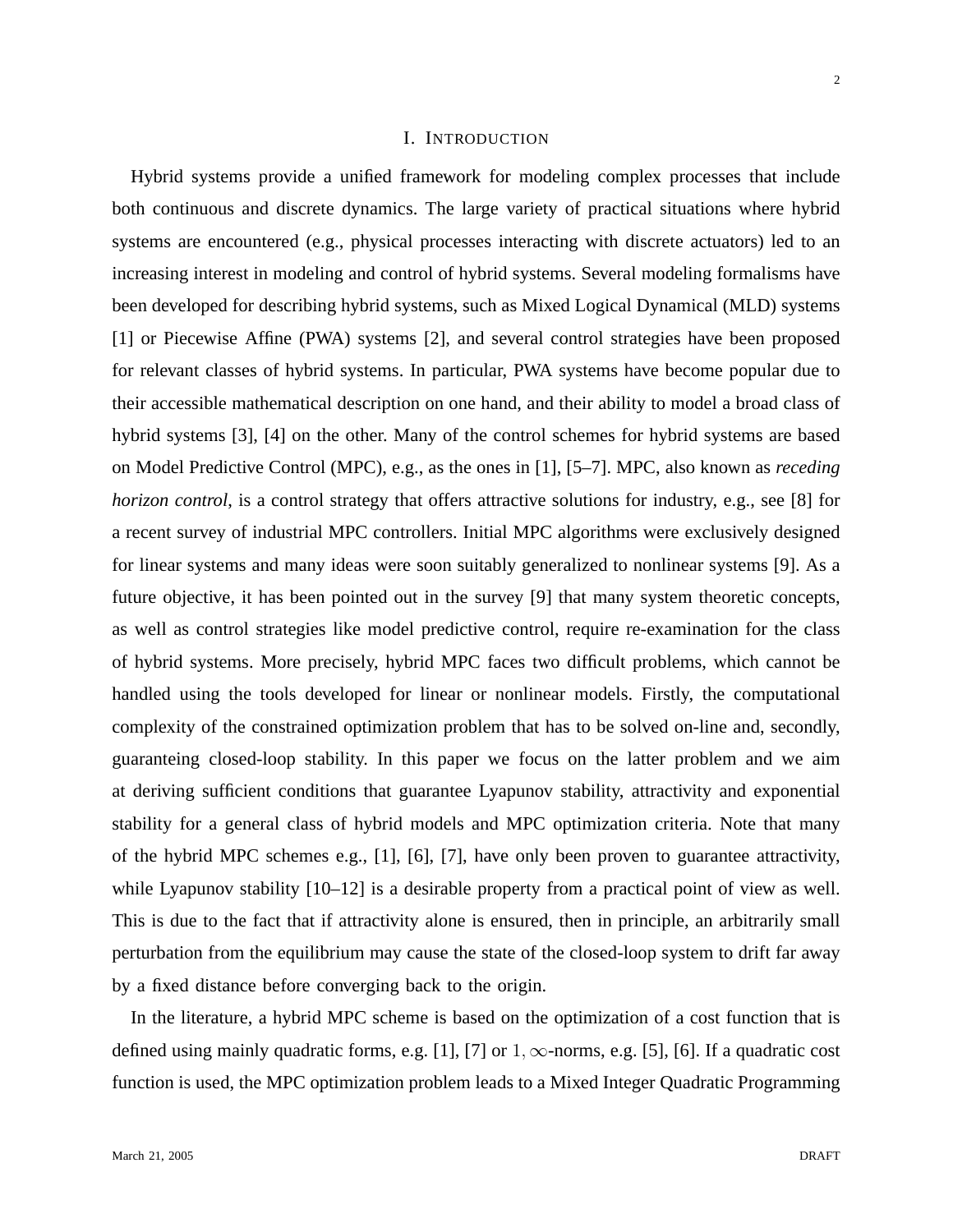(MIQP) problem. An option to guarantee attractivity in this case is to impose a *terminal equality constraint* [1]. However, this method has the disadvantage that the predicted state must be brought to the origin in finite time. This requires that the PWA system is controllable, while stabilizability should be sufficient in general. Moreover, a longer prediction horizon may be needed for ensuring feasibility of the MPC optimization problem, which increases the computational complexity. Controllers with reduced complexity are proposed for this case in [13], but convergence can only be established by an *a posteriori* analysis. Although the terminal equality constraint method has been proven to guarantee attractivity [1], a proof of Lyapunov stability is missing for hybrid systems. Also, some quadratic cost hybrid MPC schemes, such as the one in [13], rely on the result of [9] (which uses continuity of the MPC value function) to claim stability. Since continuity of the value function is not guaranteed in the hybrid case, such results only guarantee attractivity in general. Sorting this aspect out precisely is one of the main topics in this paper. In the case when the 1-norm or the  $\infty$ -norm is used to define the cost function, the MPC optimization problem leads to a Mixed Integer Linear Programming (MILP) problem. An *a priori* heuristic test for guaranteeing attractivity of  $\infty$ -norm based MPC of PWA systems has been developed in [5] and an *a posteriori* stability check has been proposed in [14]. The a posteriori check is based on computing explicitly the PWA closed-loop dynamics and checking stability afterwards using the theory of [15], [16]. No indication is available how to adapt the original MPC set-up in case that the closed-loop system is unstable. The use of an a posteriori stability check emphasizes the need for conditions that guarantee stability in hybrid MPC. The inclusion of such conditions in the MPC design (i.e. a priori) would yield a major advantage. This is one of the motivations for this work.

In this paper we derive *a priori* sufficient conditions for asymptotic stability (including Lyapunov stability) of both terminal cost and constraint set and terminal equality constraint hybrid MPC. We present a general theory for a wide class of hybrid models and MPC cost functions and we show that Lyapunov stability can be achieved even though the value function and the system dynamics are discontinuous. New methods for calculating the terminal cost and the terminal constraint set are developed for the particular case of constrained PWA systems. In the case of a quadratic cost, the conditions are obtained in the Linear Matrix Inequalities (LMI) form and thus, the terminal weight(s) can be calculated using semi-definite programming. For an  $\infty$ -norm based cost, the conditions are specified using  $\infty$ -norm inequalities, which lead to a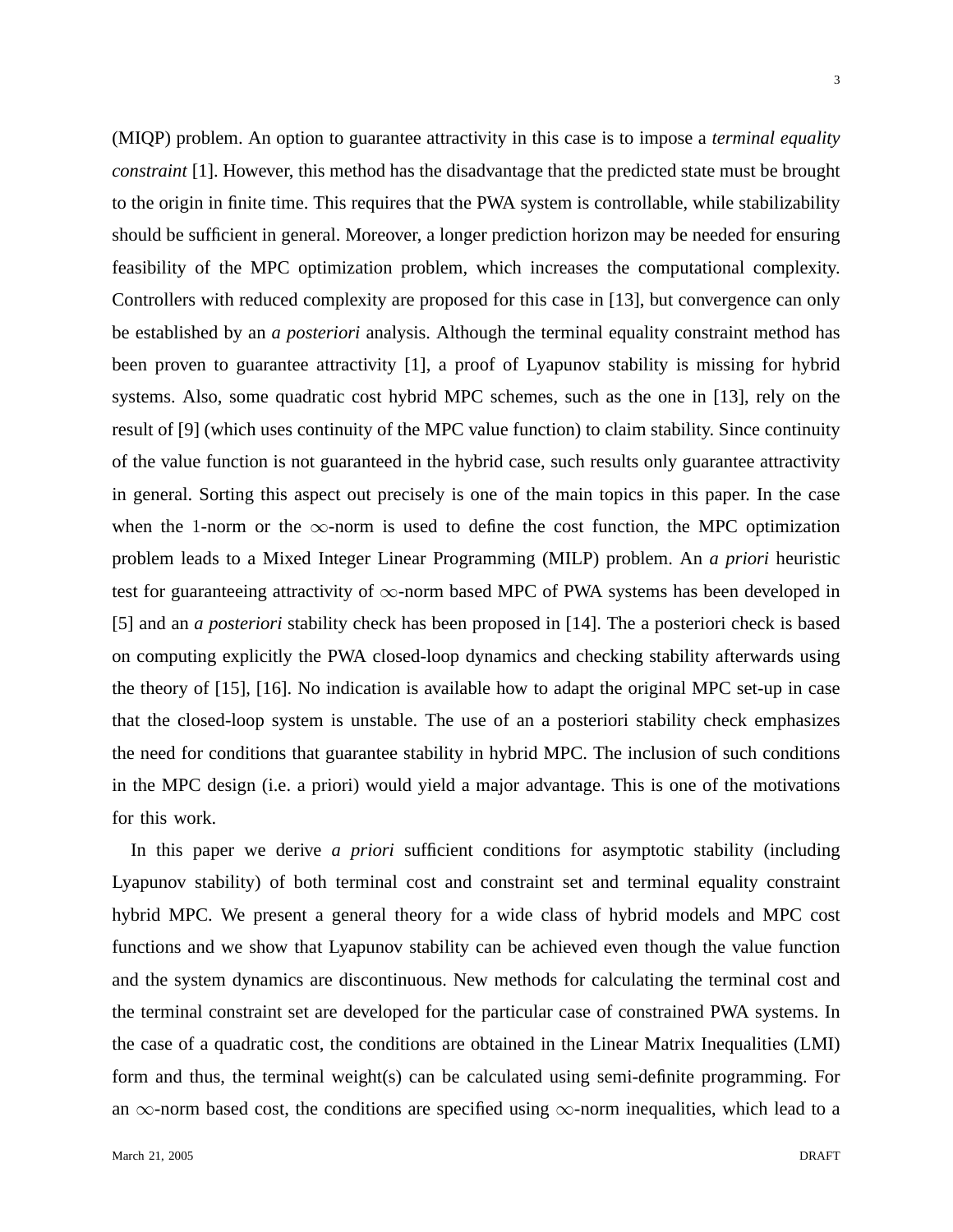4

constrained optimization problem that has to be solved off-line. One of the advantages of using ∞-norms is that the terminal constraint set can be automatically obtained as a polyhedron or a finite union of polyhedra by taking a sublevel set of the calculated terminal cost function. We also develop new algorithms for calculating positively invariant sets for feedback controlled PWA systems. These algorithms provide the means to come up with *polyhedral* positively invariant sets in the case of quadratic forms based hybrid MPC and thereby obtaining an MIQP optimization problem.

The paper is organized as follows. Section II deals with preliminary definitions and Section III provides a precise problem formulation. Section IV deals with discrete-time Lyapunov stability, and the results regarding stability of hybrid MPC are given in Section V. For the case of constrained PWA systems, methods for calculating the terminal cost, the terminal constraint set and the value of the prediction horizon are developed in Section VI and Section VII for hybrid MPC based on quadratic costs and for hybrid MPC based on  $\infty$ -norms, respectively. The special case of terminal equality constraint hybrid MPC is addressed in Section VIII and the conclusions are summarized in Section IX.

## II. PRELIMINARIES

Let  $\mathbb{R}, \mathbb{R}_+, \mathbb{Z}$  and  $\mathbb{N}$  denote the field of real numbers, the set of non-negative reals, the set of integer numbers and the set of non-negative integers, respectively. Let  $S \subseteq \mathbb{R}^n$  be a set. We denote by  $\partial S$  the boundary of S, by  $\text{int}(S)$  its interior and by cl(S) its closure. For any real  $\lambda \geq 0$ , the set  $\lambda S$  is defined as  $\{x \in \mathbb{R}^n : x = \lambda y, y \in S\}.$ 

Consider the time-invariant discrete-time autonomous nonlinear system described by

$$
x_{k+1} = G(x_k),\tag{1}
$$

where  $G : \mathbb{R}^n \to \mathbb{R}^n$  is an arbitrary, *possibly discontinuous*, nonlinear function. A point  $x^* \in \mathbb{R}^n$ is an equilibrium point of system (1), if  $G(x^*) = x^*$ . For convenience we recall the following definitions related to stability.

**Definition II.1** Let  $x^* \in \mathbb{R}^n$  be an equilibrium point of system (1) and let  $\mathcal{X} \subseteq \mathbb{R}^n$  be a set that contains an open neighborhood of  $x^*$ .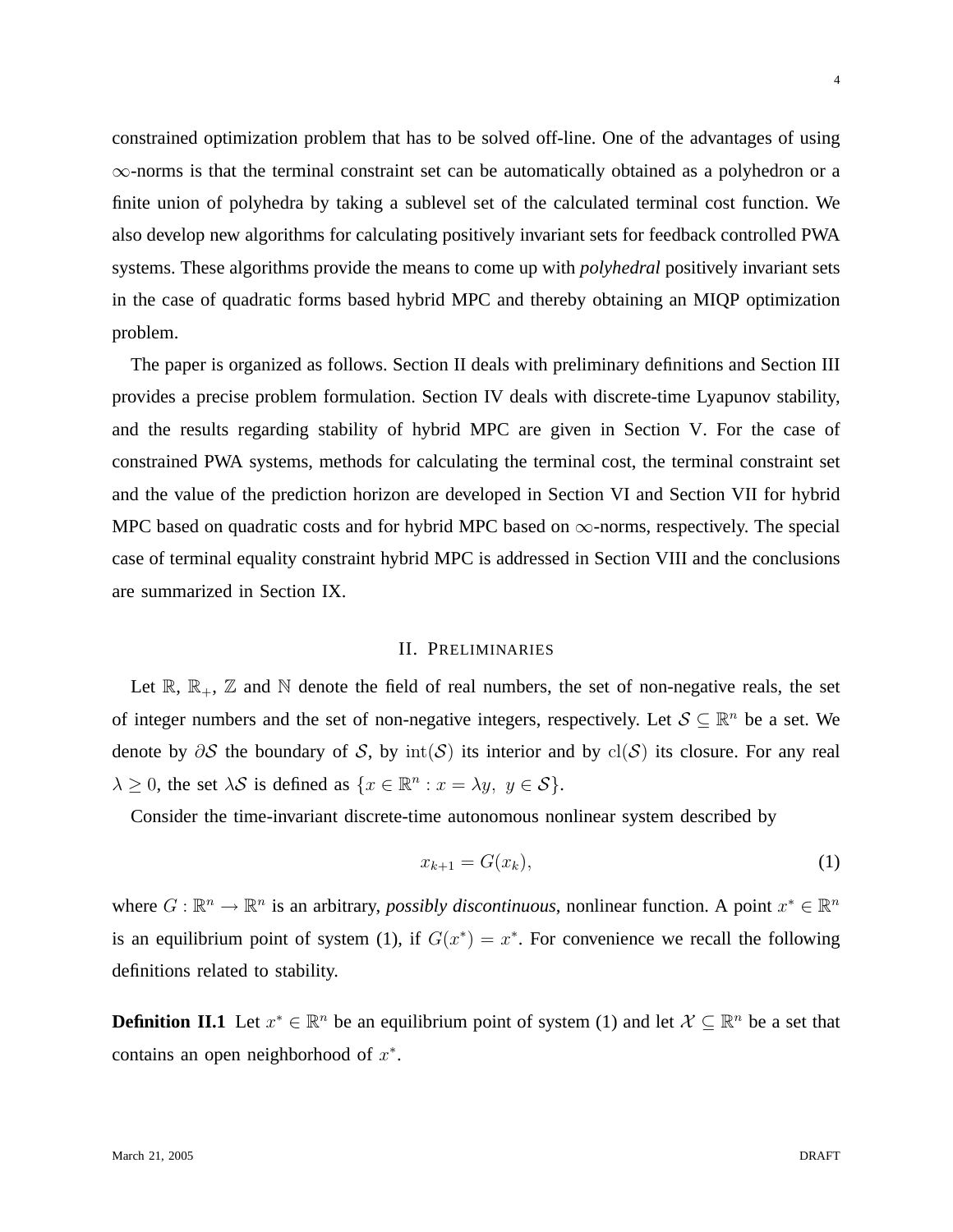1) The equilibrium  $x^*$  is *Lyapunov stable* if for any  $\varepsilon > 0$  there exists a  $\delta = \delta(\varepsilon) > 0$  such that

$$
||x_0 - x^*|| \le \delta \quad \Rightarrow \quad ||x_k - x^*|| \le \varepsilon \quad \text{for all} \quad k \ge 0,
$$

where  $x_k$  is the state of system (1) at time  $k \ge 0$  with initial state  $x_0$  at time  $k = 0$ .

2) The equilibrium  $x^*$  is *attractive in*  $\mathcal X$  if

$$
\lim_{k \to \infty} ||x_k - x^*|| = 0, \quad \text{for all} \quad x_0 \in \mathcal{X}.
$$

3) The equilibrium  $x^*$  is *locally attractive* if there exists a  $\delta > 0$  such that

$$
||x_0 - x^*|| \le \delta \quad \Rightarrow \quad \lim_{k \to \infty} ||x_k - x^*|| = 0.
$$

- 4) The equilibrium  $x^*$  is *globally attractive* if it is attractive in  $\mathbb{R}^n$ .
- 5) The equilibrium  $x^*$  is *asymptotically stable in*  $\mathcal X$  *in the Lyapunov sense* if it is both Lyapunov stable and attractive in  $X$ .
- 6) The equilibrium  $x^*$  is *locally (globally) asymptotically stable in the Lyapunov sense* if it is both Lyapunov stable and locally (globally) attractive.
- 7) The equilibrium  $x^*$  is *exponentially stable in* X if there exist  $\theta > 0$  and  $\lambda \in [0, 1)$  such that

$$
||x_k - x^*|| \le \theta ||x_0 - x^*||\lambda^k
$$
, for all  $x_0 \in \mathcal{X}$  and for all  $k \ge 0$ .

8) The equilibrium  $x^*$  is *locally exponentially stable* if there exists a  $\delta > 0$ ,  $\theta > 0$  and  $\lambda \in [0, 1)$  such that

$$
||x_0 - x^*|| \le \delta \quad \Rightarrow \quad ||x_k - x^*|| \le \theta ||x_0 - x^*||\lambda^k, \quad \text{for all} \quad k \ge 0.
$$

9) The equilibrium  $x^*$  is *globally exponentially stable* if it is exponentially stable in  $\mathbb{R}^n$ .

**Definition II.2** A real-valued scalar function  $\varphi : \mathbb{R}_+ \to \mathbb{R}$  *belongs to class* M ( $\varphi \in \mathcal{M}$ ) if it is continuous, non-decreasing and if  $\varphi(0) = 0$  and  $\varphi(x) > 0$  for  $x > 0$ .

**Definition II.3** Let  $0 \leq \lambda \leq 1$  be given. A set  $\mathcal{P} \subseteq \mathbb{R}^n$  is called a *λ*-*contractive set* for system (1) if for all  $x \in \mathcal{P}$  it holds that  $G(x) \in \lambda \mathcal{P}$ . For  $\lambda = 1$  a  $\lambda$ -contractive set is called a *positively invariant set*.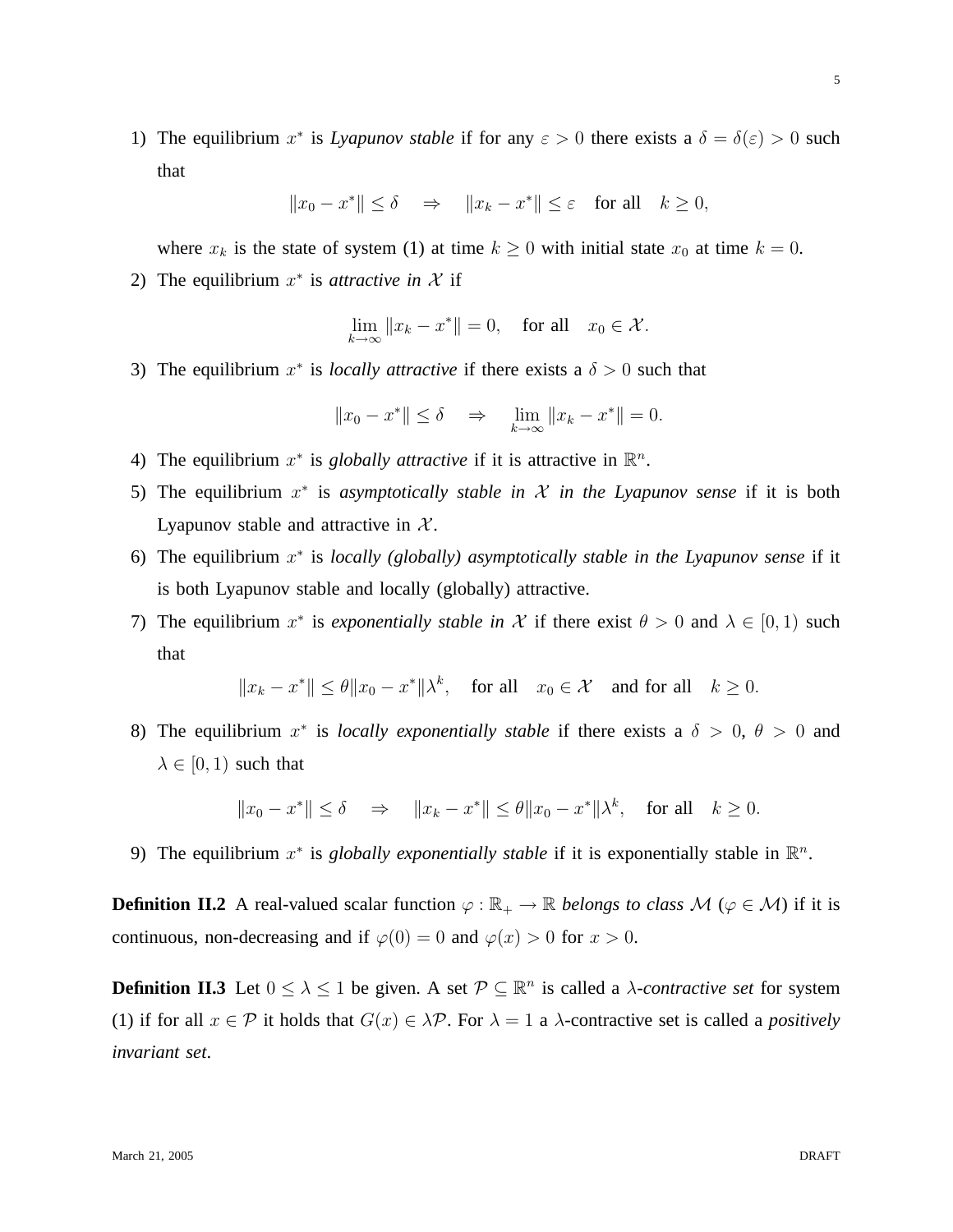,

6

**Definition II.4** A set  $\mathcal{P} \subseteq \mathbb{R}^n$  is called *the maximal positively invariant set* contained in a set  $\mathcal{X} \subseteq \mathbb{R}^n$  for system (1) if the following conditions are satisfied:

- 1)  $P \subseteq \mathcal{X}$ .
- 2)  $P$  is a positively invariant set for system (1).
- 3) If  $\tilde{P}$  is a positively invariant set for system (1) and  $\tilde{P} \subset \mathcal{X}$ , then  $\tilde{P} \subset \mathcal{P}$ .

A polyhedron is a convex set obtained as the intersection of a finite number of open and/or closed half-spaces. Moreover, a convex and compact set in  $\mathbb{R}^n$  that contains the origin in its interior is called a C-set [17]. A piecewise polyhedral set is a finite union of polyhedral sets. The *p*-norm of a vector  $x \in \mathbb{R}^n$  is defined as:

$$
||x||_p \triangleq \begin{cases} (|x_1|^p + \dots + |x_n|^p)^{\frac{1}{p}}, & 1 \le p < \infty \\ \max_{i=1,\dots,n} |x_i|, & p = \infty \end{cases}
$$

where  $x_i$ ,  $i = 1, \ldots, n$  is the *i*-th component of x. For a matrix  $Z \in \mathbb{R}^{m \times n}$  we define

$$
||Z||_p \triangleq \sup_{x \neq 0} \frac{||Zx||_p}{||x||_p}, \quad p \ge 1,
$$

as the induced matrix norm. It is well known [18] that  $||Z||_{\infty} = \max_{1 \leq i \leq m} \sum_{j=1}^{n} |Z^{\{ij\}}|$ , where  $Z^{\{ij\}}$  is the *ij*-th entry of Z. For a matrix  $Z \in \mathbb{R}^{m \times n}$  with full-column rank,  $Z^{-L} := (Z^{\top}Z)^{-1}Z^{\top}$ denotes the Moore-Penrose inverse [18], which satisfies  $Z^{-L}Z = I_n$ . For a positive definite matrix Z,  $Z^{\frac{1}{2}}$  denotes the Cholesky factor [18], which satisfies  $(Z^{\frac{1}{2}})^{\top}Z^{\frac{1}{2}} = Z^{\frac{1}{2}}(Z^{\frac{1}{2}})^{\top} = Z$  and,  $\lambda_{\min}(Z)$  and  $\lambda_{\max}(Z)$  denote the smallest and the largest eigenvalue of Z, respectively.

## III. PROBLEM STATEMENT

Consider the time-invariant discrete-time nonlinear system

$$
x_{k+1} = g(x_k, u_k),\tag{2}
$$

where  $x_k \in \mathbb{X} \subseteq \mathbb{R}^n$  is the state,  $u_k \in \mathbb{U} \subseteq \mathbb{R}^m$  is the control input at the discrete-time instant  $k \geq 0$  and  $g: \mathbb{R}^n \times \mathbb{R}^m \to \mathbb{R}^n$  is an arbitrary, *possibly discontinuous*, nonlinear function. The sets X and U specify state and input constraints and it is assumed that they are polyhedral C-sets. We assume for simplicity that the origin is an equilibrium state for (2) with  $u = 0$ , meaning that  $q(0, 0) = 0$ . Note that the class of nonlinear dynamical systems (2) contains certain classes of hybrid systems, such as PWA systems, due to the fact that  $q$  may be discontinuous. For a fixed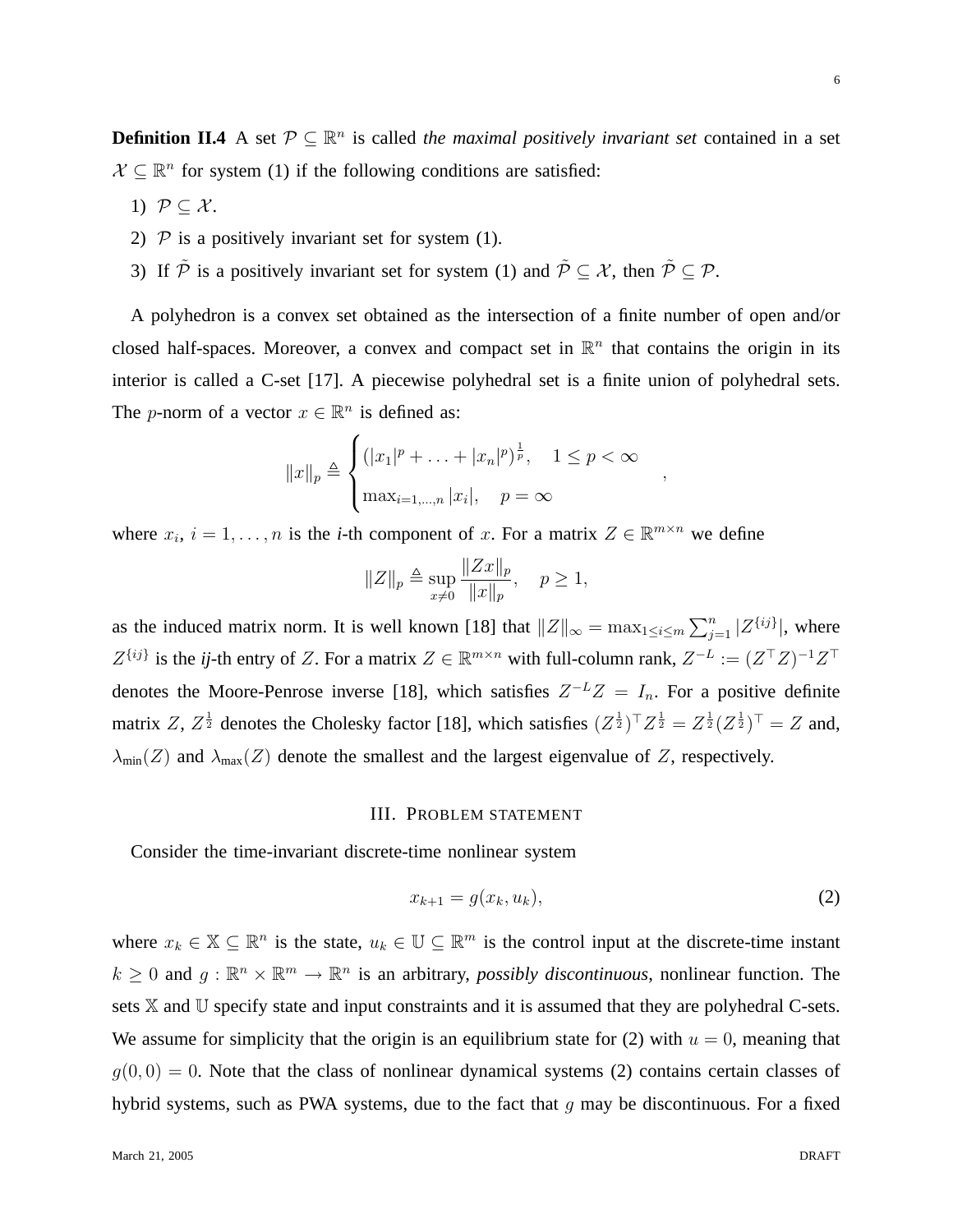$N \in \mathbb{N}, N \ge 1$ , let  $\mathbf{x}_k(x_k, \mathbf{u}_k) := (x_{k+1}, \ldots, x_{k+N})$  denote a state sequence generated by system (2) from initial state  $x_k$  and by applying the input sequence  $\mathbf{u}_k := (u_k, \dots, u_{k+N-1}) \in \mathbb{U}^N$ . Furthermore, let  $\mathcal{X}_T \subseteq \mathbb{X}$  denote a desired target set that contains the origin.

**Definition III.1** The class of *admissible input sequences* defined with respect to  $\mathcal{X}_T$  and state  $x_k \in \mathbb{X}$  is  $\mathcal{U}_N(x_k) := \{ \mathbf{u}_k \in \mathbb{U}^N \mid \mathbf{x}_k(x_k, \mathbf{u}_k) \in \mathbb{X}^N, x_{k+N} \in \mathcal{X}_T \}.$ 

Now consider the following constrained optimization problem.

**Problem III.2** Let the target set  $\mathcal{X}_T \subseteq \mathbb{X}$  and  $N \geq 1$  be given and let  $F : \mathbb{R}^n \to \mathbb{R}_+$  with  $F(0) = 0$  and  $L : \mathbb{R}^n \times \mathbb{R}^m \to \mathbb{R}_+$  with  $L(0,0) = 0$  be mappings. At time  $k \geq 0$  let  $x_k \in \mathbb{X}$  be given and minimize the cost function

$$
J(x_k, \mathbf{u}_k) \triangleq F(x_{k+N}) + \sum_{i=0}^{N-1} L(x_{k+i}, u_{k+i})
$$
 (3)

over all input sequences  $\mathbf{u}_k \in \mathcal{U}_N(x_k)$ .

In the following, we call  $F$ ,  $L$  and  $N$  the terminal cost, the stage cost and the prediction horizon, respectively. We call an initial state  $x \in X$  *feasible* if  $U_N(x) \neq \emptyset$ . Similarly, Problem III.2 is said to be feasible (or *solvable*) for  $x \in X$  if  $U_N(x) \neq \emptyset$ . Let  $\mathcal{X}_f(N)$  denote the set of *feasible initial states* with respect to Problem III.2 and let

$$
V_{\text{MPC}}: \mathcal{X}_f(N) \to \mathbb{R}_+, \quad V_{\text{MPC}}(x_k) \triangleq \inf_{\mathbf{u}_k \in \mathcal{U}_N(x_k)} J(x_k, \mathbf{u}_k) \tag{4}
$$

denote the value function corresponding to (3). Throughout the paper we assume that there exists an optimal sequence of controls

$$
\mathbf{u}_{k}^{*} \triangleq (u_{k}^{*}, u_{k+1}^{*}, \dots, u_{k+N-1}^{*})
$$
\n(5)

calculated for state  $x_k \in \mathcal{X}_f(N)$  and Problem III.2. Hence, the infimum in (4) is a minimum and  $V_{\text{MPC}}(x_k) = J(x_k, \mathbf{u}_k^*)$ . The following stability analysis is not affected by the possible nonuniqueness of the optimal control sequence (5), i.e. all results apply irrespective of which optimal sequence is selected. Let  $\mathbf{x}_{k}^{*}(x_{k}, \mathbf{u}_{k}^{*}):=(x_{k+1}^{*}, \ldots, x_{k+N}^{*})$  denote the state sequence generated by system (2) from initial state  $x_k \in \mathcal{X}_f(N)$  and by applying the optimal sequence of controls  $\mathbf{u}_k^*$ . Let  $\mathbf{u}_k^*(1)$  denote the first element of the sequence (5). According to the receding horizon strategy, the *MPC control law* is defined as

$$
u_k^{\text{MPC}} = \mathbf{u}_k^*(1); \quad k \in \mathbb{N}.\tag{6}
$$

7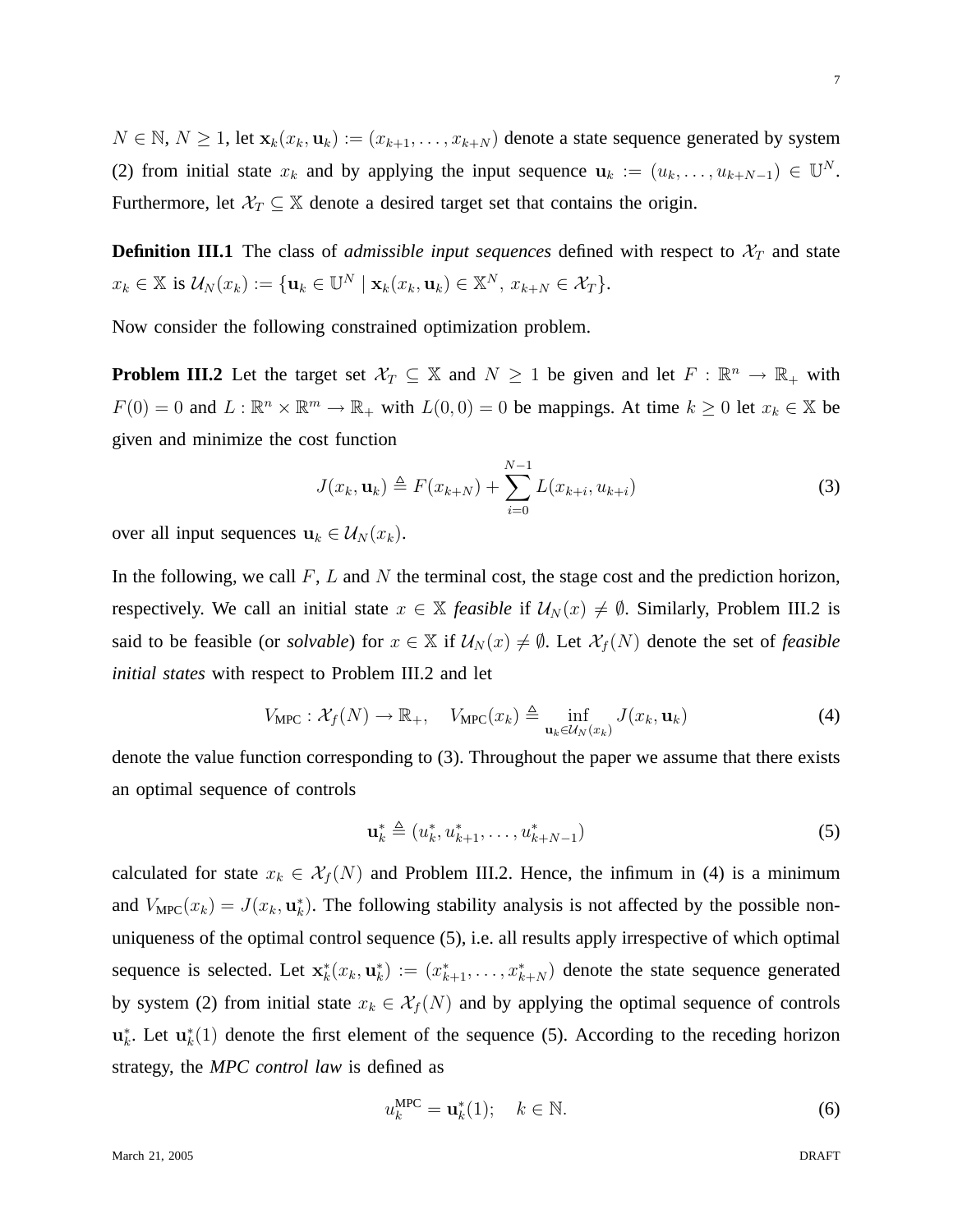A precise problem formulation can now be stated as follows.

**Problem III.3** Let a desired set of initial states  $\mathbb{X}_0 \subseteq \mathbb{X}$ , system (2) and the stage cost L be given. Determine a terminal cost F, a terminal constraint set  $\mathcal{X}_T$  and a prediction horizon N such that system (2) in closed-loop with the MPC control (6) is asymptotically stable in the Lyapunov sense in  $\mathcal{X}_f(N)$  and  $\mathbb{X}_0 \subseteq \mathcal{X}_f(N)$ .

Note that many of the hybrid MPC schemes only guarantee attractivity, e.g., see [1], [5–7], and not Lyapunov stability, which is an important property in practice. This is due to the fact that if attractivity alone is ensured, then in principle, an arbitrarily small perturbation from the equilibrium may cause the state of the closed-loop system to drift far away by a fixed distance before converging back to the origin.

## IV. DISCRETE-TIME LYAPUNOV STABILITY

In this section we formulate discrete-time stability results for the *discontinuous* autonomous nonlinear system (1). We assume that  $x^* = 0$  is an equilibrium point for system (1), i.e.  $G(0) = 0$ , and we derive sufficient conditions for asymptotic stability and exponential stability. Consider a non-negative scalar function  $V : \mathbb{R}^n \to \mathbb{R}_+$  with  $V(0) = 0$  and let  $\Delta V(x_k) := V(x_{k+1}) - V(x_k) =$  $V(G(x_k)) - V(x_k)$  denote the forward difference of V. Let w,  $\psi$  and r be class M functions and consider the following assumptions.

**Assumption IV.1** For every  $\varepsilon > 0$  there exists a  $\delta(\varepsilon) \in (0, \varepsilon)$  such that  $\psi(\delta) < w(\varepsilon)$ .

**Assumption IV.2**  $w(\|x\|) := a\|x\|^{\sigma}, \psi(\|x\|) := b\|x\|^{\sigma}, r(\|x\|) := c\|x\|^{\sigma}$  for some  $a, b, c, \sigma > 0$ .

**Theorem IV.3** Let  $X \subseteq \mathbb{R}^n$  be a positively invariant set for system (1) that contains a neighborhood N of the equilibrium  $x^* = 0$  and let w,  $\psi$  and r be class M functions. Suppose there exists a non-negative scalar function  $V : \mathcal{X} \to \mathbb{R}_+$  with  $V(0) = 0$  such that:

- $V(x) \geq w(\Vert x \Vert), \quad \forall x \in \mathcal{X},$  (7a)
- $V(x) \leq \psi(||x||), \quad \forall x \in \mathcal{N},$  (7b)
- $\Delta V(x) \leq -r(||x||), \quad \forall x \in \mathcal{X}.$  (7c)

Then the following results hold: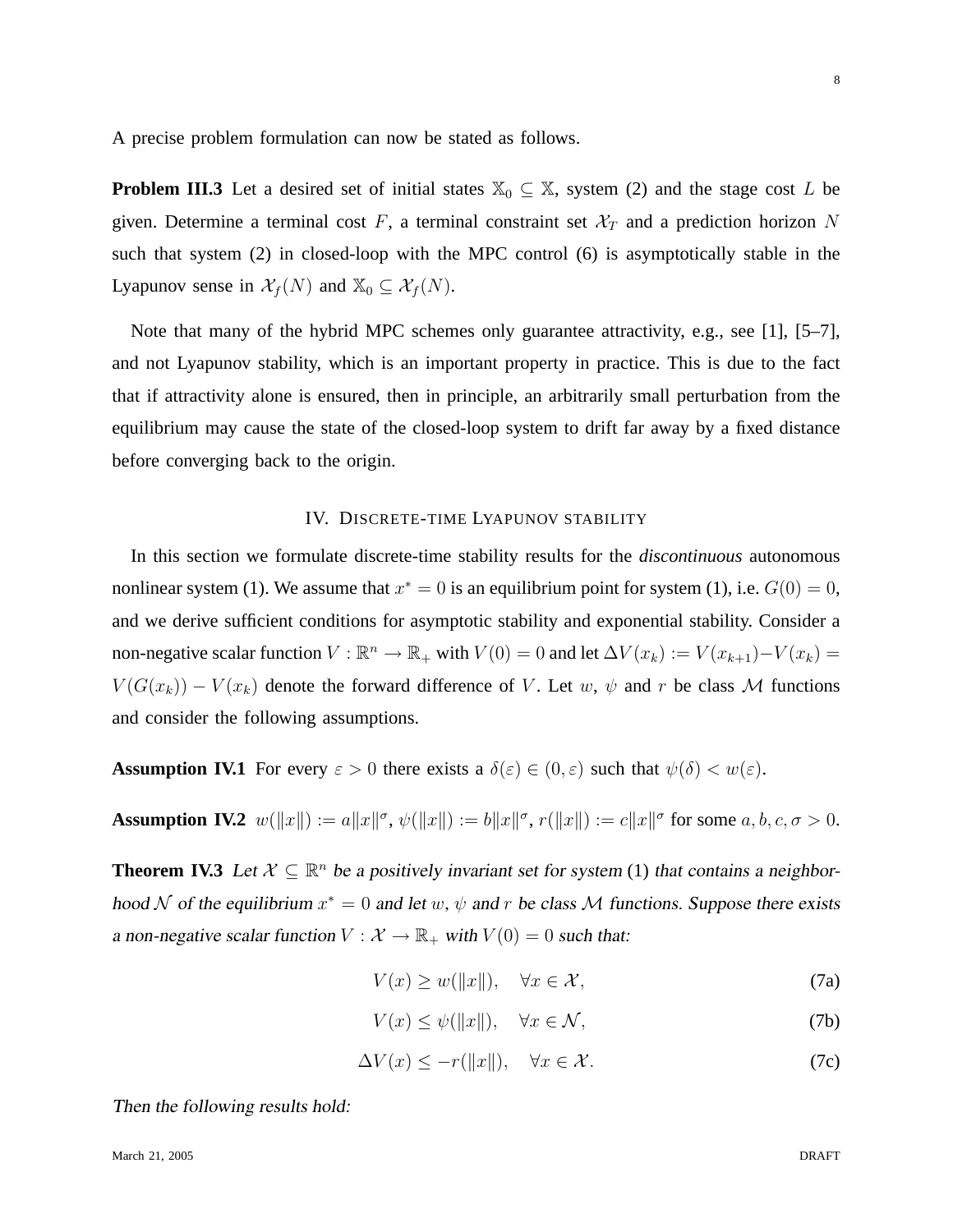- 1) Under Assumption IV.1 the origin of the nonlinear system (1) is asymptotically stable in the Lyapunov sense in  $X$ .
- 2) Under Assumption IV.2 the origin of the nonlinear system (1) is locally exponentially stable. Moreover, if the inequality (7b) holds for  $\mathcal{N} = \mathcal{X}$ , then the origin of the nonlinear system (1) is exponentially stable in  $X$ .

*Proof:* Stability. Let  $x_k$  represent the solution of (1) at time k, obtained from the initial condition  $x_0$  at time  $k = 0$ . Choose an  $\eta > 0$  such that the ball  $\mathcal{B}_{\eta} := \{x \in \mathbb{R}^n \mid ||x|| \leq \eta\}$ satisfies  $\mathcal{B}_\eta \subseteq \mathcal{N}$ . Due to Assumption IV.1 we can choose for any  $0 < \varepsilon \leq \eta$  a  $\delta \in (0,\varepsilon)$ such that  $\psi(\delta) < w(\varepsilon)$ . For any  $x_0 \in \mathcal{B}_\delta \subseteq \mathcal{X}$ , due to positive invariance of X, from (7) and Assumption IV.1 it follows that

$$
\ldots \le V(x_{k+1}) \le V(x_k) \le \ldots \le V(x_0) \le \psi(\|x_0\|) \le \psi(\delta) < w(\varepsilon).
$$

Since from (7a) we have that  $V(x) \geq w(\varepsilon)$  for all  $x \in \mathcal{X} \setminus \mathcal{B}_{\varepsilon}$  it follows that  $x_k \in \mathcal{B}_{\varepsilon}$  for all  $k \geq 0$ . Hence, the origin of the nonlinear system (1) is *Lyapunov stable*.

*Attractivity*. Since V is lower bounded by zero and  $\Delta V(x_k) \leq 0$ , it follows that  $\lim_{k\to\infty} V(x_k) =$  $V_L \geq 0$  exists. Then,  $\lim_{k\to\infty} \Delta V(x_k) = V_L - V_L = 0$ . Since  $0 \leq r(\|x_k\|) \leq -\Delta V(x_k)$ , it follows that  $\lim_{k\to\infty} r(||x_k||) = 0$ . Assume by contradiction that  $||x_k|| \to 0$  for  $k \to \infty$ . Then there exists a subsequence  ${x_{k_n}}$  such that  $||x_{k_n}|| > \mu > 0$  for all  $n \ge 0$ , which by monotonicity and positivity of r implies that  $r(\Vert x_{k_n} \Vert) \geq r(\mu) > 0$  for all  $n \geq 0$ . Hence, we reached a contradiction of convergence of  $r(\Vert x_k \Vert)$  to zero. Then  $\lim_{k\to\infty} ||x_k|| = 0$  for all  $x_0 \in \mathcal{X}$ , which implies that the origin of the nonlinear system  $(1)$  is attractive in  $\mathcal X$  and thus, we have *asymptotic stability in* X *in the Lyapunov sense*.

*Exponential stability.* Suppose  $x_0 \in \mathcal{B}_\delta$ . Then  $x_k \in \mathcal{B}_\varepsilon \subseteq \mathcal{N}$  for all  $k \in \mathbb{N}$ . Therefore it holds that  $V(x_k) \leq \psi(||x_k||)$  and  $\Delta V(x_k) \leq -r(||x_k||)$  for all  $k \in \mathbb{N}$ . Then, by Assumption IV.2, we have that for all  $k \in \mathbb{N}$ 

$$
V(G(x_k)) - V(x_k) \le -c||x_k||^{\sigma} = -\frac{c}{b}\psi(||x_k||) \le -\frac{c}{b}V(x_k).
$$

This implies that:

$$
V(x_k) \le (1 - \frac{c}{b})^k V(x_0) \quad \text{for all} \quad k \ge 0.
$$

In order to show that  $0 \leq 1 - \frac{c}{b} < 1$ , we use the inequalities (7b) and (7c), which yield:

$$
0 \le V(G(x_k)) \le V(x_k) - c||x_k||^{\sigma} \le \psi(||x_k||) - c||x_k||^{\sigma} = (b - c)||x_k||^{\sigma}.
$$

9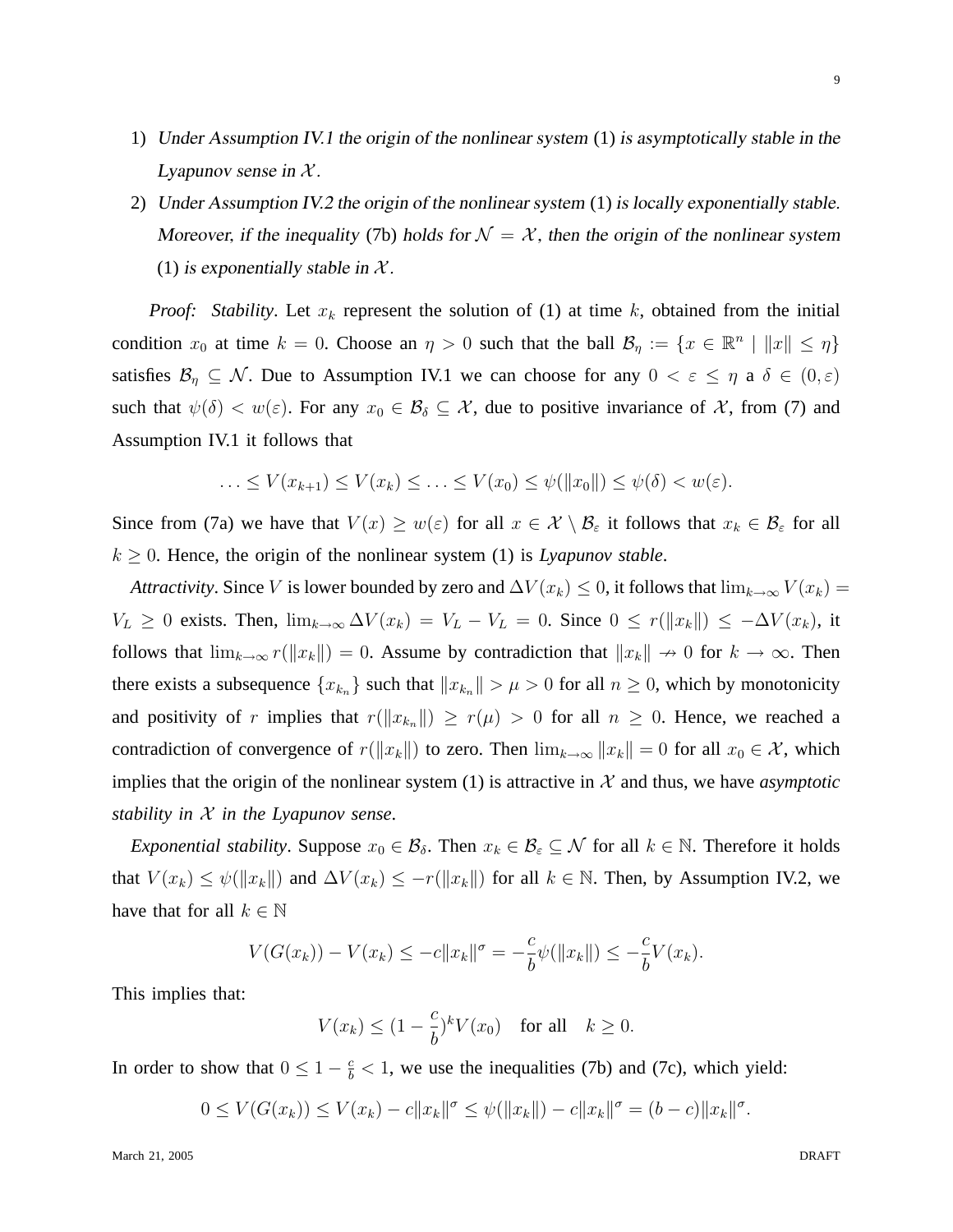Hence, it follows that  $b \geq c > 0$ . Then, we have that  $\rho := 1 - \frac{c}{b}$  $\frac{c}{b} \in [0, 1)$ . From (7a), (7b) and by Assumption IV.2 it follows that

$$
a||x_k||^{\sigma} \le V(x_k) \le \rho^k V(x_0) \le \rho^k b||x_0||^{\sigma}
$$
, for all  $k \ge 0$ .

Hence,  $||x_k|| \le \theta ||x_0|| \lambda^k$  for all  $x_0 \in \mathcal{B}_\delta$  and all  $k \ge 0$ , with  $\theta := (\frac{b}{a})^{\frac{1}{\sigma}} > 0$  and  $\lambda := \rho^{\frac{1}{\sigma}} \in [0, 1)$ . This means that the origin of the nonlinear system (1) is *locally exponentially stable*, i.e. in a ball  $\mathcal{B}_\delta \subseteq \mathcal{N}$ . Moreover, since X is a positively invariant set for system (1), if inequality (7b) holds for  $\mathcal{N} = \mathcal{X}$  then, by applying the same reasoning as above, it follows that the origin of the nonlinear system  $(1)$  is *exponentially stable in*  $\mathcal{X}$ .  $\blacksquare$ 

**Remark IV.4** It is crucial to point out the following aspects regarding Theorem IV.3:

- 1) The hypothesis of Theorem IV.3 allows both V and G to be discontinuous for  $x \neq 0$ .
- 2) The requirement that w,  $\psi$  and r are class M functions replaces the more common and more restrictive requirement that w,  $\psi$  and r are class K functions [11] ( $K \subset M$ ).
- 3) For  $x \in \mathcal{B}_\delta \subseteq \mathcal{N}$  we have that  $||x|| \leq \delta$ , which implies that for  $x \in \mathcal{X} \setminus \mathcal{B}_\delta$ ,  $||x|| > \delta$ . Then, from inequality (7a) it follows that there exists a lower bound on  $V$  outside the ball  $\mathcal{B}_\delta$ , i.e. for  $x \in \mathcal{X} \setminus \mathcal{B}_\delta$ . This replaces the more common and somewhat more restrictive assumption that V is radially unbounded (i.e.  $V(x) \to \infty$  as  $||x|| \to \infty$ ).

The classical proof of the first result of Theorem IV.3, e.g. the one given in [10–12], is based on the fact that G is continuous. However, if one can choose  $\delta$  such that Assumption IV.1 holds, then the continuity of V and G is no longer a necessary condition. In [16] this was pointed out for the particular case of PWA systems and Piecewise Quadratic (PWQ) Lyapunov functions, which is a special case of the general Theorem IV.3. Also, in [19] it was observed that  $V$  does not need to be continuous in order to achieve Lyapunov stability. Due to the fact that [19] dealt with stability of perturbed Lipschitz continuous nonlinear systems, this issue was not further pursued. Since Theorem IV.3 applies to discontinuous  $V$  and  $G$ , this is a result of considerable importance for general discontinuous dynamical systems and hybrid systems, as will be made clear in the sequel.

#### V. STABILITY OF HYBRID MODEL PREDICTIVE CONTROL

In this section we investigate the MPC stabilization of the *discontinuous* nonlinear system (2), which also includes certain relevant classes of hybrid systems. We will employ *terminal cost and*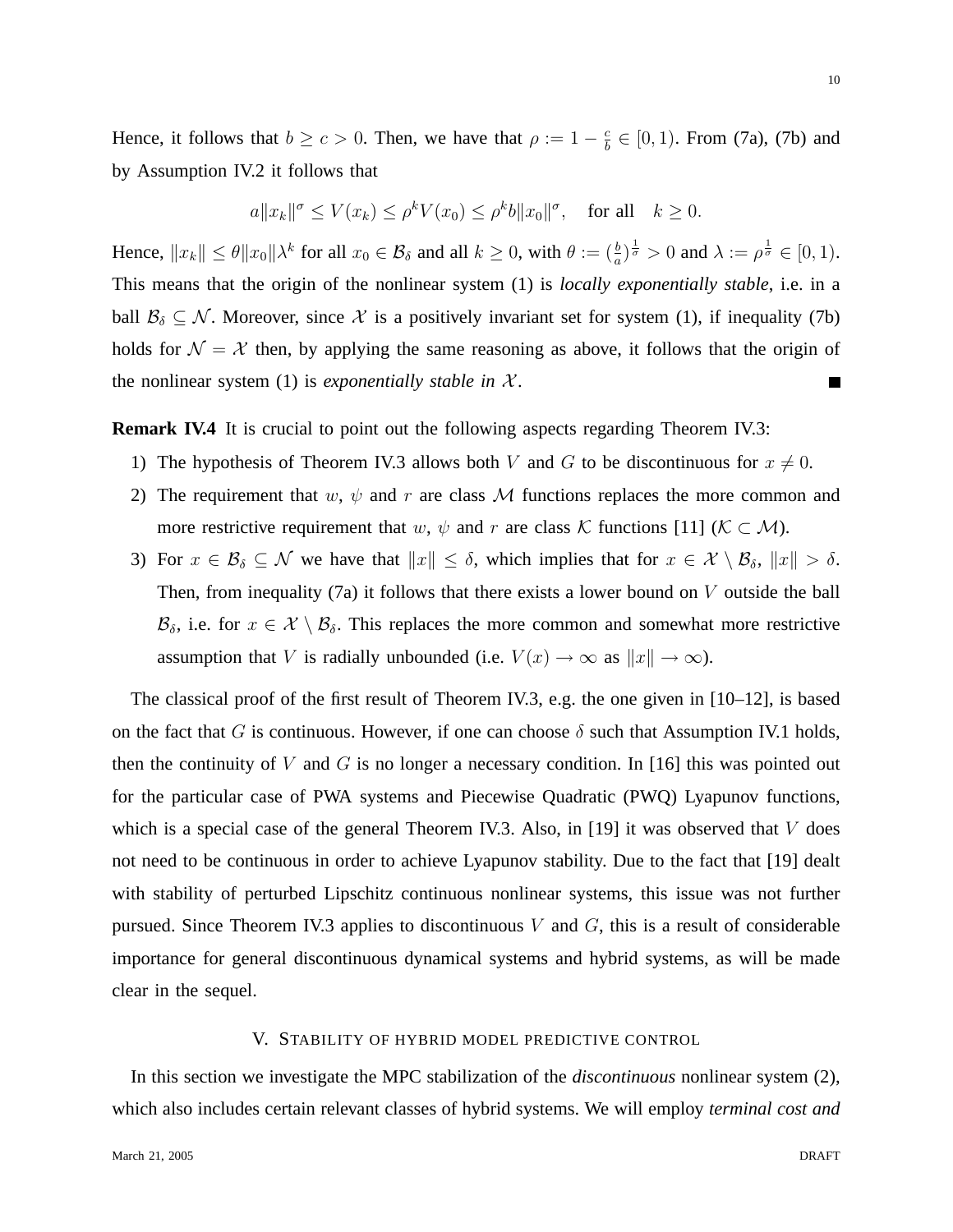11

*constraint set* and *terminal equality constraint* methods as the ones used for *smooth* nonlinear systems in [9] in order to guarantee stability for the closed-loop system (2)-(6). Typically, these methods rely on the fact that  $V_{\text{MPC}}$  and the system dynamics are continuous (e.g., see Section 3.2 of [9] or Theorem 4.4.2 of [20]). This requirement is induced by the classical Lyapunov proof of Theorem IV.3 [10], as mentioned before. Of course, this condition is easily satisfied for (unconstrained) linear systems and *smooth* nonlinear systems by using a common MPC cost criterion. However, it no longer holds in the case of discontinuous dynamical systems and hybrid systems. Actually, in the survey [9] it was pointed out that all the concepts and ideas used in MPC should be reconsidered in the hybrid context.

#### *A. Terminal cost and constraint set*

Consider an auxiliary static state-feedback control law

$$
\tilde{u}_k \triangleq h(x_k),\tag{8}
$$

with  $h$  being an arbitrary, possibly discontinuous, nonlinear function which is zero at zero  $(h(0) = 0)$ . Let  $\mathcal{X}_{\mathbb{U}} := \{x \in \mathbb{X} \mid h(x) \in \mathbb{U}\}\$  denote the safe set with respect to *state and input* constraints for this control law.

**Assumption V.1** There exist  $w, \psi \in \mathcal{M}$  such that  $L(x, u) \geq w(||x||)$  for all  $x \in \mathcal{X}_f(N)$  and all  $u \in \mathbb{U}$ , and  $F(x) \leq \psi(||x||)$  for all  $x \in \mathcal{X}_T$ .

**Theorem V.2** Suppose  $\mathcal{X}_T$  is a closed positively invariant set for the closed-loop system (2)-(8) that contains the origin in its interior and that  $\mathcal{X}_T$  is contained in the safe set  $\mathcal{X}_{\mathbb{U}}$ . Fix  $N \geq 1$ . Furthermore, suppose that the following inequality is satisfied:

$$
F(g(x_k, h(x_k))) - F(x_k) + L(x_k, h(x_k)) \le 0, \quad \text{for all} \quad x_k \in \mathcal{X}_T,\tag{9}
$$

where  $h(x_k)$  defines the control law (8). Then it holds that

- 1) If Problem III.2 is feasible at time  $k \in \mathbb{N}$  for state  $x_k \in \mathbb{X}$ , then Problem III.2 is feasible at time  $k+1$  for state  $x_{k+1} = g(x_k, u_k^{\text{MPC}})$ . Moreover, Problem III.2 is feasible for all  $x \in \mathcal{X}_T$ .
- 2) Under Assumption IV.1 and Assumption V.1 the origin of system (2) in closed-loop with the MPC control (6) is asymptotically stable in  $\mathcal{X}_f(N)$ , while satisfying the state and input constraints.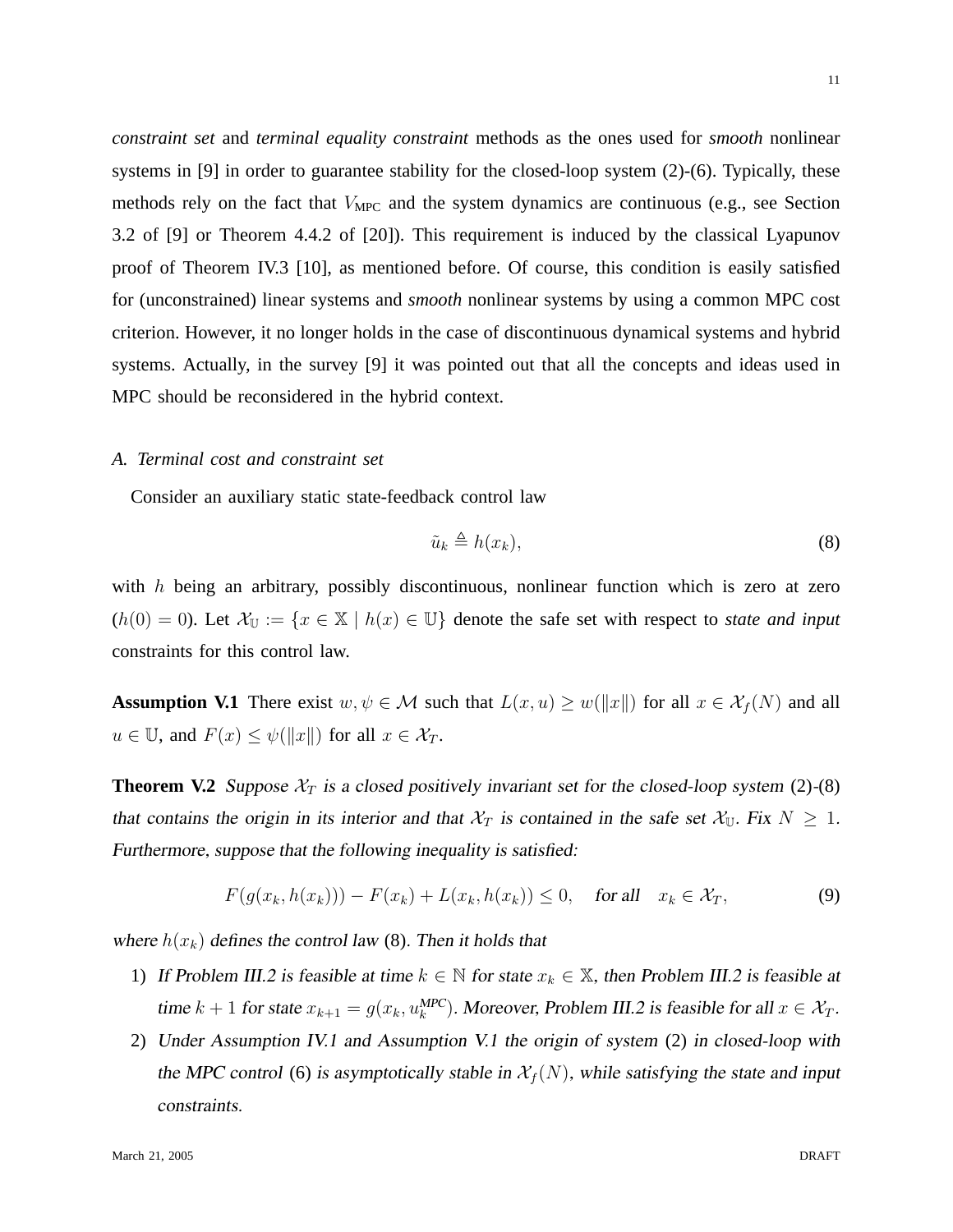3) Under Assumption IV.2 and Assumption V.1 the origin of system (2) in closed-loop with the MPC control (6) is locally exponentially stable, while satisfying the state and input constraints.

*Proof:* Consider the optimal sequence of controls (5) and the shifted sequence of controls

$$
\mathbf{u}_{k+1} \triangleq (u_{k+1}^*, u_{k+2}^*, \dots, u_{k+N-1}^*, \tilde{u}_{k+N}),
$$
\n(10)

where the auxiliary control  $\tilde{u}_{k+N}$  denotes the control law (8) at time  $k+N$ .

1) If Problem III.2 is feasible at time  $k \in \mathbb{N}$  for state  $x_k \in \Omega_j$  then there exists  $\mathbf{u}_k^* \in \mathcal{U}_N(x_k)$ that solves Problem III.2. Then it follows that  $x_{k+N} \in \mathcal{X}_T$ . Since  $\mathcal{X}_T \subseteq \mathcal{X}_U$  is positively invariant for system (22) it follows that  $u_{k+1} \in U_N(x_{k+1})$ . Hence, Problem III.2 is feasible for state  $x_{k+1} = g(x_k, u_k^{\text{MPC}})$ . Moreover, all states in the set  $\mathcal{X}_T \subseteq \mathcal{X}_U$  are feasible with respect to Problem III.2, as the feedback (8) can be applied for any  $k \ge 0$ . This implies that  $\mathcal{X}_T \subseteq \mathcal{X}_f(N)$ .

2) From (3), (4) and by Assumption V.1 we have that

$$
V_{\text{MPC}}(x_k) \ge L(x_k, u_k^{\text{MPC}}) \ge w(||x_k||), \quad \forall x \in \mathcal{X}_f(N). \tag{11}
$$

Let  $\tilde{\mathbf{x}}_k(x_k) := (\tilde{x}_{k+1}, \ldots, \tilde{x}_{k+N})$  denote the state sequence generated by the "local" dynamics  $x_{k+1} = g(x_k, h(x_k))$  from initial state  $x_k \in \mathcal{X}_T$ . Since  $\tilde{\mathbf{x}}_k(x_k) \in \mathcal{X}_T^N$ , (9) holds for all elements of the sequence  $\tilde{\mathbf{x}}_k(x_k)$ , yielding:

$$
F(\tilde{x}_{k+1}) - F(x_k) + L(x_k, h(x_k)) \le 0, \quad F(\tilde{x}_{k+2}) - F(\tilde{x}_{k+1}) + L(\tilde{x}_{k+1}, h(\tilde{x}_{k+1})) \le 0,
$$
  
..., 
$$
F(\tilde{x}_{k+N}) - F(\tilde{x}_{k+N-1}) + L(\tilde{x}_{k+N-1}, h(\tilde{x}_{k+N-1})) \le 0.
$$

From the above inequalities, by optimality and by Assumption V.1 it follows that

$$
V_{\text{MPC}}(x_k) \le J(x_k, \tilde{\mathbf{u}}_k) \le F(x_k) \le \psi(||x_k||), \quad \forall x_k \in \mathcal{X}_T,\tag{12}
$$

where  $\tilde{\mathbf{u}}_k := (h(x_k), \dots, h(\tilde{x}_{k+N-1}))$ . By optimality, we observe that for all  $x_k \in \mathcal{X}_f(N)$ 

$$
\Delta V_{\text{MPC}}(x_k) = J(x_{k+1}, \mathbf{u}_{k+1}^*) - J(x_k, \mathbf{u}_k^*) \le J(x_{k+1}, \mathbf{u}_{k+1}) - J(x_k, \mathbf{u}_k^*) =
$$
  
= 
$$
-L(x_k, u_k^{\text{MPC}}) + F(\tilde{x}_{k+N+1}) - F(x_{k+N}^*) + L(x_{k+N}^*, h(x_{k+N}^*)).
$$
 (13)

By the hypothesis (9), from  $x_{k+N}^* \in \mathcal{X}_T$  and using Assumption V.1 it follows that

$$
\Delta V_{\text{MPC}}(x_k) \le -L(x_k, u_k^{\text{MPC}}) \le -w(||x_k||), \quad \forall x_k \in \mathcal{X}_f(N). \tag{14}
$$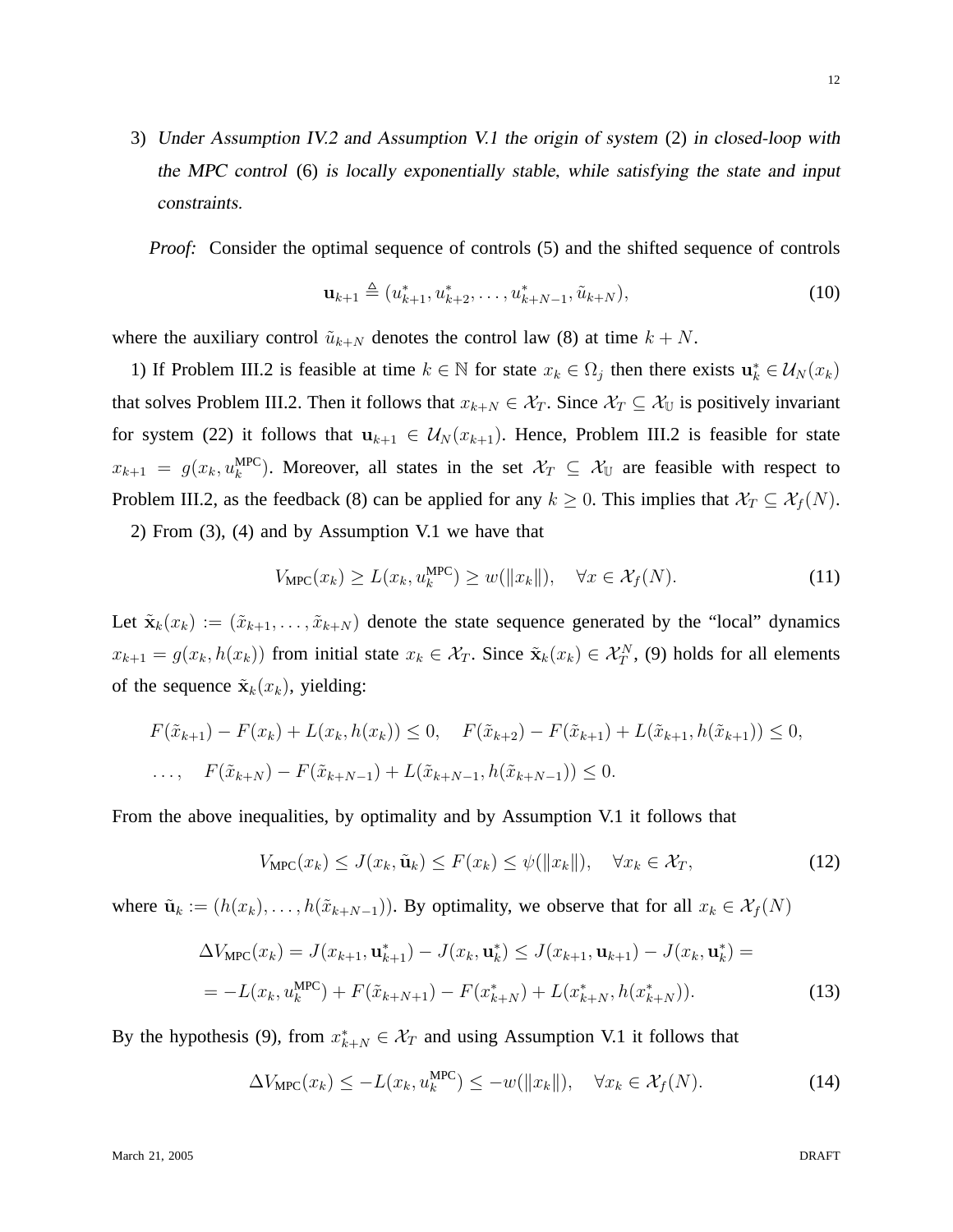We observe that under Assumption V.1 and Assumption IV.1  $V_{\text{MPC}}$  satisfies the hypothesis of Theorem IV.3 for the class M functions w,  $\psi$ ,  $r = w$  and for  $\mathcal{X} = \mathcal{X}_f(N)$ ,  $\mathcal{N} = \mathcal{X}_T$ . Hence, the second statement of Theorem V.2 follows from Theorem IV.3.

3) From the proof of 2) it also follows that  $V_{\text{MPC}}$  satisfies the hypothesis of Theorem IV.3 for the class M functions w,  $\psi$ ,  $r = w$  and for  $\mathcal{X} = \mathcal{X}_f(N)$ ,  $\mathcal{N} = \mathcal{X}_T$ . Hence, the last statement of Theorem V.2 follows from Theorem IV.3.  $\blacksquare$ 

Next, consider the closed-loop nonlinear system (2)-(8), i.e.

$$
x_{k+1} = g(x_k, h(x_k)).
$$
\n(15)

In the sequel we will make use of the following result obtained as a by-product of Theorem V.2.

**Corollary V.3** Consider the closed-loop system (15). Suppose there exists a class  $M$  function w such that  $F(x) \geq w(||x||)$  for all  $x \in \mathcal{X}_T$ . Furthermore, suppose that the hypothesis of Theorem V.2 and Assumption V.1 hold. Then we have that:

- 1) Under Assumption IV.1 the origin of system (15) is asymptotically stable in  $\mathcal{X}_T$ , while satisfying the state and input constraints.
- 2) Under Assumption IV.2 and if  $\mathbb{X} = \mathbb{R}^n$ ,  $\mathbb{U} = \mathbb{R}^m$  and both (9) and Assumption V.1 hold for  $\mathcal{X}_T = \mathbb{R}^n$ , the origin of system (15) is globally exponentially stable.

The proof readily follows from the fact that (9) implies

$$
F(g(x_k, h(x_k))) - F(x_k) \le -w(||x_k||) < 0, \quad \text{for all} \quad x_k \in \mathcal{X}_T \setminus \{0\} \tag{16}
$$

and by using the reasoning used in the proof of Theorem V.2. It is worth pointing out that Corollary V.3 states that  $F$  is a local Lyapunov function for the closed-loop system (15).

**Remark V.4** In order to solve Problem III.3, one still has to compute the terminal constraint set. It follows from Theorem V.2 that it is sufficient to take  $\mathcal{X}_T$  as a positively invariant set for system (15) that contains the origin in its interior, in order to achieve stability. Depending of the class of systems, there are several methods that can be used to obtain  $\mathcal{X}_T$ , as will be illustrated in the next sections. Also, it follows from Corollary V.3 that the sublevel sets of the Lyapunov function  $F$  are positively invariant sets. Hence, depending of the type of terminal cost, one could take  $\mathcal{X}_T$  as a suitable sublevel set of F. Once the terminal set has been calculated,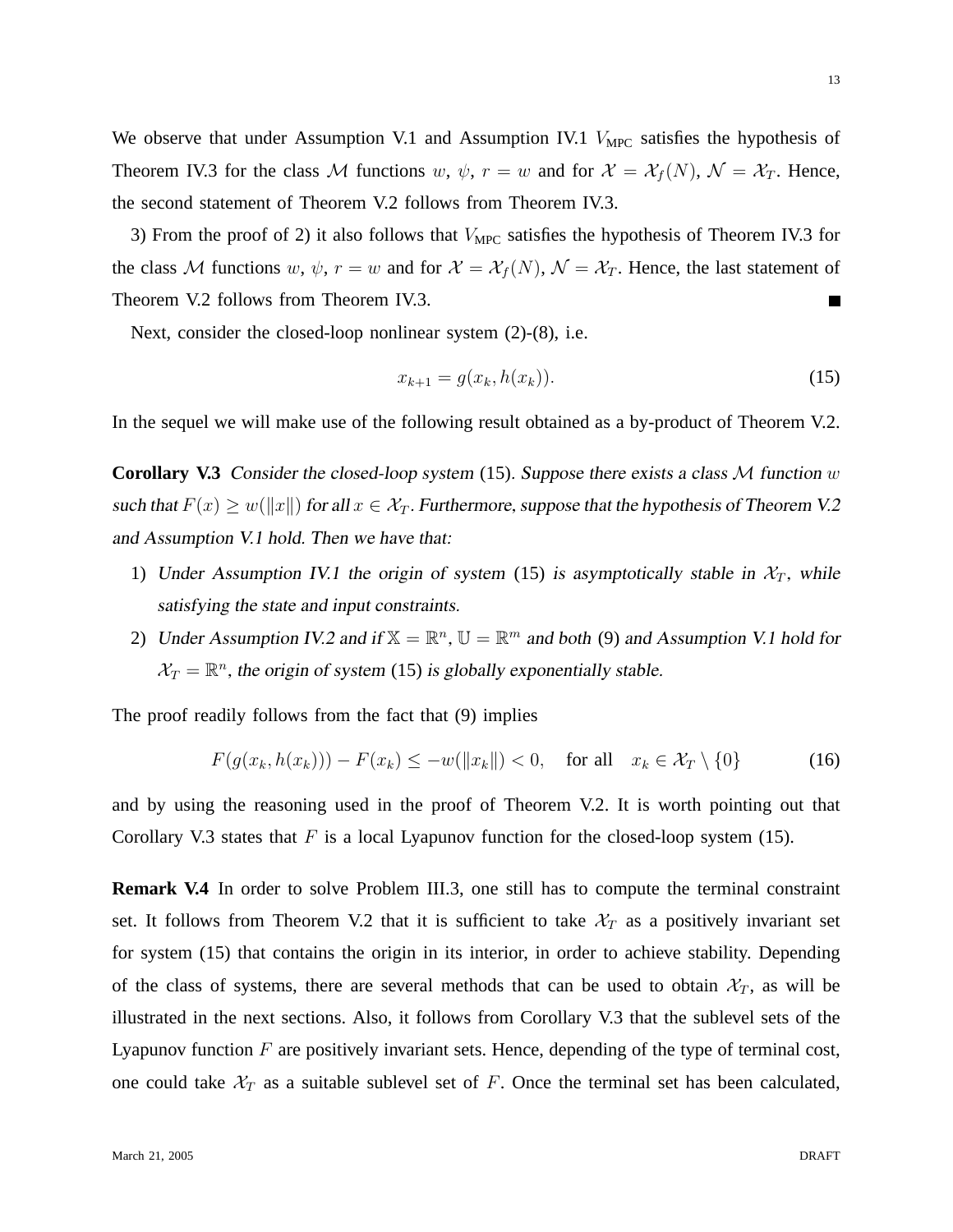one can perform a reachability analysis for system (2) in order to determine the minimum value of the prediction horizon needed to ensure that  $\mathbb{X}_0 \subseteq \mathcal{X}_f(N)$ .

## *B. Terminal equality constraint*

In this subsection we consider the special case when  $F(x) = 0$  for all  $x \in \mathbb{X}$  and  $X_T = \{0\}$ , which corresponds to the *terminal equality constraint* method for guaranteeing stability in MPC [9].

**Assumption V.5** There exist  $w, \varphi \in M$  such that  $L(x, u) \geq w(||x||)$  for all  $x \in \mathcal{X}_f(N)$  and all  $u \in \mathbb{U}$ . There exists a neighborhood of the origin  $\mathcal{N} \subseteq \mathcal{X}_f(N)$  such that  $L(x^*_{k+i}, u^*_{k+i}) \leq \varphi(\|x_k\|)$ for all  $x_k \in \mathcal{N}$  and  $i = 0, \ldots, N-1$ , where  $(u_k^*, \ldots, u_{k+N-1}^*)$  is an optimal sequence of controls obtained as in (5) for state  $x_k^* := x_k$  and  $(x_k^*, \ldots, x_{k+N-1}^*)$  is the corresponding state trajectory.

**Remark V.6** Assumption V.5 requires that  $\mathcal{X}_f(N)$  contains the origin in its interior. This is not strictly necessary as the second condition of Assumption V.5 only needs to be satisfied for  $\mathcal{N} \cap \mathcal{X}_f(N)$ . However, the case when  $\mathcal{X}_f(N)$  does not contain the origin in its interior requires a modification to the stability notions as the closed-loop system (2)-(6) is not defined on a neighborhood around the origin. However, the modifications are straightforward.

**Theorem V.7** Consider the closed-loop system (2)-(6), the MPC Problem III.2 with  $\mathcal{X}_T = \{0\}$ ,  $F(x) = 0$  for all  $x \in \mathbb{X}$  and fix  $N \ge 1$ . Then it holds that

- 1) If Problem III.2 is feasible at time  $k \in \mathbb{N}$  for state  $x_k \in \mathbb{X}$ , then Problem III.2 is feasible at time  $k + 1$  for state  $x_{k+1} = g(x_k, u_k^{\text{MPC}})$ .
- 2) Under Assumption IV.1 and Assumption V.5 the origin of a system (2) in closed-loop with the MPC control (6) is asymptotically stable in  $\mathcal{X}_f(N)$ , while satisfying the state and input constraints.
- 3) Under Assumption IV.2 and Assumption V.5 the origin of a system (2) in closed-loop with the MPC control (6) is locally exponentially stable, while satisfying the state and input constraints.

*Proof:* The proof of the first statement of Theorem V.2 also applies to Proposition V.7 for  $h(x) = 0$  for all  $x \in \mathbb{X}$  and  $\mathcal{X}_T = \{0\}$ , which is positively invariant. By Assumption V.5, inequality (11) holds. Since  $\mathcal{X}_T = \{0\}$ ,  $F(x) = 0$  and  $h(x) = 0$  for all  $x \in \mathbb{X}$  the inequality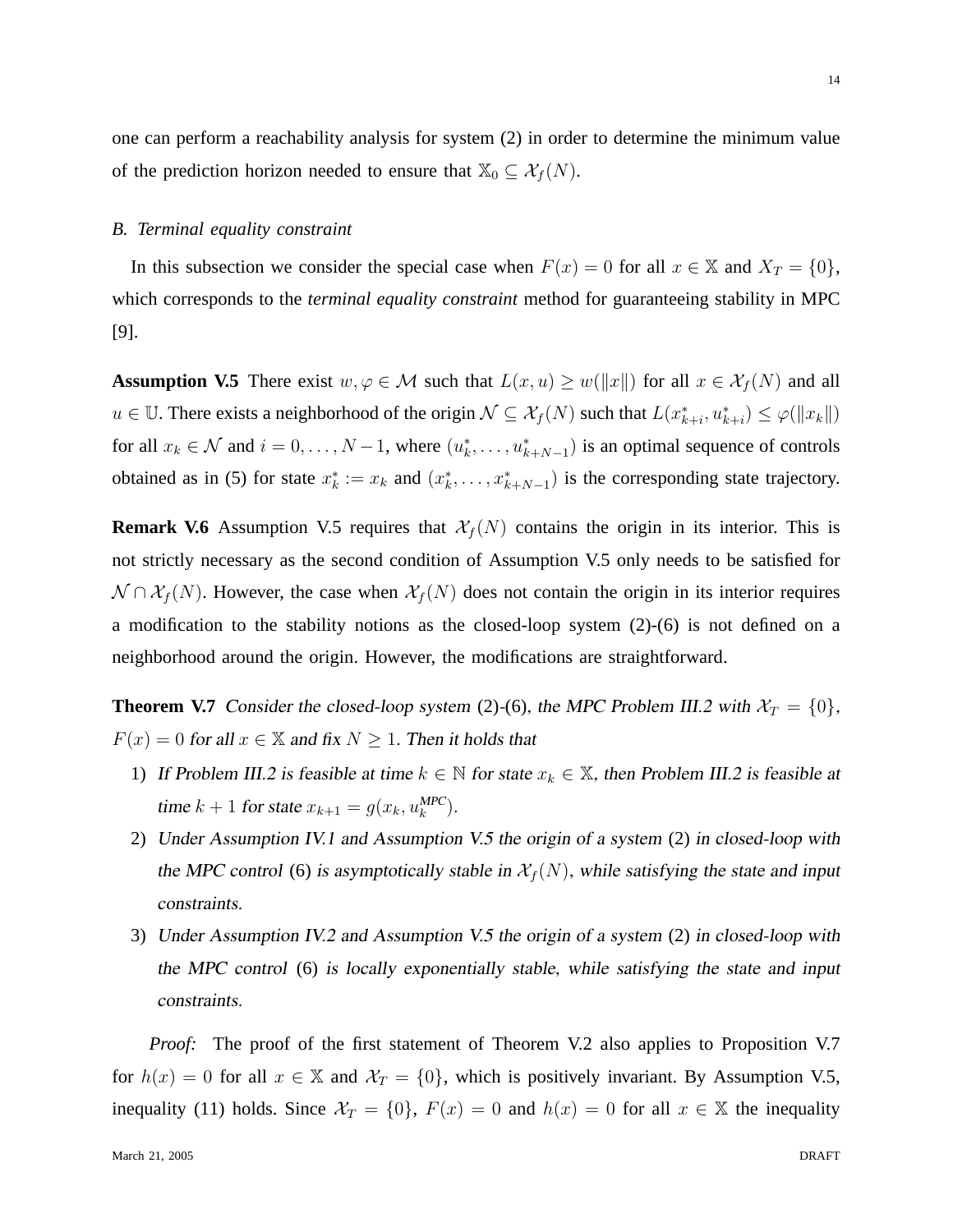(14) holds. However, note that contrary to the proof of Theorem V.2, the terminal cost no longer provides a suitable upper bound for the value function (4). Letting  $x_k^* := x_k$ , by Assumption V.5 we have that

$$
V_{\text{MPC}}(x_k) = J(x_k, \mathbf{u}_k^*) = \sum_{i=0}^{N-1} L(x_{k+i}^*, u_{k+i}^*) \le N\varphi(||x_k||), \quad \forall x_k \in \mathcal{N}.
$$
 (17)

We observe that under Assumption V.5 and Assumption IV.1 or Assumption IV.2  $V_{\text{MPC}}$  satisfies the hypothesis of Theorem IV.3 for the class M functions w,  $\psi = N\varphi$ ,  $r = w$  and for  $\mathcal{X} =$  $\mathcal{X}_f(N)$ . Hence, the last two statements follow from Theorem IV.3.  $\blacksquare$ 

**Remark V.8** If there exists a class M function  $\psi$  such that  $V_{\text{MPC}}(x_k) \leq \psi(x_k)$  for all  $x_k \in$  $\mathcal{X}_f(N)$ , then system (2) in closed-loop with the MPC control (6) is exponentially stable in  $\mathcal{X}_f(N)$ , for both terminal equality constraint and terminal cost and constraint set methods. However, the existence of a class  $M$  upper bound on  $V_{\text{MPC}}$  for the whole set of feasible states cannot be guaranteed in general. For example, in the terminal cost and constraint set case the terminal cost function provides a suitable upper bound only for  $x_k \in \mathcal{X}_T$ , due to the input constraints. Exponential stability in  $\mathcal{X}_f(N)$  can be achieved if Assumption V.5 holds for all  $x \in \mathcal{X}_f(N)$ and  $F(x_{k+N}^*) \leq \varphi_N(\|x_k\|)$  for some  $\varphi_N(\|x_k\|) \in \mathcal{M}$ , which ultimately yields a suitable upper bound for  $V_{\text{MPC}}$  on  $\mathcal{X}_f(N)$ .

In the following sections we consider the specific cases when the cost functions  $F$  and  $L$  are defined using either quadratic forms or  $\infty$ -norms. We also provide solutions to the following problems for the class of constrained PWA systems [2].

## **Problem V.9**

- 1) P1: Let the system  $(2)$  and stage cost L be given. For the terminal cost and constraint set method determine the terminal cost  $F$  and the auxiliary control law (8) such that Assumption V.1 holds and inequality (9) is satisfied for the closed-loop system (15). For the terminal equality constraint method prove that  $L$  satisfies Assumption V.5.
- 2) P2: Calculate a positively invariant set  $\mathcal{X}_T$  for system (15) (with the feedback control law  $u_k = h(x)$  obtained by solving problem P1) that contains the origin in its interior and that is contained in the safe set  $\mathcal{X}_{\mathbb{U}}$ .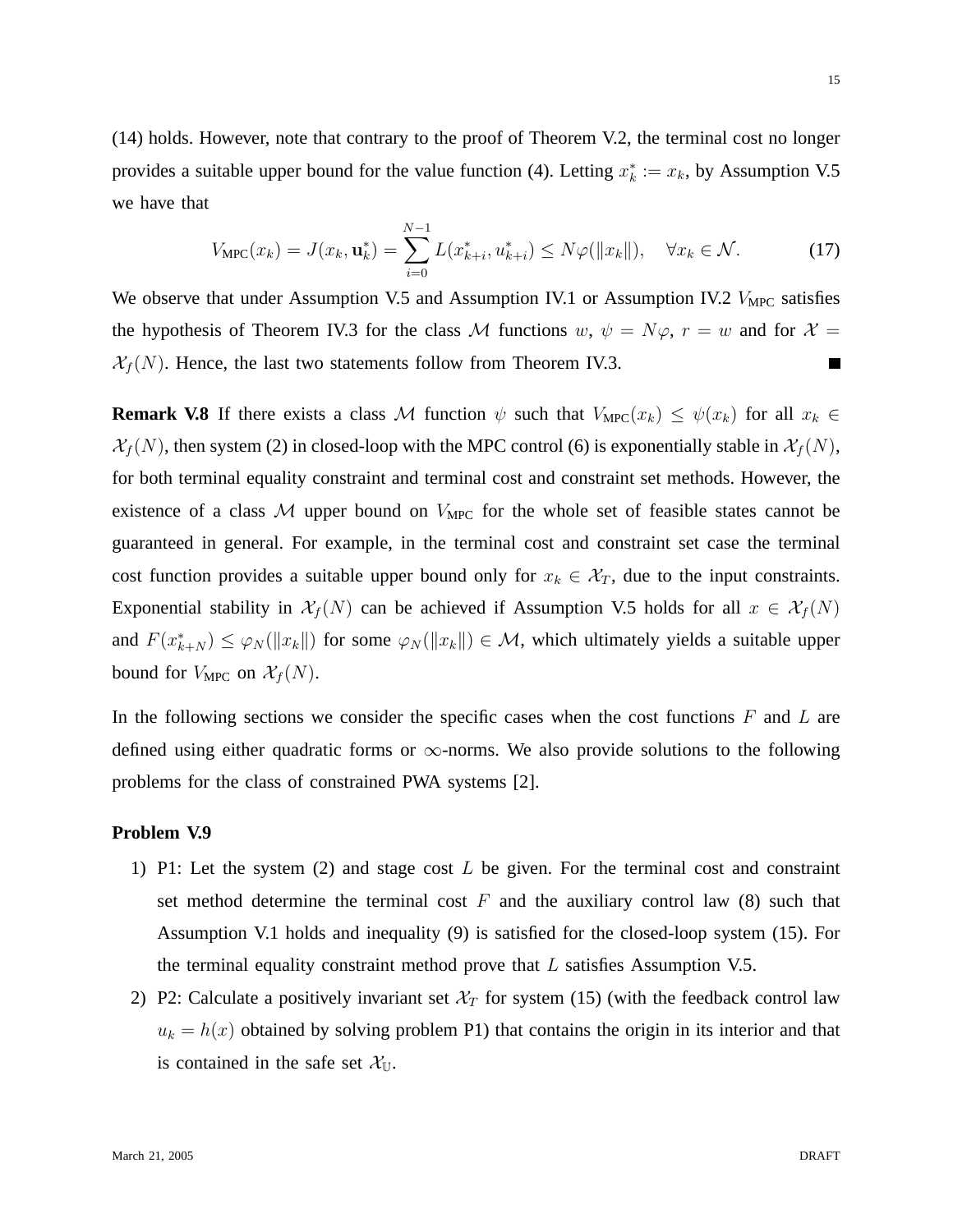3) P3: Given a desired set of initial conditions  $\mathbb{X}_0 \subseteq \mathbb{X}$ , take the terminal constraint set equal to the set obtained by solving problem P2 and calculate the minimum value of the prediction horizon N such that  $\mathbb{X}_0 \subseteq \mathcal{X}_f(N)$ .

Solving the above problems yields a complete solution to Problem III.3.

## VI. TERMINAL COST AND CONSTRAINT SET: QUADRATIC FORMS

Throughout the rest of the paper we consider the class of time-invariant discrete-time Piecewise Affine (PWA) systems [2] described by equations of the form

$$
x_{k+1} = A_j x_k + B_j u_k + f_j \quad \text{when} \quad x_k \in \Omega_j,\tag{18}
$$

which is a sub-class of the discontinuous nonlinear system (2). Also, we take the auxiliary controller (8) as a PWL state-feedback control law, i.e.

$$
\tilde{u}_k = h(x_k) \triangleq K_j x_k \quad \text{when} \quad x_k \in \Omega_j, \quad j \in \mathcal{S}.
$$
\n(19)

Here,  $x_k \in \mathbb{X} \subseteq \mathbb{R}^n$  is the state and  $u_k \in \mathbb{U} \subseteq \mathbb{R}^m$  is the control input at the discrete-time instant  $k \geq 0$ .  $A_j \in \mathbb{R}^{n \times n}$ ,  $B_j \in \mathbb{R}^{n \times m}$ ,  $f_j \in \mathbb{R}^n$ ,  $K_j \in \mathbb{R}^{m \times n}$ ,  $j \in S$  with  $S := \{1, 2, \ldots, s\}$  a *finite set* of indices and s denoting the number of discrete modes. Here,  $f_j \in \mathbb{R}^n$  denotes a fixed offset vector for all  $j \in S$ . The collection  $\{\Omega_j \mid j \in S\}$  defines a partition of X, meaning that  $\bigcup_{j \in \mathcal{S}} \Omega_j = \mathbb{X}$  and  $\Omega_i \cap \Omega_j = \emptyset$  for  $i \neq j$ . Each  $\Omega_j$  is assumed to be a polyhedron (not necessarily closed). Let  $\mathcal{S}_0 := \{j \in \mathcal{S} \mid 0 \in \text{cl}(\Omega_j)\}\$ and let  $\mathcal{S}_1 := \{j \in \mathcal{S} \mid 0 \notin \text{cl}(\Omega_j)\}\$ , so that  $\mathcal{S} = \mathcal{S}_0 \cup \mathcal{S}_1$ . We assume that the origin is an equilibrium state for (18) with  $u = 0$  and we require that

$$
f_j = 0 \text{ for all } j \in \mathcal{S}_0. \tag{20}
$$

The class of hybrid systems described by (18)-(20) contains PWA systems which *may be discontinuous over the boundaries* and which are Piecewise Linear (PWL), instead of PWA, in the state space region  $\cup_{j \in \mathcal{S}_0} \Omega_j$ .

In this section we consider the case when quadratic forms are used to define the cost function, i.e.  $F(x) = ||P_j^{\frac{1}{2}}x||_2^2 = x^{\top}P_jx$  when  $x \in \mathcal{X}_T \cap \Omega_j$  and  $L(x, u) = ||Q^{\frac{1}{2}}x||_2^2 + ||R^{\frac{1}{2}}u||_2^2 =$  $x^{\top}Qx + u^{\top}Ru$ , and we assume that  $\mathcal{X}_T \subseteq \cup_{j \in \mathcal{S}_0} \Omega_j$  in order to obtain a solution to problem P1. This yields the following cost:

$$
J(x_k, \mathbf{u}_k) \triangleq x_{k+N}^\top P_j x_{k+N} + \sum_{i=0}^{N-1} x_{k+i}^\top Q x_{k+i} + u_{k+i}^\top R u_{k+i} \quad \text{when} \quad x_{k+N} \in \Omega_j, \quad j \in \mathcal{S}_0. \tag{21}
$$

16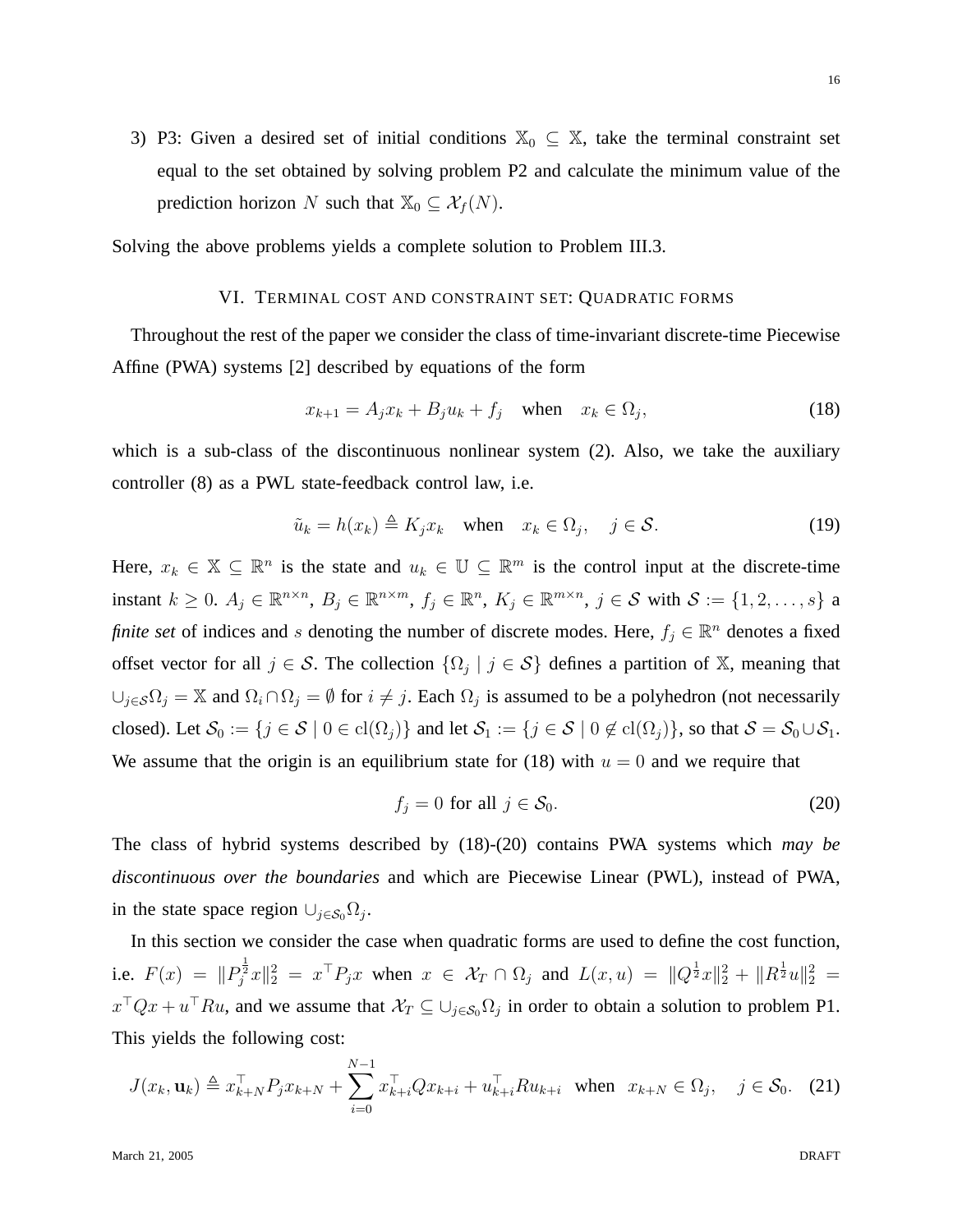In this case  $P_j, Q \in \mathbb{R}^{n \times n}$  and  $R \in \mathbb{R}^{m \times m}$  are assumed to be positive definite matrices. From (21) it follows that

$$
L(x, u) \ge x^\top Q x \ge \lambda_{\min}(Q) \|x\|_2^2
$$

and that

$$
F(x) \le \max_{j \in \mathcal{S}_0} \lambda_{\max}(P_j) \|x\|_2^2.
$$

Then we have that the quadratic forms based terminal cost and stage cost satisfy Assumption V.1 for  $w(\|x\|) = \lambda_{\min}(Q) \|x\|_2^2$ ,  $\psi(\|x\|) = \max_{j \in S_0} \lambda_{\max}(P_j) \|x\|_2^2$ , which satisfy Assumption IV.1 and Assumption IV.2 (e.g. Assumption IV.1 is satisfied for  $\delta(\varepsilon) = \eta(\frac{\lambda_{\min}(Q)}{\max(\varepsilon, \lambda_{\min}(Q))})$  $\frac{\lambda_{\min}(Q)}{\max_{j\in\mathcal{S}_0}\lambda_{\max}(P_j)}$ ) $\frac{1}{2}\varepsilon$ , where  $\eta \in (0, 1)$  ensures that  $\delta(\varepsilon) < \varepsilon$ ).

Hence, we have shown that Assumption V.1 applies for quadratic forms based hybrid MPC. In the sequel we provide a method for calculating the terminal cost  $F$  and the auxiliary control (19) such that inequality (9) is satisfied for the PWA system (18).

## *A. Computation of the terminal weight(s) - Problem P1*

Let  $\mathcal{Q}_{ji} := \{x \in \Omega_j \mid \exists u \in \mathbb{U} : A_j x + B_j u + f_j \in \Omega_i\}, (j, i) \in \mathcal{S}_0 \times \mathcal{S}_0$  and let  $\mathcal{S}_{t0} := \{(j, i) \in \Omega_j \mid \exists u \in \mathbb{U} : A_j x + B_j u + f_j \in \Omega_i\}$  $S_0 \times S_0 \mid Q_{ji} \neq \emptyset$ . The set of pairs of indices  $S_{t0}$  can be easily determined off-line by solving  $s_0^2$  linear programs. Consider now the PWL sub-system of the PWA system (18), i.e.

$$
x_{k+1} = A_j x_k + B_j u_k, \quad \text{when} \quad x_k \in \mathcal{X}_T \cap \Omega_j, \quad j \in \mathcal{S}_0. \tag{22}
$$

The set  $S_{t0}$  contains all discrete mode transitions that can occur in system (22), i.e. a transition from  $\Omega_j$  to  $\Omega_i$  can occur if and only if  $(j, i) \in S_{t0}$ . Letting  $u_k$  be the control law (19) in (22) and substituting the resulting closed-loop system and  $F$  in (9) yields that it is sufficient to find  $(P_j, K_j)$  with  $P_j$  positive definite for all  $j \in S_0$  that satisfy the matrix inequality

$$
P_j - (A_j + B_j K_j)^{\top} P_i (A_j + B_j K_j) - Q - K_j^{\top} R K_j > 0, \quad \forall (j, i) \in S_{t0},
$$
 (23)

for (9) to be satisfied with strict inequality. Next, we present three methods that can be used to solve the nonlinear matrix inequality (23) efficiently using semi-definite programming.

**Lemma VI.1** Let  $\{(P_j, K_j, Z_j, Y_j, G_j) \mid j \in S_0\}$  with  $Z_j, P_j$  positive definite and  $G_j$  invertible for all  $j \in \mathcal{S}_0$  denote unknown variables that are related according to  $Z_j = P_j^{-1}$  $j^{-1}, Y_j = K_j P_j^{-1}$  $j^{-1}$  and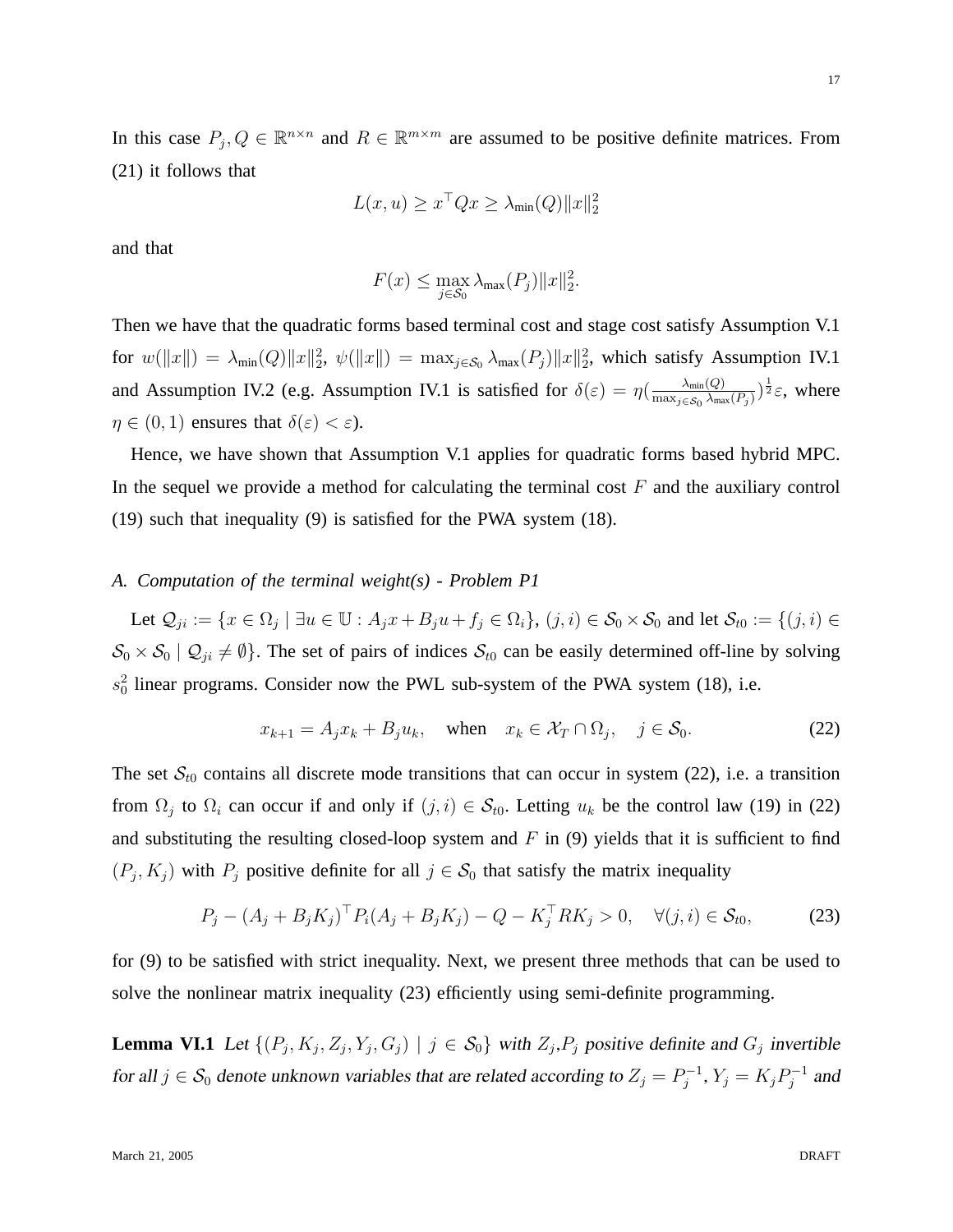$K_j = Y_j G_i^{-1}$  $j^{-1}, j \in S_0$ . Then the following matrix inequalities are equivalent:

$$
\begin{pmatrix} P_j & 0 \ 0 & P_j - (A_j + B_j K_j)^{\top} P_i (A_j + B_j K_j) - Q - K_j^{\top} R K_j \end{pmatrix} > 0, \quad \forall (j, i) \in S_{t0};
$$
 (24)

$$
\begin{pmatrix}\nZ_j & Z_j & Y_j^{\top} & (A_j Z_j + B_j Y_j)^{\top} \\
Z_j & Q^{-1} & 0 & 0 \\
Y_j & 0 & R^{-1} & 0 \\
(A_j Z_j + B_j Y_j) & 0 & 0 & Z_i\n\end{pmatrix} > 0, \quad \forall (j, i) \in S_{t0};
$$
\n(25)

$$
\begin{pmatrix}\nZ_j & (A_j Z_j + B_j Y_j)^T & (R^{\frac{1}{2}} Y_j)^T & (Q^{\frac{1}{2}} Z_j)^T \\
(A_j Z_j + B_j Y_j) & Z_i & 0 & 0 \\
R^{\frac{1}{2}} Y_j & 0 & I & 0 \\
Q^{\frac{1}{2}} Z_j & 0 & 0 & I\n\end{pmatrix} > 0, \quad \forall (j, i) \in S_{t0};
$$
\n(26)

$$
\begin{pmatrix} G_j + G_j^{\top} - Z_j & G_j^{\top} & Y_j^{\top} & (A_j G_j + B_j Y_j)^{\top} \\ G_j & Q^{-1} & 0 & 0 \\ Y_j & 0 & R^{-1} & 0 \\ (A_j G_j + B_j Y_j) & 0 & 0 & Z_i \end{pmatrix} > 0, \quad \forall (j, i) \in S_{t0}.
$$
 (27)

The proof of Lemma VI.1 is given in the Appendix. After solving any of the above LMIs, the terminal weights  $P_j$  and the feedbacks  $K_j$  are simply recovered as  $P_j := Z_j^{-1}$  $j^{-1}$  and  $K_j := Y_j Z_j^{-1}$  $_j^{-1},$  $j \in \mathcal{S}_0$  for (25) and (26) and as  $P_j := Z_j^{-1}$  $j^{-1}$  and  $K_j := Y_j G_j^{-1}$  $j^{-1}, j \in \mathcal{S}_0$  for (27).

If any of the above LMIs is feasible for  $P_j = P$  for all  $j \in S_0$  implies that  $F(x) = x^{\top} P x$  is a local *common quadratic Lyapunov function* of the closed-loop system (22)-(19). Letting  $P_j \neq P_i$ for  $i \neq j$ ,  $(i, j) \in S_{t0}$  implies a relaxation in the sense that solving any of the above LMIs now amounts to searching for a *Piecewise Quadratic (PWQ) Lyapunov function* [15], [16].

**Remark VI.2** In [21] and [13] some preliminary results for the terminal cost and constraint set method for hybrid MPC based on quadratic cost have been presented. The result of [21] uses (25) in order to guarantee stability for unconstrained PWL systems in closed-loop with MPC controllers. The result of [13] uses (26) and relies on [9] (where continuity of  $V_{\text{MPC}}$  is used) in order to guarantee stability of PWA systems in closed-loop with MPC controllers.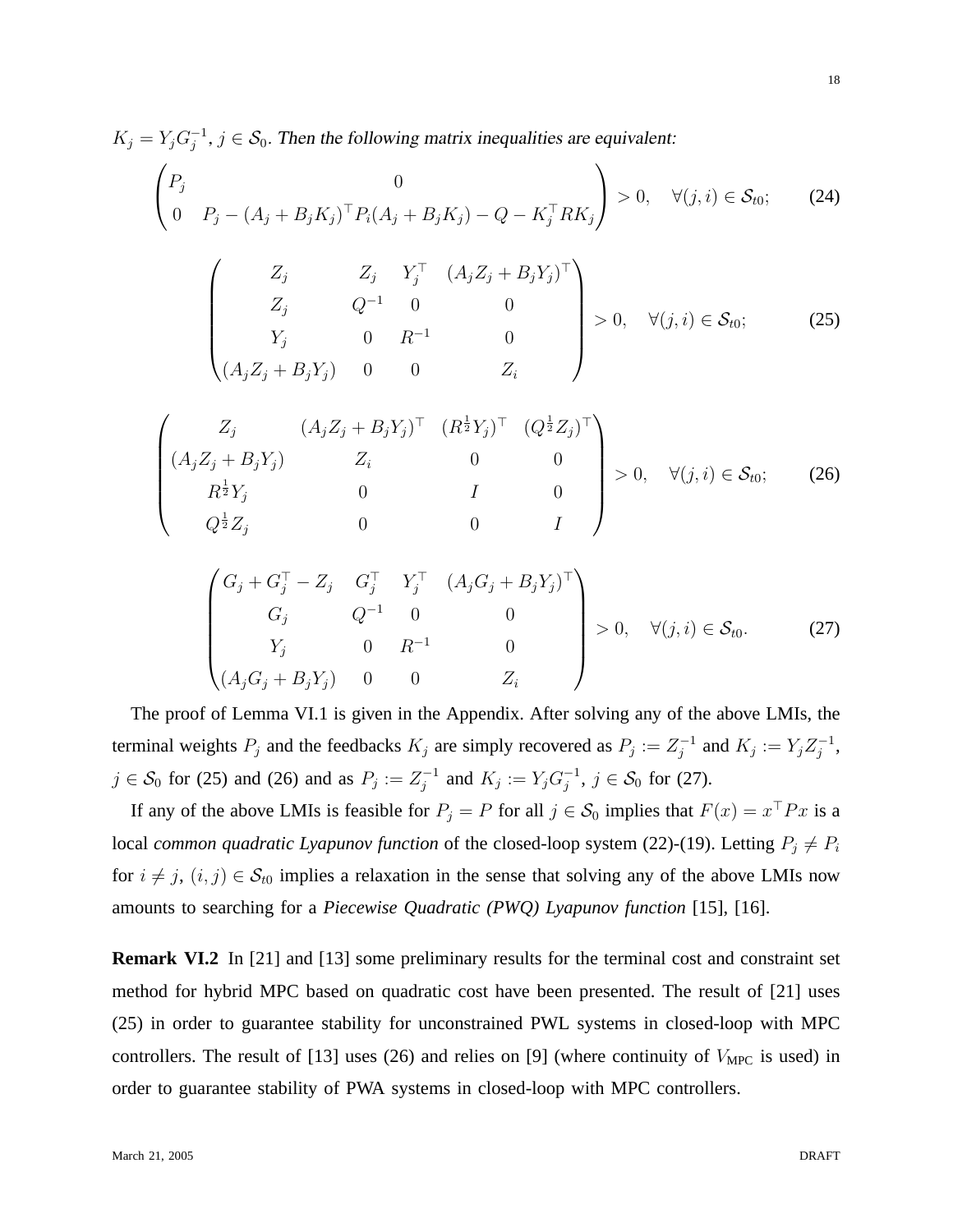Next, we employ an S-procedure technique with respect to the matrix inequality (23), as done in [15], to further reduce conservativeness, i.e. we consider the inequality

$$
P_j - (A_j + B_j K_j)^{\top} P_i (A_j + B_j K_j) - Q - K_j^{\top} R K_j - E_{ji}^{\top} U_{ji} E_{ji} > 0, \quad \forall (j, i) \in S_{t0} \tag{28}
$$

in the unknowns  $(P_j, K_j, U_{ji})$ , where the matrices  $P_j$  are the terminal weights employed in cost (21), the matrices  $U_{ji}$  have all entries non-negative and the matrices  $E_{ji}$  define the cones  $C_{ji}$ , which are such that  $\mathcal{C}_{ji} := \{x \in \mathbb{R}^n \mid E_{ji} x \geq 0\}$  and  $\mathcal{Q}_{ji} \subseteq \mathcal{C}_{ji}$  for all  $(j, i) \in \mathcal{S}_{t0}$ . Note that if  $(P_j, K_j, U_{ji})$  with  $P_j > 0$  and  $U_{ji}$  with all entries non-negative for all  $(j, i) \in S_{t0}$  satisfy (28), then it follows that

$$
x^{\top} (P_j - (A_j + B_j K_j)^{\top} P_i (A_j + B_j K_j) - Q - K_j^{\top} R K_j) x \ge x^{\top} (E_{ji}^{\top} U_{ji} E_{ji}) x \ge 0
$$
 (29)

whenever  $x \in \mathcal{Q}_{ji} \subseteq \mathcal{C}_{ji}$ ,  $(j, i) \in \mathcal{S}_{t0}$ . Hence, (9) is satisfied and conservativeness is reduced when comparing to the matrix inequality (23). However, the techniques used in the proof of Lemma VI.1 can not be used to transform (28) into an LMI, as this would require the matrices  $U_{ji}$  to be positive definite, which increases conservativeness.

We therefore develop an alternative method for finding a solution to the matrix inequality (28). This method is based on solving a sequence of LMIs that is obtained by fixing a suitable basis of the state space and successively selecting tuning parameters. Consider an eigenvalue decomposition of the terminal weight matrices from cost (21), i.e.  $P_j = V_j \Sigma_j V_j^{\top}$ ,  $j \in S_0$  where  $\Sigma_j = \text{diag}(\sigma_{1j}, \dots, \sigma_{nj}), \ \sigma_{1j} \geq \dots \geq \sigma_{nj} \text{ and } V_j^{\top} = V_j^{-1}$  $j^{-1}$ . In the sequel we assume that the orthonormal matrices  $\{V_j \mid j \in S_0\}$  are known and let  $\Gamma_j := \text{diag}(\gamma_{1j}, \dots, \gamma_{nj}), j \in S_0$  denote an arbitrary diagonal matrix. Consider now the following LMI:

$$
\Delta_{ji} \triangleq \begin{pmatrix} V_j \Sigma_j V_j^\top - Q - E_{ji}^\top U_{ji} E_{ji} & (A_j + B_j K_j)^\top V_i & K_j^\top \\ V_i^\top (A_j + B_j K_j) & \Gamma_i & 0 \\ K_j & 0 & R^{-1} \end{pmatrix} > 0, \quad \forall (j, i) \in \mathcal{S}_{t0}, \tag{30}
$$

in the unknowns  $\{(\sigma_{1j},\ldots,\sigma_{nj}),(\gamma_{1i},\ldots,\gamma_{ni}),K_j,U_{ji}\mid (j,i)\in S_{t0}\}.$  In addition to (30) we require that the linear scalar inequalities

$$
\sigma_{1j} \geq \ldots \geq \sigma_{nj} > 0, \quad \gamma_{nj} \geq \ldots \geq \gamma_{1j} > 0,
$$
\n(31a)

$$
\frac{1}{\epsilon_{lj}} - \sigma_{lj} \ge 0, \quad \epsilon_{lj} - \gamma_{lj} \ge 0, \quad l = 1, \dots, n,
$$
\n(31b)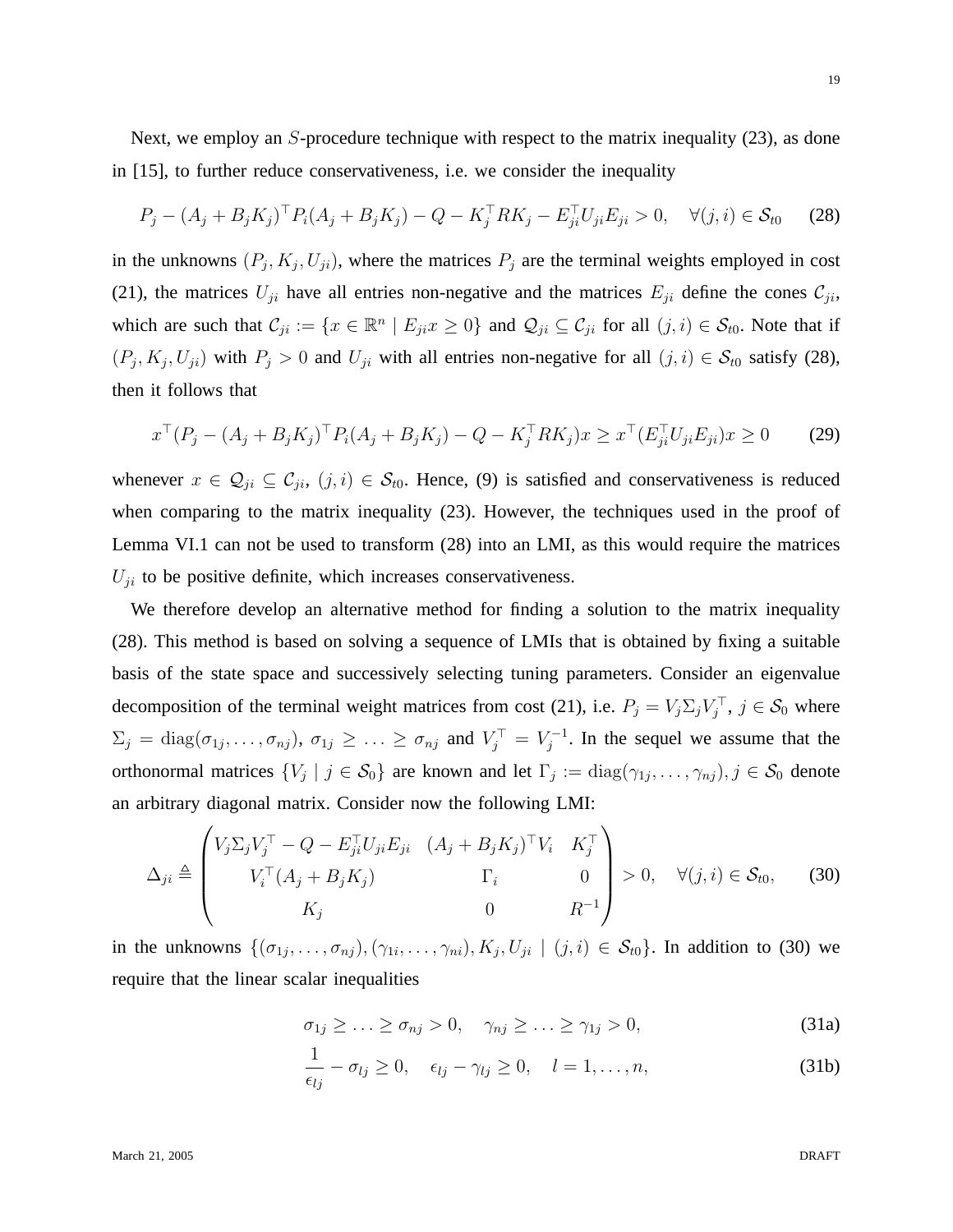with  $\epsilon_{lj}$  fixed constants (scaling factors) in (0, 1], are satisfied for all  $j \in S_0$  and that

$$
U_{ji} \text{ has all entries non-negative }, \forall (j, i) \in S_{t0}. \tag{32}
$$

Note that the scaling factors  $\epsilon_{lj} \in (0, 1]$  are assumed to be known in (31) and that condition (32) can be easily written as an LMI. Hence, the conditions (30)-(31)-(32) are in the LMI form.

**Theorem VI.3** Choose the orthonormal matrices  $V_j$  and the scaling factors  $\epsilon_{lj} \in (0, 1], l =$  $1, \ldots, n, j \in S_0$  such that the LMI (30)-(31)-(32) is feasible. Let  $(\sigma_{1j}, \ldots, \sigma_{nj}), (\gamma_{1i}, \ldots, \gamma_{ni}),$  $K_j$ ,  $U_{ji}$  be a solution. Then  $(P_j, K_j, U_{ji})$  with  $P_j = V_j \text{diag}(\sigma_{1j}, \dots, \sigma_{nj}) V_j^{\top} > 0$  is a solution of the matrix inequality (28).

The proof of Theorem VI.3 is given in the Appendix. Note that solving the LMI (30)-(31)- (32) hinges on the fact that the orthonormal matrices  $V_i$  and the scaling factors  $\epsilon_{lj} \in (0, 1]$ ,  $l = 1, \ldots, n, j \in S_0$  must be chosen a priori. This is not a problem with respect to the scaling factors, which can be chosen arbitrarily small. However, when it comes to fixing the matrices  $V_j$ , it is interesting to find out how they should be chosen such that by varying  $\sigma_{1j}, \ldots, \sigma_{nj}$  a sufficiently wide range of  $P_i$  matrices is covered. An answer to this question can be obtained for the two dimensional case, where all orthonormal matrices can be parameterized according to

$$
V_j := \begin{pmatrix} -\sin \theta_j & \cos \theta_j \\ \cos \theta_j & \sin \theta_j \end{pmatrix},
$$
 (33)

where  $0 \le \theta_j \le \pi$ . In this way, multiple solutions of the LMI (30)-(31)-(32) can be obtained by varying  $\theta_j$ , as will be illustrated in Example 2. A similar explicit form of  $V_j$  can be specified also in the three dimensional case, by using two angles, i.e.,  $\theta_{1j}$  and  $\theta_{2j}$ . However, these expressions get more complicated in higher dimensional spaces.

## *B. Computation of the terminal constraint set - Problem P2*

A solution to problem P2 has been presented recently in [22], where the standard algorithm for the calculation of the maximal positively invariant set for a linear system [17], [23] has been extended to PWA systems. However, the worst-case number of one-step controllable sets that have to be calculated in the *i*-th iteration of the algorithm of [22] equals  $s_0^i$ , where  $s_0$  is the number of elements of the set  $S_0$ . Hence, this approach may lead to a combinatorial explosion of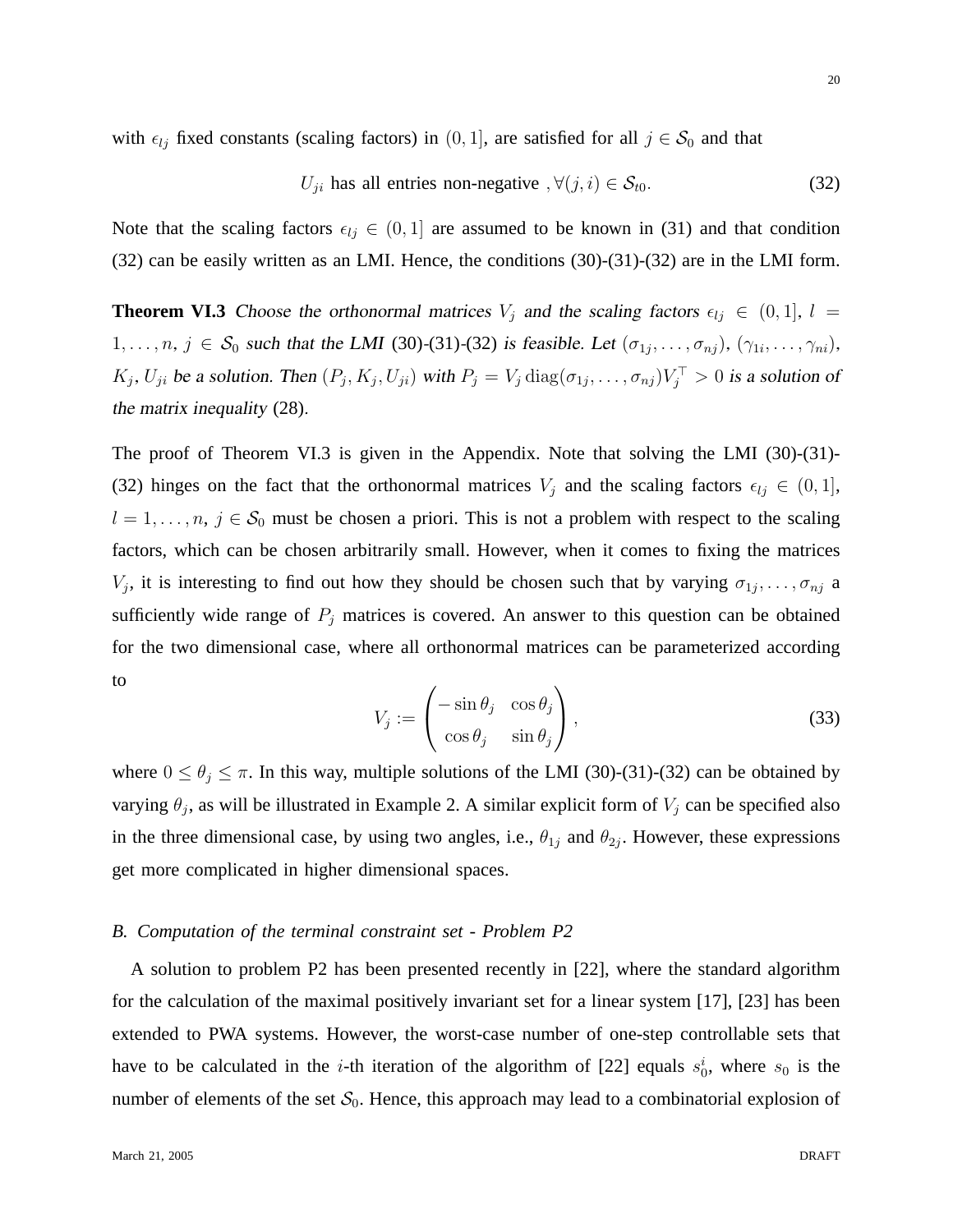possibilities and consequently, to numerical difficulties on one hand and a complex representation of the terminal set on the other. This means that additional Boolean variables and inequalities must be added to the Problem III.2.

In this subsection we develop two methods for solving problem P2, which do not suffer from a combinatorial drawback and yield a simpler representation of the terminal set. Consider the closed-loop system (22) with the feedback gains calculated as in Section VI-A, i.e.

$$
x_{k+1} = (A_j + B_j K_j)x_k =: A_j^{cl} x_k \quad \text{when} \quad x_k \in \Omega_j, \quad j \in \mathcal{S}_0. \tag{34}
$$

The first method deals with the computation of a *polyhedral* positively invariant set for the PWL system (34). To do so, we consider the autonomous switched linear system corresponding to (34), i.e.

$$
x_{k+1} = A_j^{cl} x_k, \quad j \in \mathcal{S}_0,\tag{35}
$$

where we removed the switching rule from (34), turning the PWL system (34) into a switched linear system (35) with arbitrary switching.

**Definition VI.4** Let  $0 \leq \lambda \leq 1$  be given. A set  $\mathcal{P} \subseteq \mathbb{R}^n$  is called a *λ-contractive set* for system (35) with arbitrary switching if for all  $x \in \mathcal{P}$  and all  $j \in \mathcal{S}_0$  it holds that  $A_j^{cl}x \in \mathcal{P}$ . For  $\lambda = 1$ , P is called a *positively invariant set* for system (35) with arbitrary switching.

We make use of the following result.

**Lemma VI.5** A set which is positively invariant ( $\lambda$ -contractive) for the switched linear system (35) under arbitrary switching is also a positively invariant ( $\lambda$ -contractive) set for the PWL system (34).

*Proof:* This follows directly from the fact that, for the PWL system (34),  $x_{k+1} = A_j^d x_k$ for at least one  $j \in S_0$  at any discrete-time instant  $k \in \mathbb{N}$ .

Since we require that  $\mathcal{X}_T \subseteq \mathcal{X}_{\mathbb{U}} \cap \{\cup_{j \in \mathcal{S}_0} \Omega_j\}$  and  $\mathcal{X}_{\mathbb{U}}$  is not convex in general, we consider in the following a new safe set,  $\tilde{\mathcal{X}}_\mathbb{U}$ , taken as a reasonably large polyhedral set (that contains the origin in its interior) inside  $\mathcal{X}_{\mathbb{U}} \cap \{\cup_{j \in \mathcal{S}_0} \Omega_j\}$ . For instance, if  $\mathcal{X}_{\mathbb{U}} \subseteq \cup_{j \in \mathcal{S}_0} \Omega_j$  is a polyhedron, we set  $\tilde{\mathcal{X}}_{\mathbb{U}} = \mathcal{X}_{\mathbb{U}}$  or, if  $\cup_{j \in \mathcal{S}_0} \Omega_j$  is a polyhedron we could set  $\tilde{\mathcal{X}}_{\mathbb{U}} = \{x \in \cup_{j \in \mathcal{S}_0} \Omega_j \mid K_j x \in \mathbb{U}, \forall j \in \mathcal{S}_0\}.$ For an arbitrary target set X we denote  $\mathcal{Q}_j^1(\mathcal{X}) := \{x \in \mathbb{R}^n \mid A_j^{\{cl}}x \in \mathcal{X}\}\.$  Note that if X is a polyhedron that contains the origin, then  $\mathcal{Q}_j^1(\mathcal{X})$  has the same properties [17].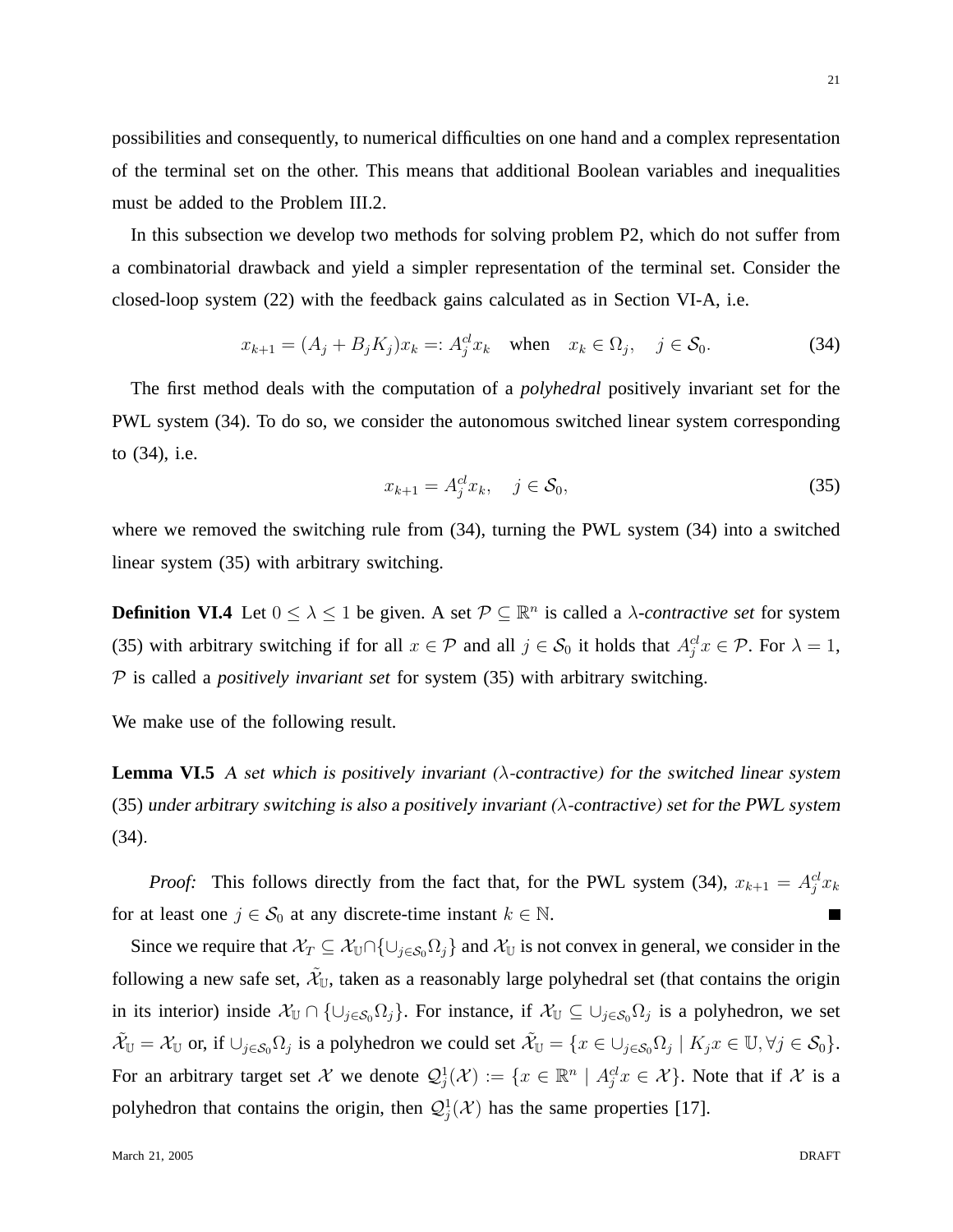Consider now the following sequence of sets:

$$
\mathcal{X}_0 = \tilde{\mathcal{X}}_{\mathbb{U}}, \ \mathcal{X}_i = \bigcap_{j \in \mathcal{S}_0} \mathcal{X}_i^j, \ i = 1, 2, \dots,
$$
\n(36)

where  $\mathcal{X}_i^j$  $\mathcal{Q}_i^j := \mathcal{Q}_j^1(\mathcal{X}_{i-1}) \bigcap \mathcal{X}_{i-1}, \,\, i=1,2,\ldots\,.$ 

**Theorem VI.6** The following properties hold with respect to the sequence of sets (36):

1) The maximal positively invariant set contained in the safe set  $\tilde{\mathcal{X}}_{U}$  for system (35) with arbitrary switching is a convex set that contains the origin and is given by

$$
\mathcal{P} = \bigcap_{i=0}^{\infty} \mathcal{X}_i = \lim_{i \to \infty} \mathcal{X}_i.
$$
\n(37)

- 2) If an algorithm based on the recurrent sequence of sets (36) terminates in a finite number of iterations then the set  $P$  defined as in (37) is a polyhedral set.
- 3) If there exists a  $\lambda$ -contractive set with  $0 < \lambda < 1$  for system (35) under arbitrary switching and if this set contains the origin in its interior, then an algorithm based on the recurrent sequence of sets (36) terminates in a finite number of iterations.
- 4) The set  $P$  defined as in (37) is a positively invariant set for the PWL system (34).

The proof of Theorem VI.6 is given in the Appendix. If an algorithm based on (36) is used to calculate a positively invariant for system  $(34)$ , then a number of  $s_0$  one-step controllable sets  $\mathcal{Q}_{j}^{1}(\mathcal{X}_{i-1})$  must be computed at each iteration, while the algorithm of [22] requires the computation of  $s_0^i$  one-step controllable sets at the *i*-th iteration. Hence, we have overcome the combinatorial drawback. Moreover,  $P$  is directly given by a finite number of linear inequalities. Thus, no additional Boolean variables need to be added for representing the terminal constraint set in Problem III.2. However, in this case P will not be *the maximal positively invariant set* for the PWL system (34). Then a larger prediction horizon may be required for feasibility.

Under conditions (23) or the relaxed conditions (28), a  $\lambda$ -contractive set can be obtained by taking a sublevel set of the PWQ Lyapunov function  $F(x) = x^{\top} P_j x$  when  $x \in \Omega_j$ . Next, we present a method for obtaining *piecewise polyhedral* positively invariant sets for asymptotically stable PWA systems for which there exists a PWQ Lyapunov function.

**Theorem VI.7** Consider system (34) and a (piecewise ellipsoidal) sublevel set of a corresponding PWQ Lyapunov function F, i.e.

 $\mathcal{E} := \cup_{j \in \mathcal{S}_0} \mathcal{E}_j$  with  $\mathcal{E}_j := \{x \in \mathcal{X}_{\mathbb{U}} \cap \Omega_j \mid F(x) \le c\}, \quad c > 0, \quad j \in \mathcal{S}_0$ ,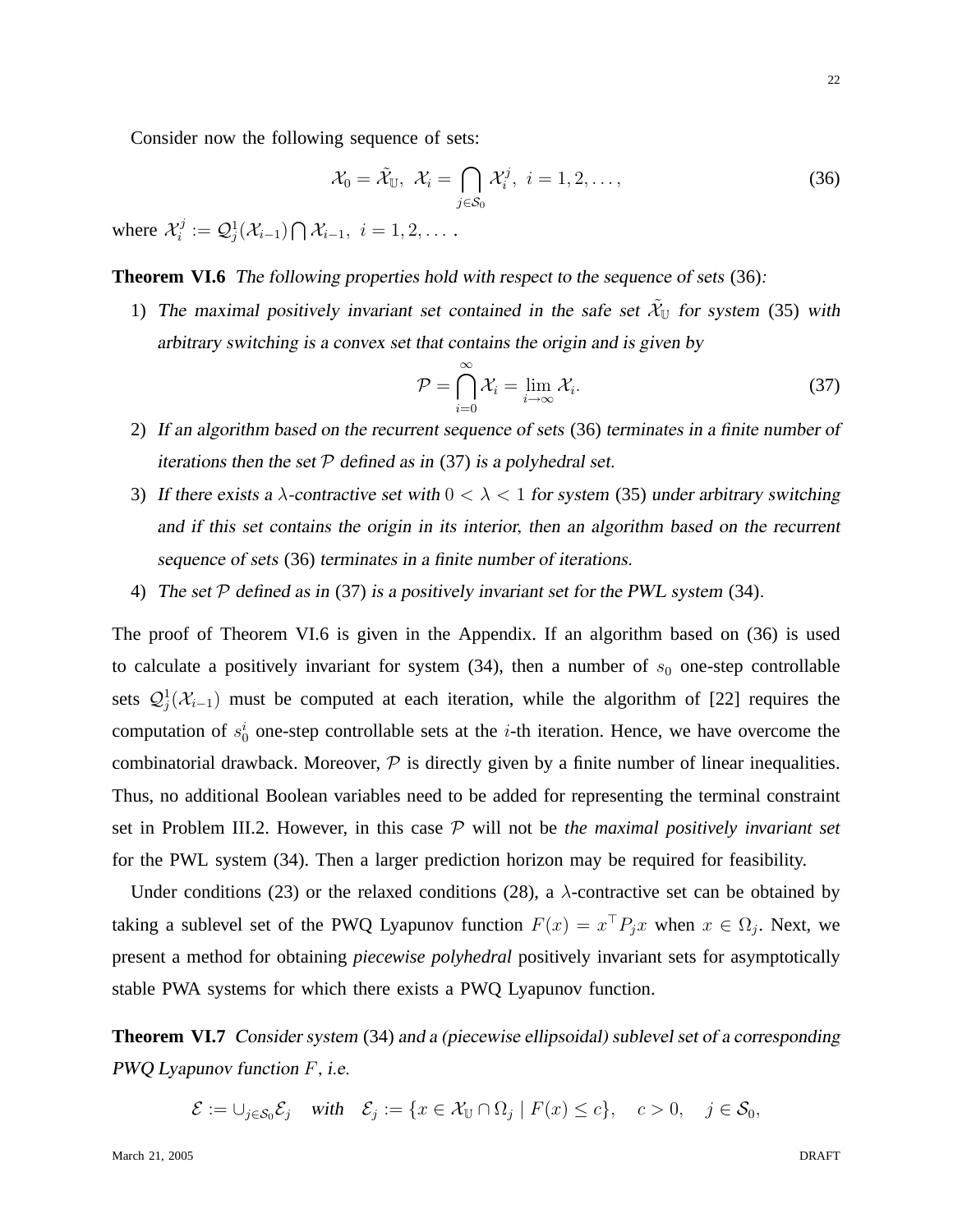which is contained in the safe set  $\mathcal{X}_{\mathbb{U}}$ . Let  $\alpha \in (0,1)$  be such that  $\mathcal{E}$  is  $\alpha$ -contractive. Now assume that there exist polyhedral sets  $P_j$  that satisfy  $\alpha \mathcal{E}_j \subseteq P_j \subseteq \mathcal{E}_j$  for all  $j \in \mathcal{S}_0$ . Then the piecewise polyhedral set  $\mathcal{P} := \cup_{j \in \mathcal{S}_0} \mathcal{P}_j$  is a positively invariant set for system (34) and  $\mathcal{P} \subseteq \mathcal{X}_{\mathbb{U}}$ .

*Proof:* From  $\alpha \mathcal{E}_j \subseteq \mathcal{P}_j \subseteq \mathcal{E}_j$  for all  $j \in \mathcal{S}_0$  we have that  $\alpha \mathcal{E} \subseteq \mathcal{P} \subseteq \mathcal{E}$ . Thus,  $\mathcal{P} \subseteq \mathcal{X}_{\mathbb{U}}$ . Let  $x \in \mathcal{P}$ . Hence, there exists  $j \in \mathcal{S}_0$  such that  $x \in \mathcal{P}_j \subseteq \Omega_j$ . Take  $\gamma_j > 1$  such that  $\gamma_j x \in \partial \mathcal{E}_j$ . Then, it follows that  $A_j^{cl}(\gamma_j x) \in \alpha \mathcal{E}$ . Then, because of positive homogeneity of PWL dynamics, it follows that  $A_j^{cl}x \in \frac{\alpha}{\gamma_i}$  $\frac{\alpha}{\gamma_j} \mathcal{E} \subseteq \alpha \mathcal{E}$ . Since  $\alpha \mathcal{E} \subseteq \mathcal{P}$ ,  $\mathcal{P}$  is a positively invariant set for system (34).

The approach of Theorem VI.7 amounts to solving the problem of fitting a polyhedron in between two closed ellipsoidal sets where one is contained in the interior of the other. A possible way to solve this problem has been recently developed in [24] in the context of DC programming (difference of convex functions). Here, a polyhedral set is constructed by treating the ellipsoidal sets as sublevel sets of convex functions, and by exploiting upper and lower piecewise affine bounds on such functions. Giving additional structure to the algorithm of [24] such that it generates a polyhedron with a finite number of facets for each region  $\Omega_j$ , a piecewise polyhedral positively invariant set is obtained for the PWL system (34). Note that this method yields a union of at most  $s_0$  polyhedral sets, while the maximal positively invariant set computed with the algorithm of [22] may be a union of a larger number of polyhedral sets.

Another method to obtain polyhedral or piecewise polyhedral positively invariant sets for PWA systems, which is based on using  $\infty$ -norms as Lyapunov functions, will be presented in Section VII-B.

## *C. How to choose the prediction horizon - Problem P3*

In the case of hybrid MPC based on quadratic costs, Problem III.2 with the terminal constraint set calculated as in the previous subsection leads to an MIQP problem. The minimum value of the prediction horizon N needed to ensure that  $\mathbb{X}_0 \subseteq \mathcal{X}_f(N)$  can be calculated using the procedure presented in [6]. Another way to find the minimum value of the  $N$  needed for feasibility is to use the Hybrid Toolbox [25] or the MPT Toolbox [26] in order to obtain an explicit solution to Problem III.2. The explicit solution can be calculated for both quadratic forms and  $\infty$ -norms based costs (using multiparametric programming) with the Matlab function *expcon* (*mpt control*)

 $\blacksquare$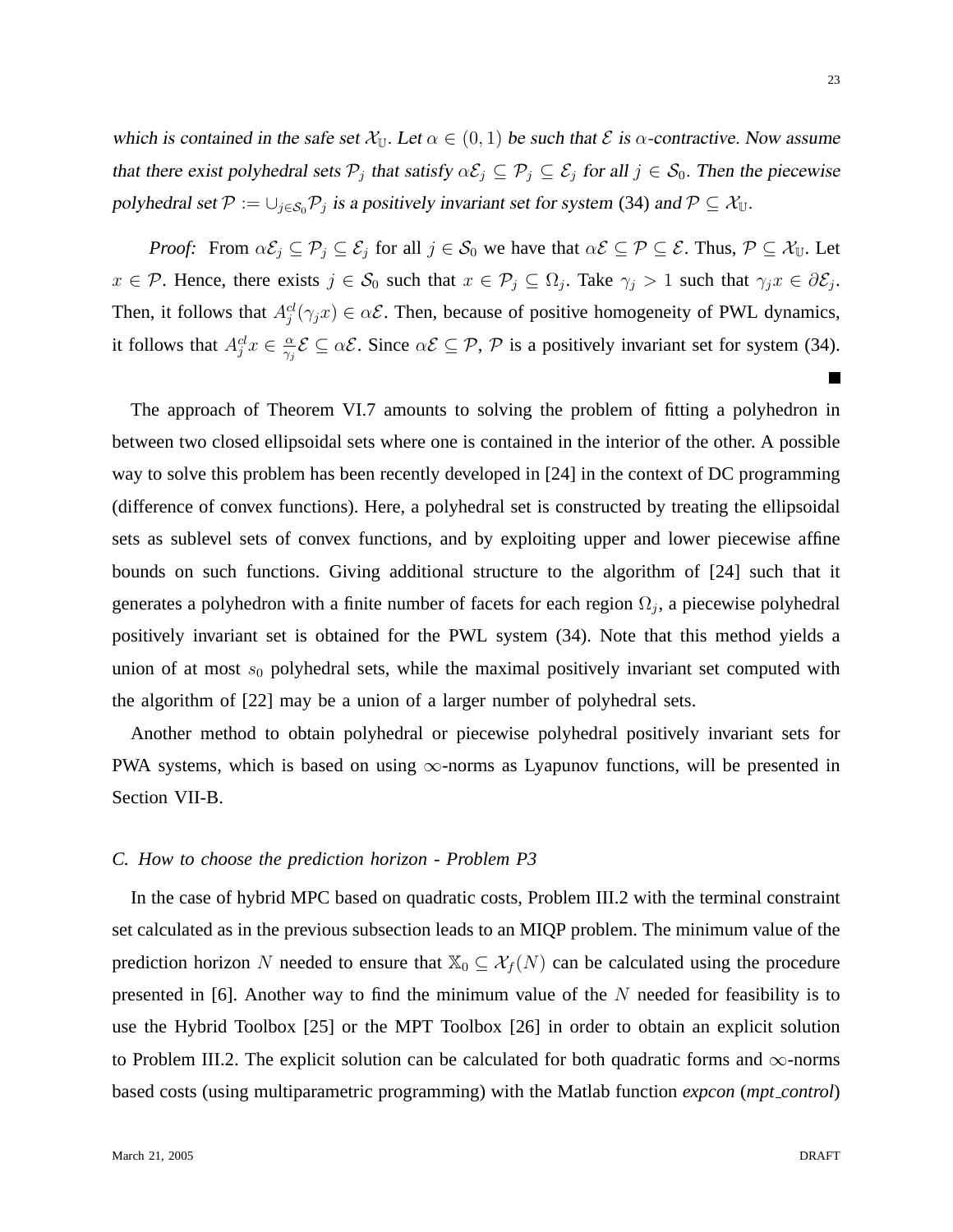of the Hybrid Toolbox (MPT Toolbox), which also returns the feasible state-space region for the MPC controller, i.e. the set  $\mathcal{X}_f(N)$ . Thus, one can check if  $\mathbb{X}_0 \subseteq \mathcal{X}_f(N)$  for a fixed N. Note that the set of feasible states for the MPC optimization problem does not depend on the type of MPC cost function (i.e. the feasible set is the same for both quadratic costs and costs based on  $\infty$ -norms).

In MPC [9], it is well known that a smaller terminal constraint set  $\mathcal{X}_T$  implies that a larger N is needed for ensuring feasibility of Problem III.2. Hence, one has to make a trade-off in choosing one of the two available  $\mathcal{X}_T$  sets: the maximal positively invariant set, e.g. calculated as in [22], which is represented by a possibly very large union of polyhedra, or a smaller positively invariant set, as in Theorem VI.6 (or as in Theorem VI.7), which is polyhedral (or piecewise polyhedral). Although the use of a larger terminal set obtained as in [22] may require a smaller prediction horizon for feasibility, the complexity of the resulting MPC problem still increases considerably with the number of additional Boolean variables needed to specify the terminal constraint set. The two approaches are comparable and depending on the problem at hand and the MIQP (MILP) solver one of the choices might turn out more computationally efficient.

## *D. Examples*

The methodology developed in this section is illustrated by two examples.

*Example 1*. Consider the system used in [1]:

$$
x_{k+1} = \begin{cases} A_1 x_k + B u_k & \text{if } [1 \ 0] x_k \ge 0 \\ A_2 x_k + B u_k & \text{if } [1 \ 0] x_k < 0 \end{cases}
$$
 (38)

subject to the constraints  $x_k \in \mathbb{X} = [-5, 5] \times [-5, 5]$  and  $u_k \in \mathbb{U} = [-1, 1]$ , where

$$
A_1 = \begin{bmatrix} 0.35 & -0.602 \\ 0.6062 & 0.35 \end{bmatrix}, A_2 = \begin{bmatrix} 0.35 & 0.6062 \\ -0.6062 & 0.35 \end{bmatrix}, B = \begin{bmatrix} 0 \\ 1 \end{bmatrix}.
$$

The LMI (25) has been solved for  $Z_1 = Z_2 = Z$ ,  $Y_1$ ,  $Y_2$  and for the weights  $Q = I_2$ ,  $R = 0.4$ . We have obtained the terminal weight matrix  $P = diag([1.4876 \ 2.2434])$  and the feedback gains  $K_1 = [-0.611 - 0.3572], K_2 = [0.611 - 0.3572].$  We take the safe set with respect to state and input constraints as  $\mathcal{X}_{\mathbb{U}} = \{x \in \mathbb{X} \mid |K_j x| \leq 1, j = 1, 2\}$ . The polyhedral positively invariant set obtained with an algorithm based on the recurrent sequence of sets (36) is

$$
\mathcal{X}_T = \left\{ x \in \tilde{\mathcal{X}}_{\mathbb{U}} \mid \begin{bmatrix} -0.2121 & 0.373 \\ 0.2121 & -0.373 \\ 0.2121 & 0.373 \\ -0.2121 & -0.373 \end{bmatrix} x \le \begin{bmatrix} 1 \\ 1 \\ 1 \end{bmatrix} \right\}.
$$
 (39)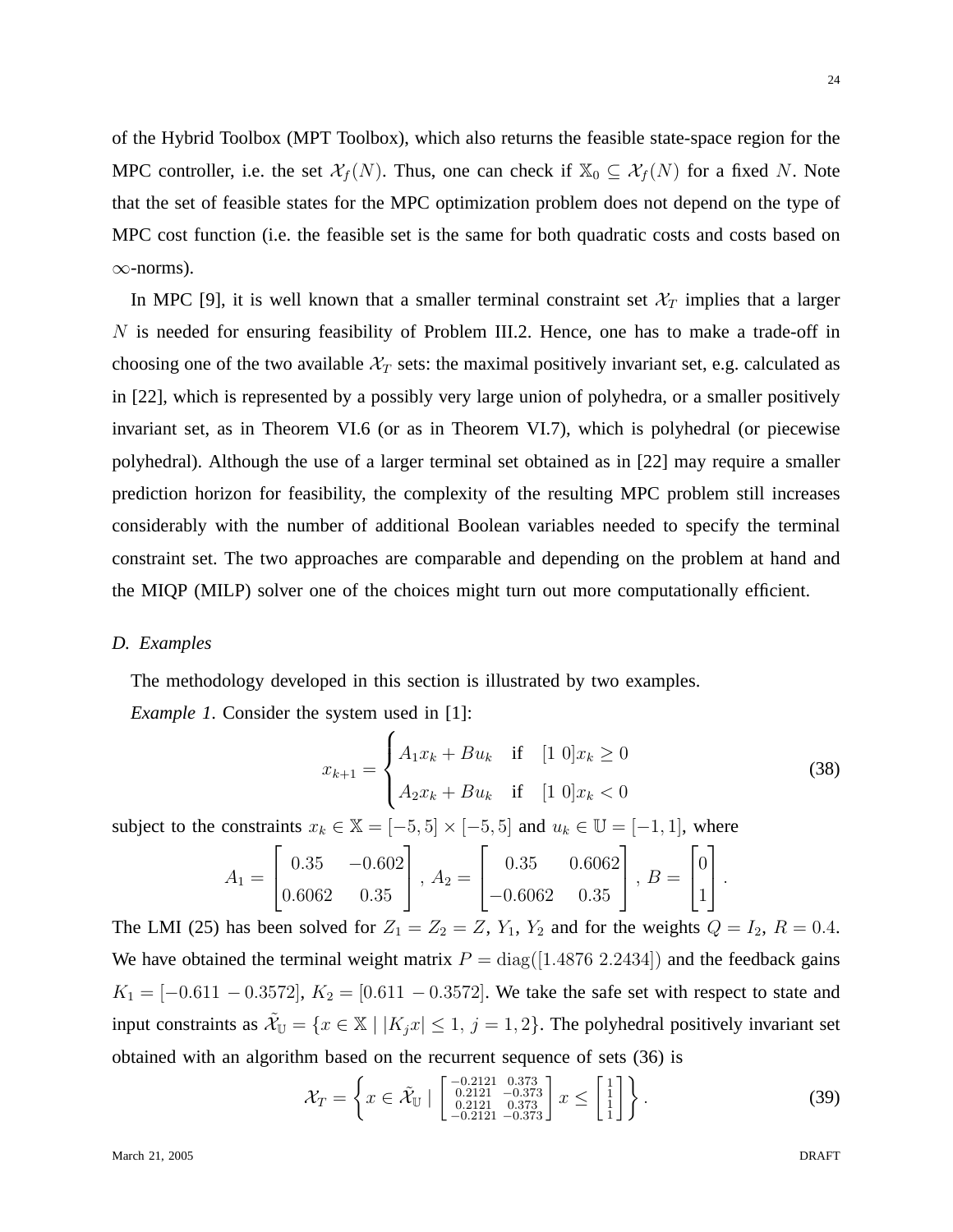

Fig. 1. Example 1: The set of feasible states obtained for  $N = 4$ .



Fig. 2. Example 1: State trajectory - red;  $\mathcal{X}_T$  - blue polyhedron; Input history - blue.

For system (38) and the terminal set (39), a prediction horizon of  $N = 4$  is required to ensure that  $X \subseteq \mathcal{X}_f(N)$ . The set of feasible states for  $N = 4$  (obtained using the MPT Toolbox as indicated in subsection VI-C) is plotted in Figure 1. The simulation results are plotted in Figure 2 for system (38) with initial state  $x_0 = [5 \ 5]^T$  in closed-loop with the MPC control (6) calculated for  $N = 4$  using the Hybrid Toolbox [25], together with a plot of the terminal constraint set. For comparison purposes, we calculated the maximal positively invariant set contained in the safe set  $\mathcal{X}_{\mathbb{U}} = \bigcup_{j=1,2} \{x \in \mathbb{X} \cap \Omega_j \mid |K_j x| \leq 1\}$  using the MPT Toolbox (which implements the approach of [22]). In this case the terminal set consists in the non-convex union of two polyhedra and a prediction horizon of  $N = 4$  is required to ensure that  $\mathbb{X} \subseteq \mathcal{X}_f(N)$ .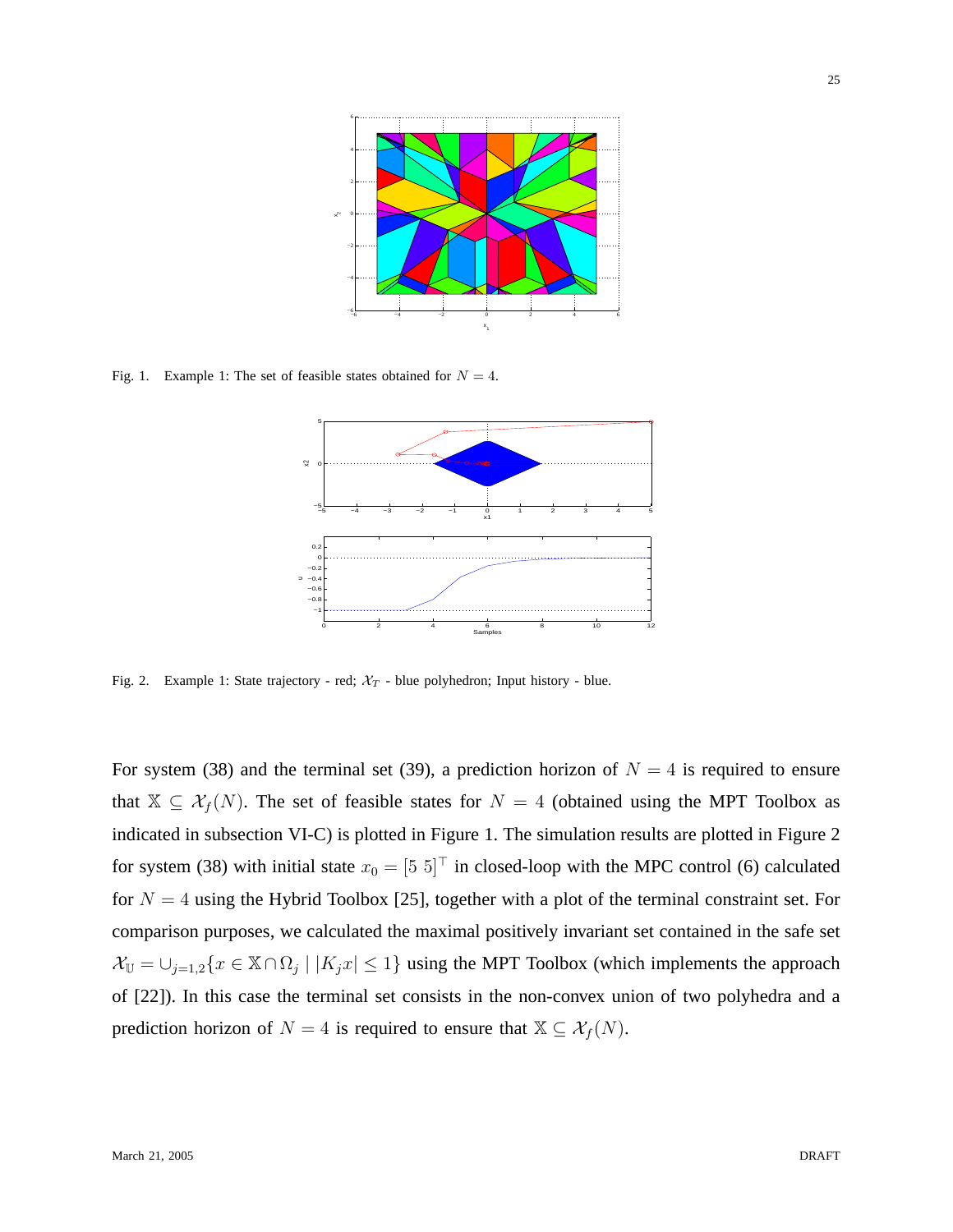*Example 2*. Consider the following open-loop unstable system:

$$
x_{k+1} = \begin{cases} A_1 x_k + B u_k & \text{if } E_1 x_k > 0 \\ A_2 x_k + B u_k & \text{if } E_2 x_k \ge 0 \\ A_3 x_k + B u_k & \text{if } E_3 x_k > 0 \\ A_4 x_k + B u_k & \text{if } E_4 x_k \ge 0 \end{cases}
$$
(40)

subject to the constraints  $x_k \in \mathbb{X} = [-10, 10] \times [-10, 10]$ ,  $u_k \in \mathbb{U} = [-1, 1]$ , where

$$
A_1 = \begin{bmatrix} 0.5 & 0.61 \\ 0.9 & 1.345 \end{bmatrix}, A_2 = \begin{bmatrix} -0.92 & 0.644 \\ 0.758 & -0.71 \end{bmatrix}, B = \begin{bmatrix} 1 \\ 0 \end{bmatrix},
$$

 $A_3 = A_1$  and  $A_4 = A_2$ . The partitioning of the system is given by

$$
E_1 = -E_3 = \begin{bmatrix} -1 & 1 \\ -1 & -1 \end{bmatrix}, E_2 = -E_4 = \begin{bmatrix} -1 & 1 \\ 1 & 1 \end{bmatrix}.
$$

The weights of the MPC cost are  $Q = 10^{-4}I_2$  and  $R = 10^{-3}$ . For system (40) the LMIs of Lemma VI.1 turn out to be infeasible. With the S-procedure approach of Section VI-A we have obtained the following solution by solving the LMI (30)-(31)-(32) for the tuning factors  $\epsilon_{11} = 0.04, \epsilon_{21} = 0.3, \epsilon_{12} = 0.08, \epsilon_{22} = 1$  and for the orthonormal matrices  $V_1, V_2$  defined as in (33) for  $\theta_1 = 2.4$  and  $\theta_2 = 0.9$ :

$$
P_1 = \begin{bmatrix} 12.9707 & 10.9974 \\ 10.9974 & 14.9026 \end{bmatrix}, P_2 = \begin{bmatrix} 7.9915 & -5.5898 \\ -5.5898 & 5.3833 \end{bmatrix}, P_3 = P_1, P_4 = P_2,
$$
  
\n
$$
K_1 = \begin{bmatrix} -0.7757 & -1.0299 \end{bmatrix}, K_2 = \begin{bmatrix} 0.6788 & -0.4302 \end{bmatrix}, K_3 = K_1, K_4 = K_2,
$$
  
\n
$$
U_{11} = \begin{bmatrix} 0.4596 & 1.9626 \\ 1.9626 & 0.0198 \end{bmatrix}, U_{12} = \begin{bmatrix} 0.4545 & 2.0034 \\ 2.0034 & 0.0250 \end{bmatrix}, U_{21} = \begin{bmatrix} 0.0542 & 0.0841 \\ 0.0841 & 0.0506 \end{bmatrix},
$$
  
\n
$$
U_{22} = \begin{bmatrix} 0.0599 & 0.0914 \\ 0.0914 & 0.0565 \end{bmatrix}, \sigma_{11} = 24.9765, \sigma_{21} = 2.8969, \sigma_{12} = 12.4273,
$$
  
\n
$$
\sigma_{22} = 0.9475, \gamma_{11} = 0.0395, \gamma_{21} = 0.2954, \gamma_{12} = 0.0791, \gamma_{22} = 0.9675.
$$
 (41)

A *piecewise polyhedral* positively invariant set has been computed for system (40) in closedloop with (19) (with the feedbacks given in (41)) using the approach of Theorem VI.7 and the algorithm of [24] for the sublevel set  $\mathcal E$  with  $c = 14$ , which satisfies  $\mathcal E \subseteq \mathcal X_{\mathbb U}$ . In this case  $\mathcal E$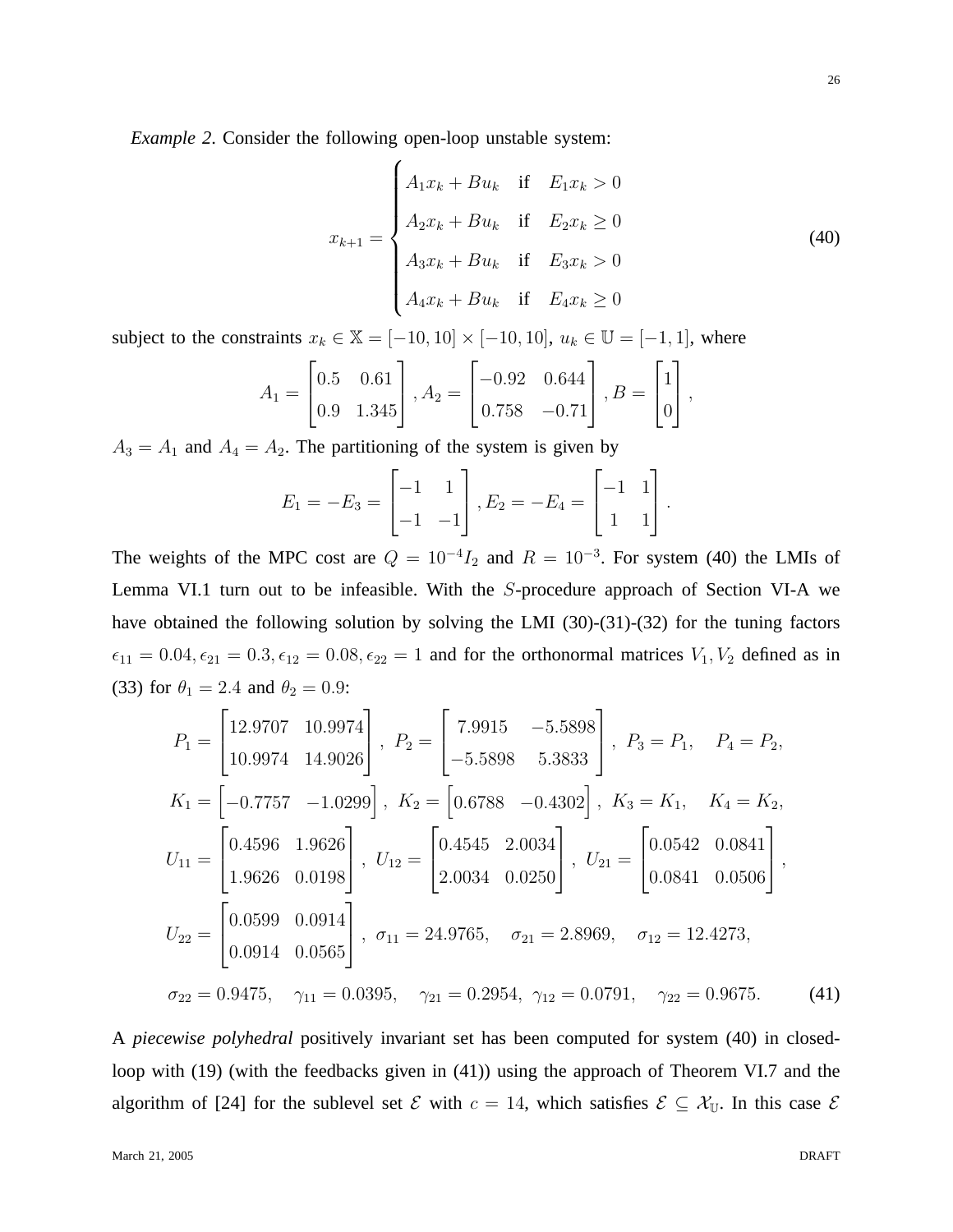

Fig. 3. Example 2: The set of feasible states obtained for  $N = 4$ .



Fig. 4. Example 2: State trajectory - red;  $\mathcal{X}_T$  - blue polyhedra.

is  $\alpha$  contractive for  $\alpha = 0.93$ . The set of feasible states with respect to Problem III.2 obtained for system (40) with the terminal set given in Figure 4 and a prediction horizon of  $N = 4$  is plotted in Figure 3. The state trajectory of system (40) with initial state  $x_0 = [-5 - 3.8]^T$  and in closed-loop with the MPC control (6) calculated for  $N = 4$  using the Hybrid Toolbox [25] is plotted in Figure 4. The MPC controller successfully stabilizes the open-loop unstable system (40) while satisfying the constraints.

The maximal positively invariant set calculated with the MPT Toolbox [26] (which implements the approach of [22]) for Example 2 is a non-convex union of 8 polyhedra. The resulting set of feasible states obtained for  $N = 4$  in this case is comparable in size with the set plotted in Figure 3.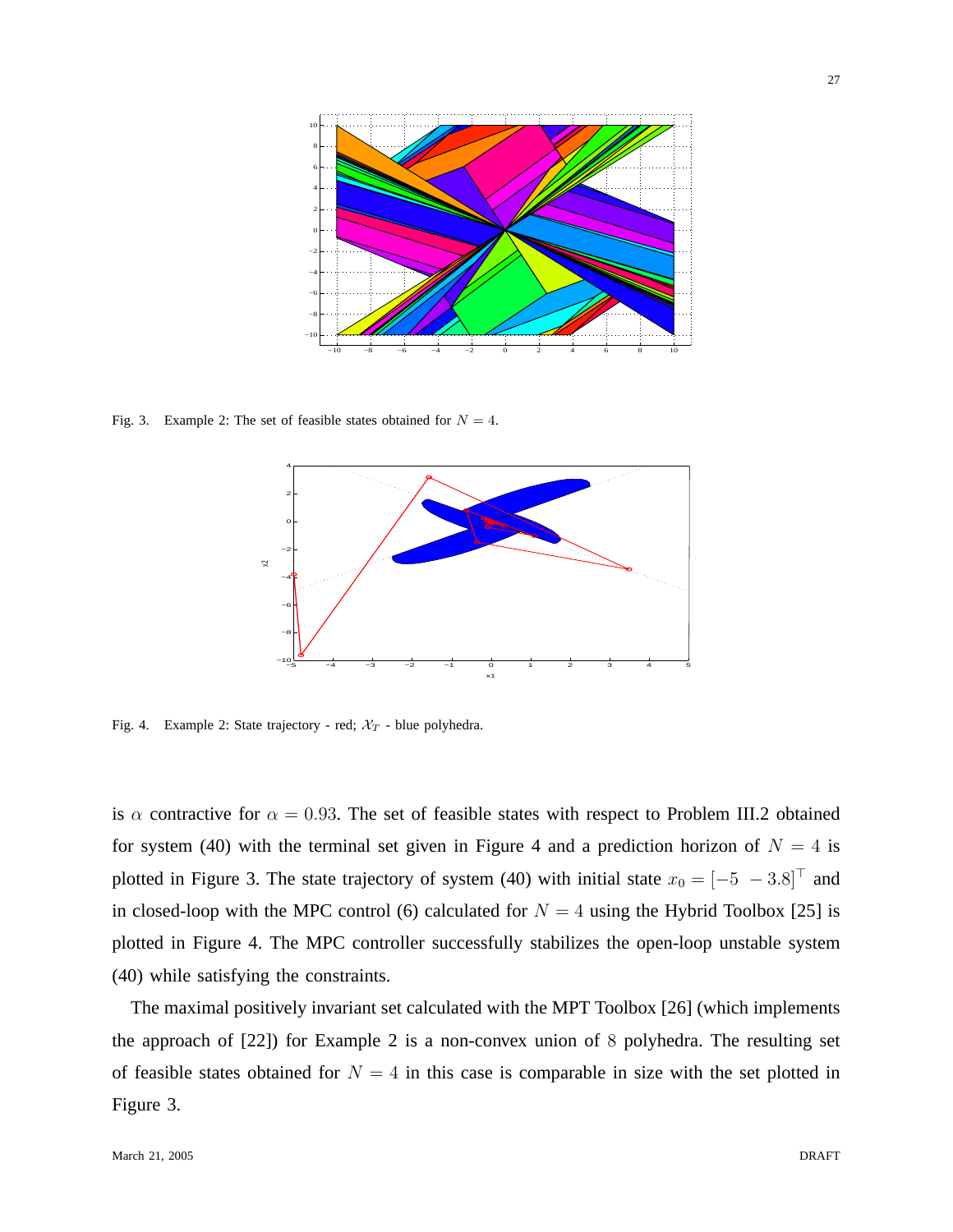#### VII. TERMINAL COST AND CONSTRAINT SET: INFINITY NORMS

In this section we will consider the case when  $\infty$ -norms are used to define the cost function, i.e.  $F(x) = ||P_j x||_{\infty}$  when  $x \in \mathcal{X}_T \cap \Omega_j$  and  $L(x, u) = ||Qx||_{\infty} + ||Ru||_{\infty}$ . Here  $P_j \in \mathbb{R}^{p \times n}$ ,  $Q \in \mathbb{R}^{q \times n}$  and  $R \in \mathbb{R}^{r \times n}$  are assumed to be matrices that have full-column rank. The MPC cost (3) now becomes:

$$
J(x_k, \mathbf{u}_k) \triangleq ||P_j x_{k+N}||_{\infty} + \sum_{i=0}^{N-1} ||Q x_{k+i}||_{\infty} + ||Ru_{k+i}||_{\infty} \quad \text{when} \quad x_{k+N} \in \Omega_j, \quad j \in \mathcal{S}. \tag{42}
$$

In this setting, contrary to a quadratic forms based MPC cost, we no longer require that  $\mathcal{X}_T \subseteq$  $\cup_{j\in\mathcal{S}_0} \Omega_j$  in order to obtain a solution to problem P1. Also, we consider the PWA system (18), i.e.

$$
x_{k+1} = A_j x_k + B_j u_k + f_j \quad \text{when} \quad x_k \in \mathcal{X}_T \cap \Omega_j, \quad j \in \mathcal{S}, \tag{43}
$$

instead of the PWL sub-system (22).

Since Q has full-column rank there always exists a positive number  $\gamma$  such that  $||Qx||_{\infty} \ge \gamma ||x||$ for all  $x \in \mathbb{R}^n$ . Then it follows that

$$
L(x, u) \ge ||Qx||_{\infty} \ge \gamma ||x||_{\infty}, \quad \forall x \in \mathbb{R}^n, \quad \forall u \in \mathbb{R}^m.
$$

For the terminal cost we have that

$$
F(x) \le \max_{j \in \mathcal{S}} \|P_j\|_{\infty} \|x\|_{\infty}, \quad \forall x \in \mathcal{X}_T.
$$

Then it follows that the  $\infty$ -norms based terminal cost and stage cost satisfy Assumption V.1 for  $w(\Vert x \Vert) = \gamma \Vert x \Vert_{\infty}, \ \psi(\Vert x \Vert) = \max_{j \in S} \|P_j\|_{\infty} \|x\|_{\infty},$  which satisfy Assumption IV.1 and Assumption IV.2 (e.g. Assumption IV.1 is satisfied for  $\delta(\varepsilon) = \eta \frac{\gamma}{\max(\varepsilon)}$  $\frac{\gamma}{\max_{j \in \mathcal{S}} ||P_j||_{\infty}} \varepsilon$ , where  $\eta \in (0, 1)$ ensures that  $\delta(\varepsilon) < \varepsilon$ ).

Hence, we have shown that Assumption V.1 applies for  $\infty$ -norms based hybrid MPC. In the sequel we provide a method for calculating the terminal cost  $F$  and the auxiliary control (19) such that inequality (9) is satisfied for the PWA system (18).

## *A. Computation of the terminal weight(s) - Problem P1*

Let  $\mathcal{Q}_{ji} := \{x \in \Omega_j \mid \exists u \in \mathbb{U} : A_j x + B_j u + f_j \in \Omega_i\}, (j,i) \in \mathcal{S} \times \mathcal{S}$  and let  $\mathcal{S}_t :=$  $\{(j, i) \in S \times S \mid \mathcal{Q}_{ji} \neq \emptyset\}$ . Note that the set  $\mathcal{S}_t$  defined here differs from the set  $\mathcal{S}_{t0}$  defined in Section VI-A, since it also incorporates the indices  $j \in S_1$ , i.e.  $S_{t0} = S_t \cap \{S_0 \times S_0\}$ . The set of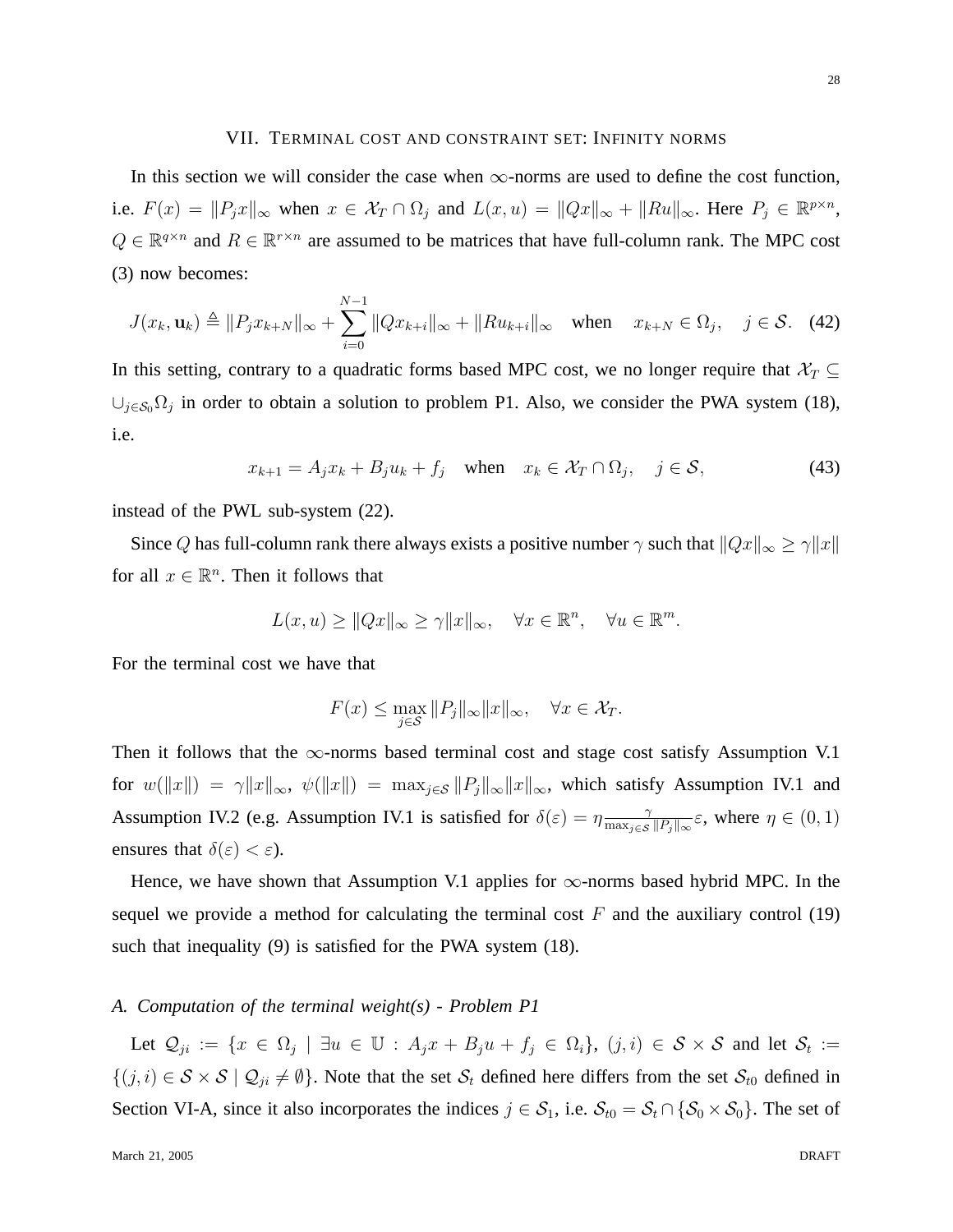pairs of indices  $S_t$  can be easily determined off-line by solving  $s^2$  linear programs. The set  $S_t$ contains all discrete mode transitions that can occur in the PWA system (43), i.e. if  $(j, i) \in S_t$ then a transition from  $\Omega_j$  to  $\Omega_i$  can occur.

Substituting (43) and F in (9) yields that it is sufficient to find  $\{(P_j, K_j) | j \in S\}$  that satisfy:

$$
||P_i((A_j + B_j K_j)x_k + f_j)||_{\infty} - ||P_j x_k||_{\infty} + ||Q x_k||_{\infty} + ||RK_j x_k||_{\infty} \le 0, \quad \forall x_k \in \mathcal{X}_T, \quad (j, i) \in \mathcal{S}_t,
$$
\n(44)

for (9) to be satisfied. Now consider the following  $\infty$ -norm inequalities:

$$
||P_i(A_j + B_j K_j)P_j^{-L}||_{\infty} + ||QP_j^{-L}||_{\infty} + ||RK_j P_j^{-L}||_{\infty} \le 1 - \gamma_{ji}, \quad (j, i) \in \mathcal{S}_t \tag{45}
$$

and

$$
||P_i f_j||_{\infty} \le \gamma_{ji} ||P_j x||_{\infty}, \quad \forall x \in \mathcal{X}_T \cap \Omega_j, \quad (j, i) \in \mathcal{S}_t,
$$
\n(46)

where  $\gamma_{ji} \in [0,1)$ ,  $(j,i) \in \mathcal{S}_t$ . Note that, because of (20), (46) trivially holds if  $\mathcal{S} = \mathcal{S}_0$ .

**Theorem VII.1** Suppose (45)-(46) is solvable in  $(P_j, K_j, \gamma_{ji})$  where  $P_j$  has full-column rank and  $\gamma_{ji} \in [0,1)$  for  $(j,i) \in \mathcal{S}_t$ . Then  $(P_j, K_j)$  with  $j \in \mathcal{S}$  is a solution of the  $\infty$ -norm inequality (44). The proof of Theorem VII.1 is given in the Appendix.

**Remark VII.2** If  $(P_j, K_j)$ ,  $j \in S$  satisfy (44) it follows that

$$
||P_i(A_j + B_j K_j)x_k + P_i f_j||_{\infty} - ||P_j x_k||_{\infty} \le -\gamma ||x_k||_{\infty} < 0, \quad \forall x_k \in \mathcal{X}_T \setminus \{0\}, \quad \forall (j, i) \in \mathcal{S}_t.
$$

Hence, as indicated in Corollary V.3, the *discontinuous* function  $F(x) = ||P_jx||_{\infty}$  when  $x \in \Omega_j$ is a local (piecewise linear) Lyapunov function for the dynamics  $x_{k+1} = (A_j + B_j K_j)x_k + f_j$ ,  $j \in \mathcal{S}$ .

Finding the matrices  $P_j$  and the feedback matrices  $K_j$  that satisfy the  $\infty$ -norm inequality (45) amounts to solving off-line an optimization problem subject to the constraint rank( $P_i$ ) = n for all  $j \in S$ . Note that this constraint can be replaced by the convex constraint  $P_j^\top P_j > 0$ . Once the matrices  $P_j$  satisfying (45) have been found, one still has to check that they also satisfy inequality (46), provided that  $S \neq S_0$ . For example, this can be verified by checking the inequality

$$
||P_i f_j||_{\infty} \leq \gamma_j \min_{x \in \mathcal{X}_T \cap \Omega_j} ||P_j x||_{\infty}, \quad (j, i) \in \mathcal{S}_t(\mathcal{X}_T),
$$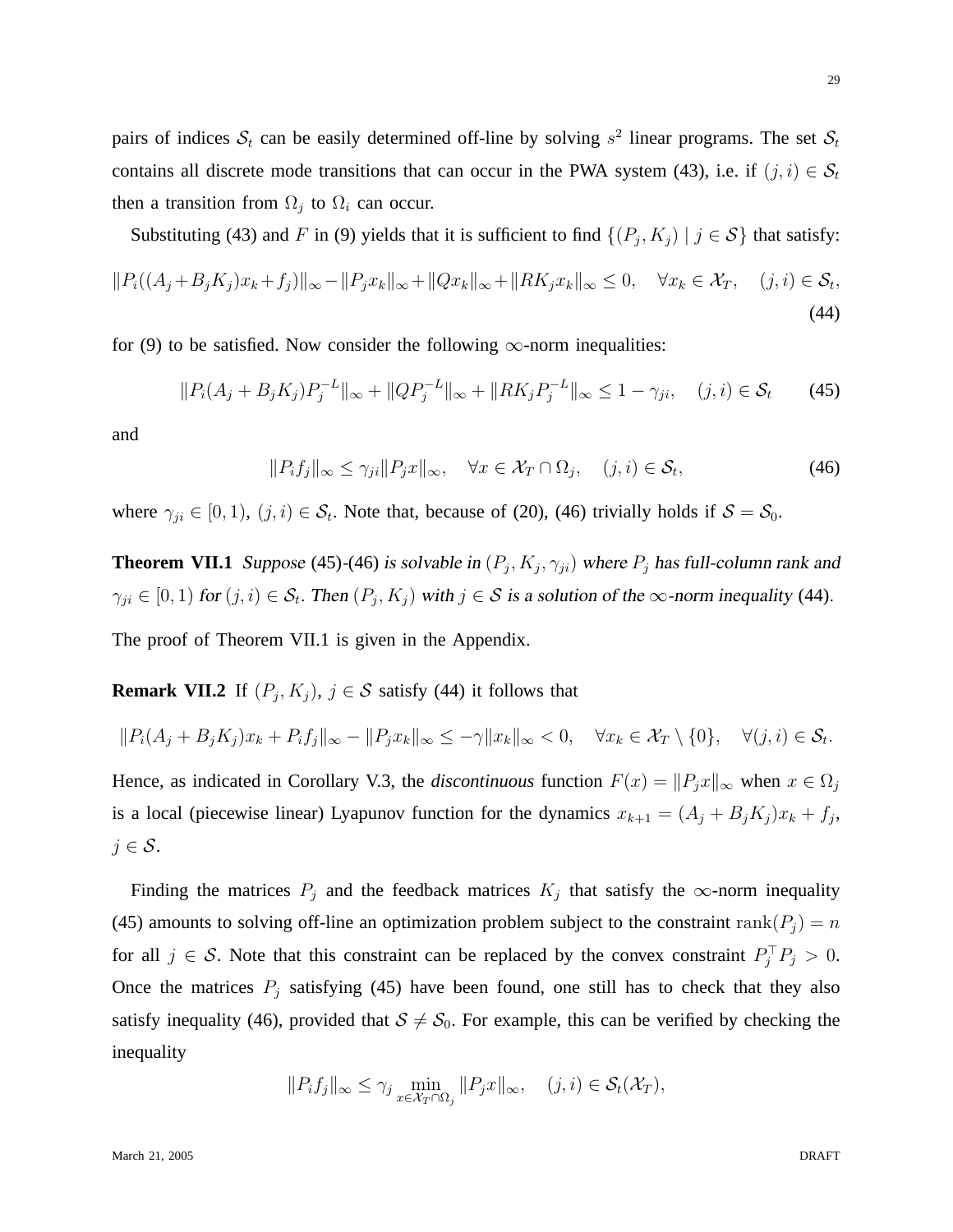where  $S_t(\mathcal{X}_T) := \{(j, i) \mid \mathcal{X}_T \cap \Omega_j \neq \emptyset\} \cap S_1$ . In order to overcome the difficulty of solving (45)-(46) simultaneously, one can require that  $\mathcal{X}_T \subseteq \bigcup_{j \in \mathcal{S}_0} \Omega_j$  is a positively invariant set only for the PWL sub-system (22), as done in Section VI for hybrid MPC based on quadratic forms. Note that the auxiliary control action (19) defines now a local state feedback, instead of a global state feedback, as in Theorem VII.1. In this case Theorem VII.1 can be reformulated as follows.

**Corollary VII.3** Suppose that the inequality

$$
||P_i(A_j + B_j K_j)P_j^{-L}||_{\infty} + ||QP_j^{-L}||_{\infty} + ||RK_j P_j^{-L}||_{\infty} \le 1
$$
\n(47)

is solvable in  $(P_j, K_j)$  for  $P_j$  with full-column rank for  $(j, i) \in S_{t0}$  and that  $\mathcal{X}_T \subseteq \cup_{j \in S_0} \Omega_j$ . Then  $(P_j, K_j)$  with  $j \in S_0$  is a solution of the  $\infty$ -norm inequality (44).

*Proof:* Since  $\mathcal{X}_T \subseteq \bigcup_{j \in \mathcal{S}_0} \Omega_j$  it follows that the inequality (44) only needs to be satisfied for  $(j, i) \in S_{t0}$ , where  $S_{t0}$  is the set of indices defined in Section VI-A. From (20) we have that  $f_j = 0$  for all  $j \in S_0$  and thus, inequality (46) is directly satisfied with equality for  $\gamma_{ji} = 0$  and for all  $(j, i) \in S_{t0}$ . Then the result follows from Theorem VII.1.  $\blacksquare$ 

## *B. Computation of the terminal constraint set - Problem P2*

From Remark VII.2 it follows that the terminal constraint set  $\mathcal{X}_T$  can be simply obtained in the case of  $\infty$ -norms based hybrid MPC as

$$
\mathcal{X}_T \triangleq \bigcup_{j \in \mathcal{S}} \{ x \in \Omega_j \mid ||P_j x||_{\infty} \le \varphi^* \},\tag{48}
$$

where  $\varphi^* = \sup_{\varphi} \{ \{ x \in \Omega_j \mid ||P_j x||_{\infty} \le \varphi \} \subseteq \mathcal{X}_{\mathbb{U}} \}$ . Since this set is a finite union of polyhedra (at most a union of s polyhedra), Problem III.2 leads to an MILP problem.

**Remark VII.4** The level sets of the Lyapunov function  $V(x) = ||P_jx||_{\infty}$  when  $x \in \Omega_j$  are λ-contractive sets [17] and they are finite unions of polyhedra (i.e. they are represented by a polyhedron in each region of the PWA system). Hence, this yields a new method to obtain (in finite time) *piecewise polyhedral* λ*-contractive sets* for the class of PWA systems, which takes into account also the affine terms  $f_j$  for  $j \in S_1$ . If we set  $P_j = P$  for all  $j \in S$ , this yields a new way to obtain *polyhedral* λ*-contractive sets* for PWA systems and switched linear systems. Note that these sets can also be used as terminal constraint sets for hybrid MPC based on a quadratic cost.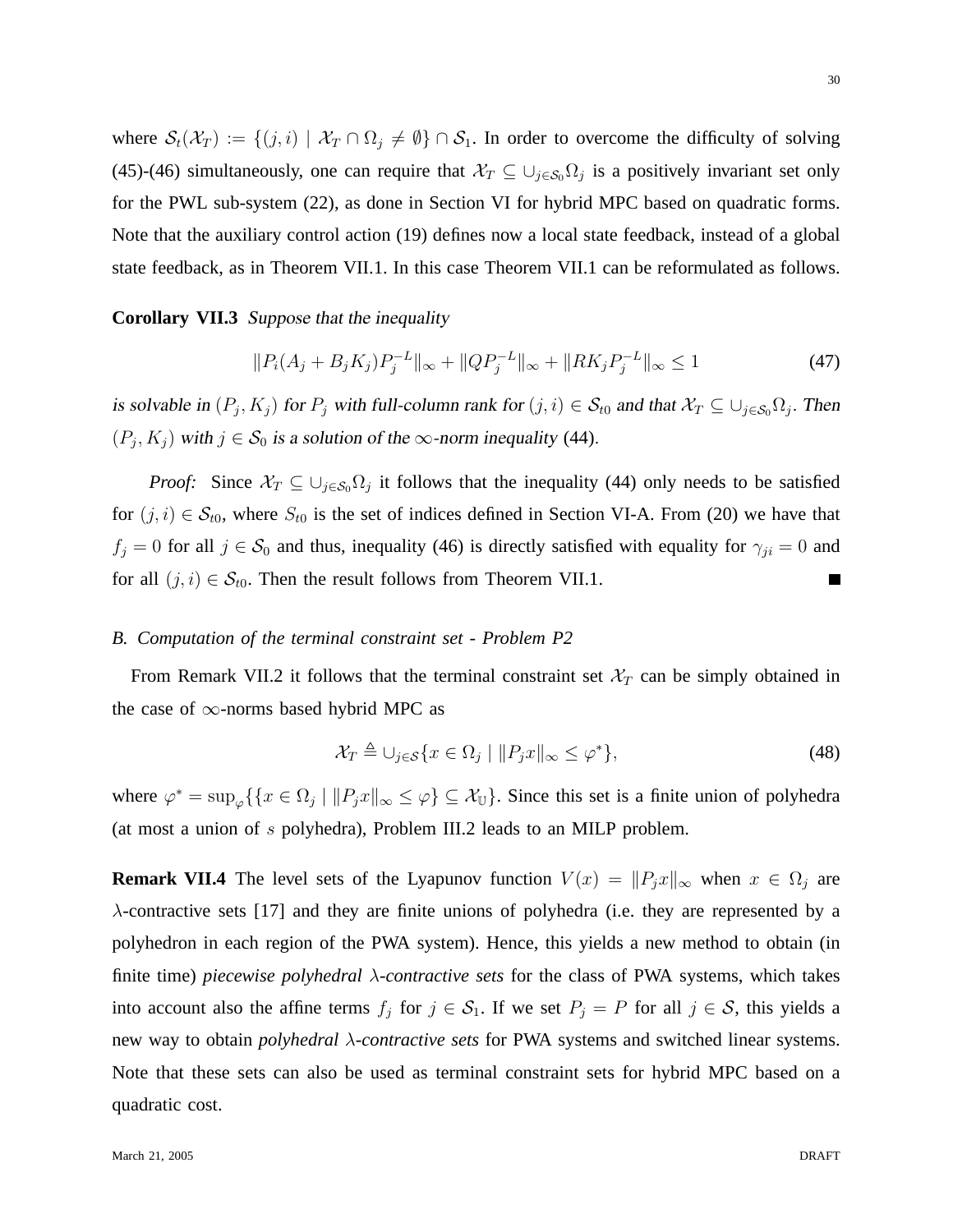#### *C. How to choose the prediction horizon - Problem P3*

In the case of an  $\infty$ -norms based MPC cost Problem III.2 with the terminal constraint set chosen as in Section VII-B leads to an MILP problem [5]. Two procedures for obtaining the minimum prediction horizon needed to achieve feasibility of Problem III.2 have been indicated in Section VI-C.

## *D. Reduction of the computational complexity*

This section gives some techniques to approach the computationally challenging problem associated with inequality (45). If the matrices  $P_j$  are known in (45), then the optimization problem associated with the inequality (44) can be recast as a Linear Programming (LP) problem. In the sequel we will indicate two ways to find "educated guesses" of  $P_j$ ,  $j \in S$ . These methods are based on the observation that a necessary condition for the existence of the  $P_j$  matrices that satisfy (45)-(46) is that  $F(x) = ||P_jx||_{\infty}$  when  $x \in \Omega_j$ ,  $j \in S$  is a piecewise linear Lyapunov function of the closed-loop PWA system (43)-(19), as shown in Corollary V.3. Educated guesses of  $P_j$  are now based on functions  $F(x)$  that satisfy this necessary condition and hence, induce what one might call "feedback controlled positively invariant sets".

*A quadratic approach*. One possibility to fix the terminal weight in (45) is to use the approach of Section VI-B to calculate a common polyhedral positively invariant set  $P$  for the PWL subsystem (22). If  $\mathcal P$  is symmetric, then a good choice for the terminal weight is the matrix  $P$ that induces the polyhedron P, i.e.  $\mathcal{P} := \{x \in \mathcal{X}_{\mathbb{U}} \mid ||Px||_{\infty} \le c\}, c > 0$ . Note that this approach towards fixing the terminal weights is using some feedback matrices  $\{K_j \mid j \in \mathcal{S}_0\}$ calculated via semi-definite programming, i.e. as done in Section VI-A or in [16] in order to obtain a *common quadratic Lyapunov function*. However, these feedbacks, although they render the resulting polyhedral set positively invariant, do not necessarily satisfy the inequality (45). Fixing  $P_j = P$  for all  $j \in S_0$  in (45) and solving the remaining LP problem in  $\{K_j \mid j \in S_0\}$ amounts to searching for a different state feedback control law, which not only renders the employed set positively invariant, but also ensures that inequality (45) is satisfied.

*"Squaring the circle"*. Another way to obtain polyhedral (or piecewise polyhedral) controlled positively invariant sets for PWA systems that admit a common (or a piecewise) quadratic Lyapunov function is based on the result of Theorem VI.7. Giving additional structure to the algorithm of [24] such that it generates a symmetric polyhedron with a finite number of facets,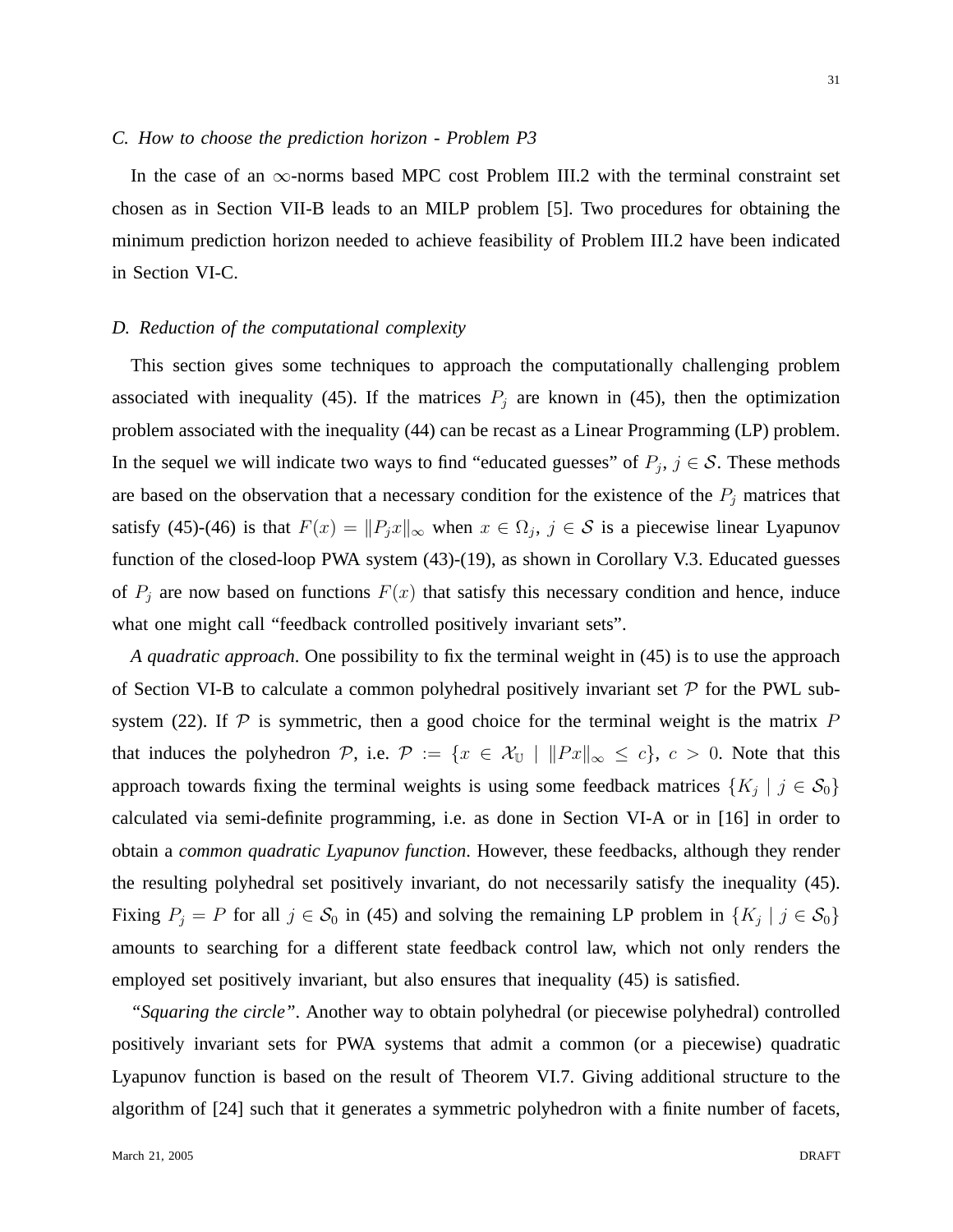a polyhedral or a piecewise polyhedral positively invariant set can be obtained for system (22) and then  $P_j$  can be chosen as the matrices that induce the corresponding polyhedra.

*Example 3*. Consider the following PWA chain of integrators:

$$
x_{k+1} = \begin{cases} A_1 x_k + B_1 u_k & \text{if } [0 \ 1 \ 1] x_k < 0 \end{cases}, \ [1 \ 0 \ 0] x_k < 2 \end{cases}, \ [-1 \ 0 \ 0] x_k < 2 \end{cases}
$$
\n
$$
x_{k+1} = \begin{cases} A_2 x_k + B_2 u_k & \text{if } [0 \ 1 \ 1] x_k \ge 0 \end{cases}, \ [1 \ 0 \ 0] x_k < 2 \end{cases}, \ [-1 \ 0 \ 0] x_k < 2 \tag{49}
$$
\n
$$
A_3 x_k + B_3 u_k + f \quad \text{otherwise}
$$

subject to the constraints  $x_k \in \mathbb{X} = [-10, 10]^3$  and  $u_k \in \mathbb{U} = [-2, 2]$ , where

$$
A_1 = \begin{bmatrix} 1 & 0.4 & 0.08 \\ 0 & 1 & 0.4 \\ 0 & 0 & 1 \end{bmatrix}, A_2 = \begin{bmatrix} 1 & 0.7 & 0.245 \\ 0 & 1 & 0.7 \\ 0 & 0 & 1 \end{bmatrix}, A_3 = \begin{bmatrix} 1 & 0.8 & 0.32 \\ 0 & 1 & 0.8 \\ 0 & 0 & 1 \end{bmatrix},
$$

$$
B_1 = \begin{bmatrix} 0.0107 \\ 0.08 \\ 0.4 \end{bmatrix}, B_2 = \begin{bmatrix} 0.0572 \\ 0.245 \\ 0.7 \end{bmatrix}, B_3 = \begin{bmatrix} 0.0853 \\ 0.32 \\ 0.8 \end{bmatrix}, f = \begin{bmatrix} 0.3 \\ 0.1 \\ 0.1 \end{bmatrix}.
$$

The weights of the MPC cost are  $Q = I_3$  and  $R = 0.1$ . The following solution to the inequality (45) has been found using a min-max formulation and the Matlab fmincon solver (CPU time was 5.65 seconds for a Pentium IV at 1.7GHz):

$$
P = \begin{bmatrix} 24.1304 & 20.3234 & 4.9959 \\ 20.3764 & 35.9684 & 10.5832 \\ 6.3709 & 9.21 & 9.9118 \end{bmatrix}, K_3 = \begin{bmatrix} -0.8434 & -2.063 & -1.9809 \end{bmatrix}, \gamma = 0.174,
$$
  

$$
K_1 = \begin{bmatrix} -2.3843 & -4.5862 & -3.1858 \end{bmatrix}, K_2 = \begin{bmatrix} -0.8386 & -2.1077 & -2.1084 \end{bmatrix}.
$$
 (50)

The terminal set has been obtained as in (48) for  $\varphi^* = 2.64$  and is plotted in Figure 5. Due to the input constraints we have that  $\mathcal{X}_T \subset \bigcup_{j \in \mathcal{S}_0} \Omega_j$  for system (49). However, it can be easily checked that inequality (46) holds for system (49) and all  $x \in \mathbb{X}$ . The simulation results are plotted in Figure 6 for system (49) with initial state  $x_0 = \begin{bmatrix} 1.9 & -1 & 1 \end{bmatrix}^\top$  and in closed-loop with the MPC control (6) calculated for the matrices  $P$ ,  $Q$  and  $R$  given above,  $N = 5$  (obtained using the Hybrid Toolbox as in subsection VII-C) and with a polyhedral terminal set (i.e. the set plotted in Figure 5). As guaranteed by Theorem V.2, the MPC control law (6) stabilizes system (49) while satisfying the state and input constraints.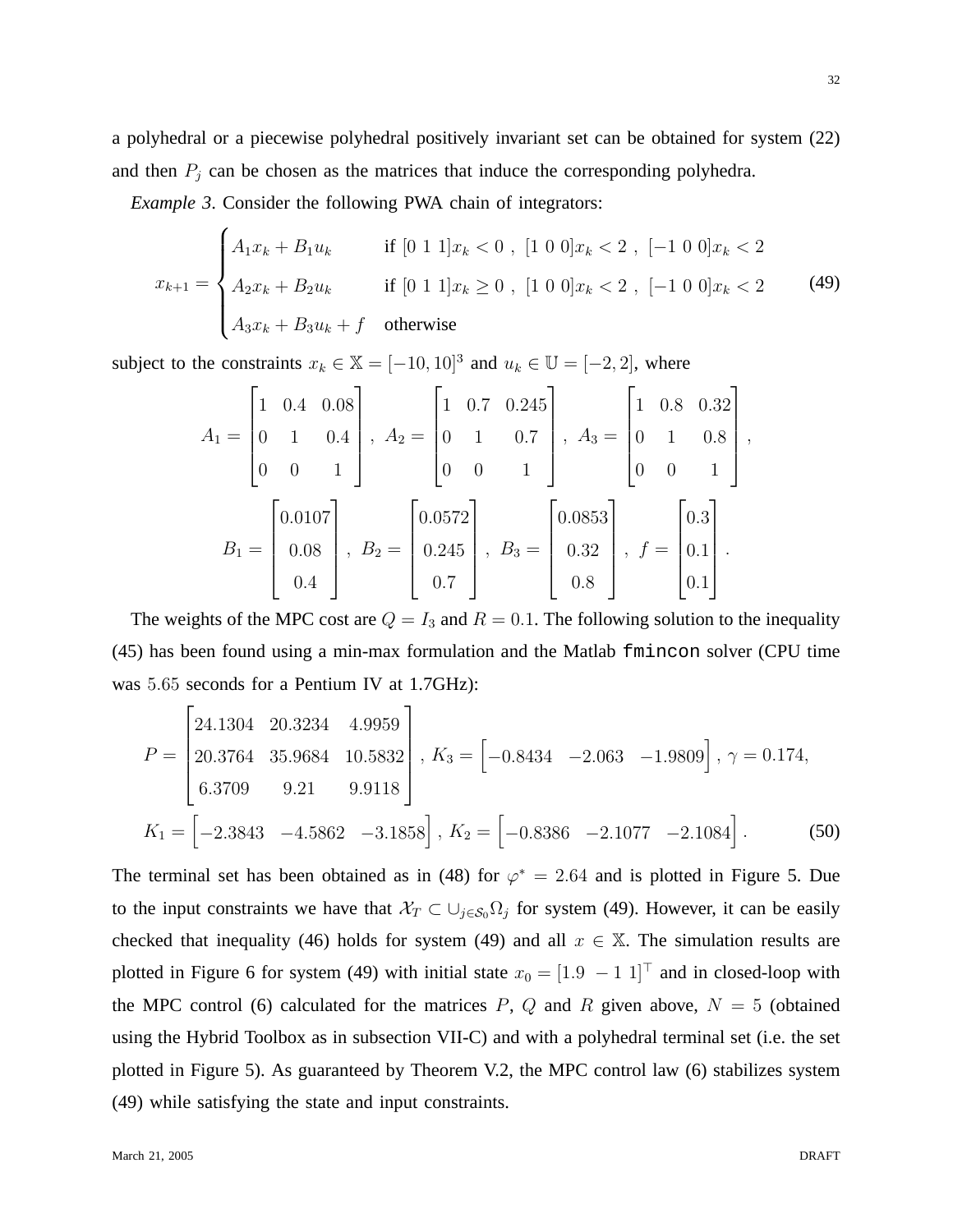

Fig. 5. Example 3:  $X_T$  - blue polyhedron.



Fig. 6. Example 3: State trajectory (up) and input history (down).

The maximal positively invariant set obtained with the MPT Toolbox [26] for Example 3 is a non-convex union of 13 polyhedra. In this case, a prediction horizon of  $N = 2$  is required to ensure that  $x_0 \in \mathcal{X}_f(N)$ .

## VIII. TERMINAL EQUALITY CONSTRAINT

In this section we consider the case when a terminal equality constraint is employed to guarantee stability, e.g. see [9] for details on this method. In this setting the terminal cost  $F(x)$  is set equal to zero for all x and the terminal constraint set is taken as  $\mathcal{X}_T = \{0\}$  in Problem III.2. This implies that the terminal constraint from Definition III.1 now becomes  $x_{k+N} = 0$ . On one hand, this method has the advantage that the problems P1 and P2 are solved directly. On the other hand, the terminal equality constraint method usually requires a larger prediction horizon for feasibility of the Problem III.2, which increases the computational complexity of the MPC algorithm (e.g., for Example 3 a prediction horizon of  $N = 35$  is required for feasibility with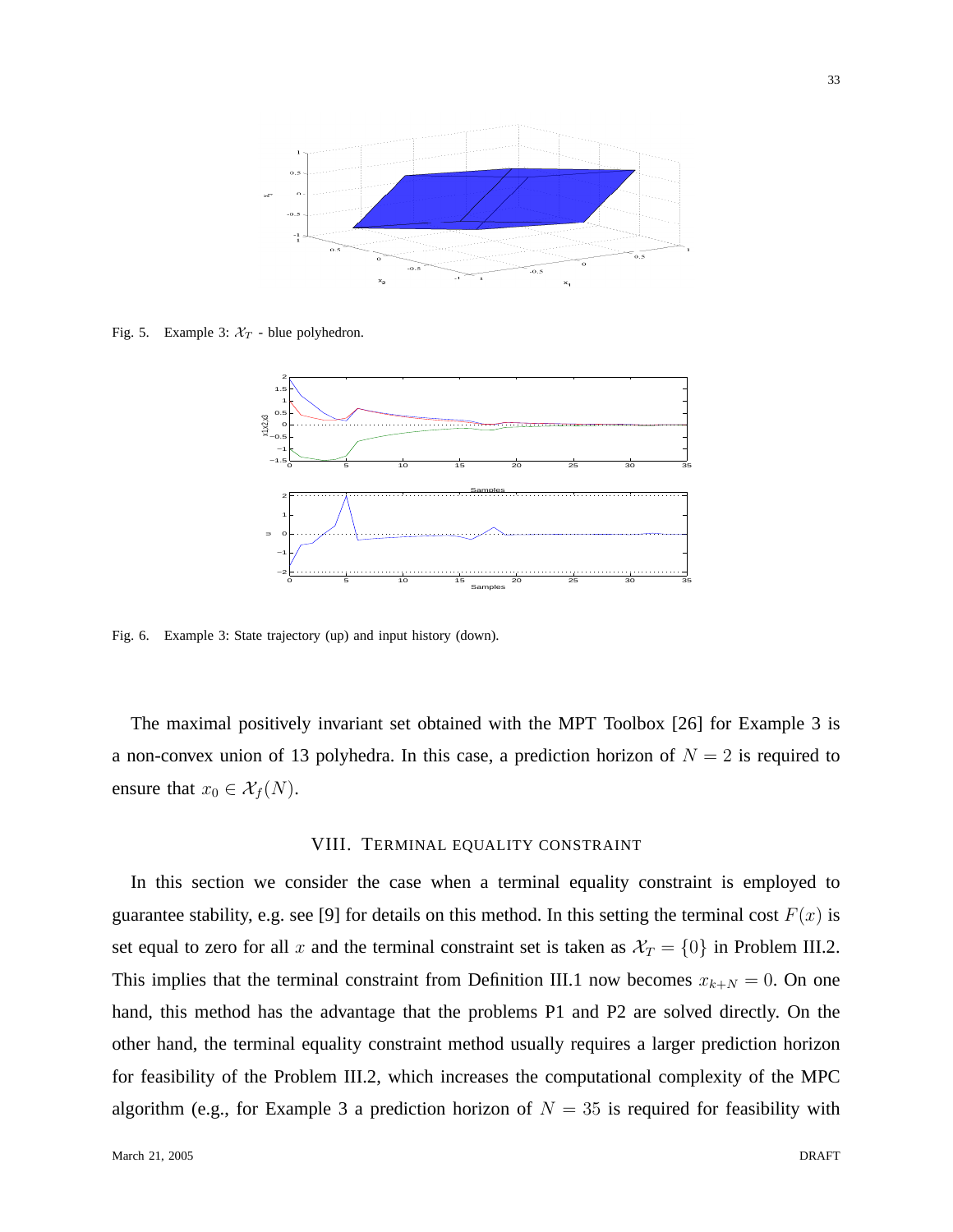respect to the considered initial state).

Note that the terminal equality constraint method, although it has been used since the early stages of hybrid MPC [1] has only been proven to guarantee attractivity for the closed-loop system (e.g. see Theorem 1 of [1]). We show that under suitable assumptions Lyapunov stability can also be achieved in this setting using the theory developed in Subsection V-B.

Consider an optimal sequence of controls obtained by solving Problem III.2 at time  $k \geq 0$ , i.e.  $\mathbf{u}_k^* = (u_k^*, u_{k+1}^*, \dots, u_{k+N-1}^*)$  and let  $\mathbf{x}_k^*(x_k, \mathbf{u}_k^*) := (x_{k+1}^*, \dots, x_{k+N}^*)$  denote the state sequence generated by system (2) from initial state  $x_k$  and by applying the input sequence  $\mathbf{u}_k^*$ . Note that  $x_{k+N}^* = 0$ . Let  $\|\cdot\|_p$  denote an arbitrary p-norm and consider the following assumption.

**Assumption VIII.1** There exist positive numbers  $\beta_i$  such that  $||u^*_{k+i}||_p \leq \beta_i ||x_k||_p$  for all  $x_k \in$  $\mathcal{X}_f(N)$ , and all  $i = 0, \ldots, N - 1$ .

We will use the following result.

**Lemma VIII.2** Under Assumption VIII.1 there exist positive numbers  $\alpha_i$  such that

$$
||x_{k+i}^*||_p \le \alpha_i ||x_k||_p, \quad \text{for all} \quad x_k \in \mathcal{X}_f(N) \quad \text{and for all} \quad i = 0, \dots, N-1. \tag{51}
$$

The proof of Lemma VIII.2 is given in the Appendix. In the sequel we will show that the stage cost  $L$  satisfies Assumption V.5 for both the quadratic forms case and the  $p$ -norms case.

**Theorem VIII.3** Suppose that Assumption VIII.1 holds and  $L(x, u) = x^{\top}Qx + u^{\top}Ru$  or  $L(x, u) =$  $||Qx||_p + ||Ru||_p$ . Then the stage cost  $L(x, u)$  satisfies Assumption V.5.

*Proof:* We have already proven in Section VI and Section VII that L satisfies the first part of Assumption V.5 for  $w(\|x\|) = \lambda_{\min}(Q) \|x\|_2^2$  in the quadratic forms case and  $w(\|x\|) = \gamma \|x\|_{\infty}$ in the  $\infty$ -norms case. Note that the proof given in the  $\infty$ -norms case applies for any p-norm. Now we prove that the second part of Assumption V.5 is satisfied. Consider the quadratic forms stage cost, i.e.  $L(x, u) = x^{\top}Qx + u^{\top}Ru$ . From Lemma VIII.2 and by Assumption VIII.1 it follows that:

$$
L(x_{k+i}^*, u_{k+i}^*) \le \lambda_{\max}(Q) \|x_{k+i}^*\|_2^2 + \lambda_{\max}(R) \|u_{k+i}^*\|_2^2 \le
$$
  
 
$$
\le (\alpha_i^2 \lambda_{\max}(Q) + \beta_i^2 \lambda_{\max}(R)) \|x_k\|_2^2 =: c_i \|x_k\|_2^2, \quad \forall x_k \in \mathcal{X}_f(N), i = 0, ..., N - 1,
$$
  
(52)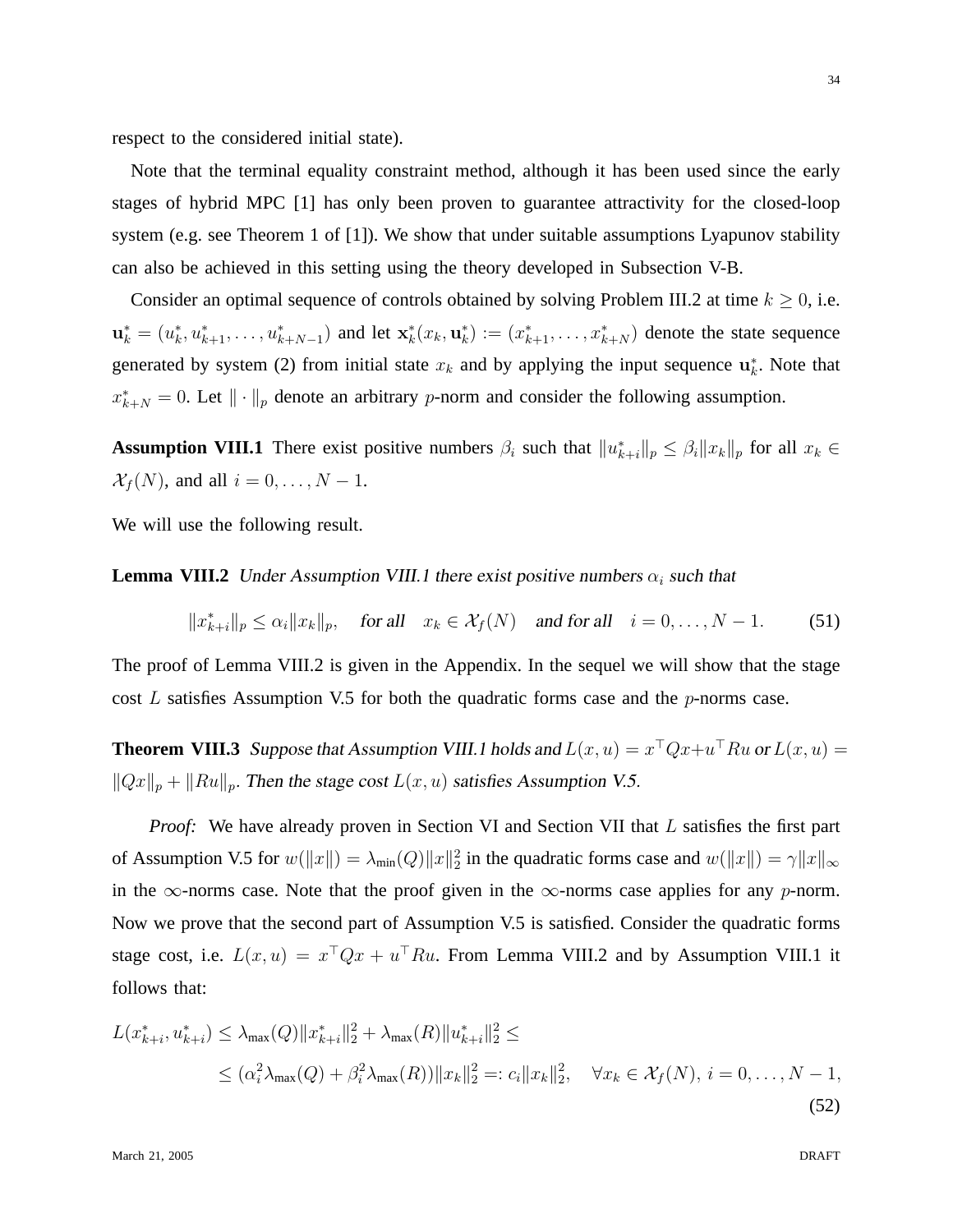where  $c_i > 0$  for all  $i = 0, \ldots, N - 1$ . By applying the same reasoning for a p-norms stage cost, i.e.  $L(x, u) = ||Qx||_p + ||Ru||_p$ , it follows that:

$$
L(x_{k+i}^*, u_{k+i}^*) \le ||Q||_p ||x_{k+i}^*||_p + ||R||_p ||u_{k+i}^*||_p \le
$$
  
 
$$
\le (\alpha_i ||Q||_p + \beta_i ||R||_p) ||x_k||_p =: a_i ||x_k||_p, \quad \forall x_k \in \mathcal{X}_f(N), \ i = 0, \dots, N-1,
$$
 (53)

where  $a_i > 0$  for all  $i = 0, \ldots, N - 1$ .

Hence, the stage cost  $L(x, u)$  satisfies Assumption V.5 for  $w(\Vert x \Vert) = \lambda_{\min}(Q) \Vert x \Vert_2^2$  and  $\varphi(\|x\|) = \max_{i=0,\dots,N-1} c_i \|x\|_2^2$ , for the quadratic forms case, and  $w(\|x\|) = \gamma \|x\|_p$  and  $\varphi(\|x\|) =$  $\max_{i=0,\dots,N-1} a_i ||x||_p$  for the *p*-norms case. П

We have shown that Assumption V.5 holds for both quadratic forms and  $p$ -norms based hybrid MPC. Hence, it follows from Theorem VIII.3 and Theorem V.7 that Lyapunov stability can be achieved for *terminal equality constraint* hybrid MPC. It is worth pointing out that in [19] it has been shown that Lyapunov stability is achieved for terminal equality constraint MPC of Lipschitz continuous nonlinear systems, based on the assumption that the controls  $u_{k+i}^*$  are Lipschitz continuous functions of the state (see Corollary 1 of [19] for details).

## IX. CONCLUSIONS

In this paper we have derived sufficient *a priori* conditions for Lyapunov asymptotic stability and exponential stability of hybrid Model Predictive Control. We developed a general theory which shows that Lyapunov stability can be achieved even if the considered Lyapunov function and the system dynamics are discontinuous. This has been proven for both *terminal cost and constraint set* and *terminal equality constraint* hybrid MPC. In the particular case of constrained PWA systems and quadratic forms or ∞-norms based cost functions, new procedures for calculating the terminal cost and the terminal constraint set have been developed. If the MPC cost is defined using quadratic forms, then the terminal cost is calculated via semi-definite programming. For an  $\infty$ -norm based cost, the terminal cost is obtained by solving off-line an optimization problem. Novel algorithms for calculating polyhedral or piecewise polyhedral positively invariant sets for PWA systems have also been developed. The off-line computation of these positively invariant sets is numerically more friendly in comparison with the computation of the maximal positively invariant set. The theory has been illustrated by several examples.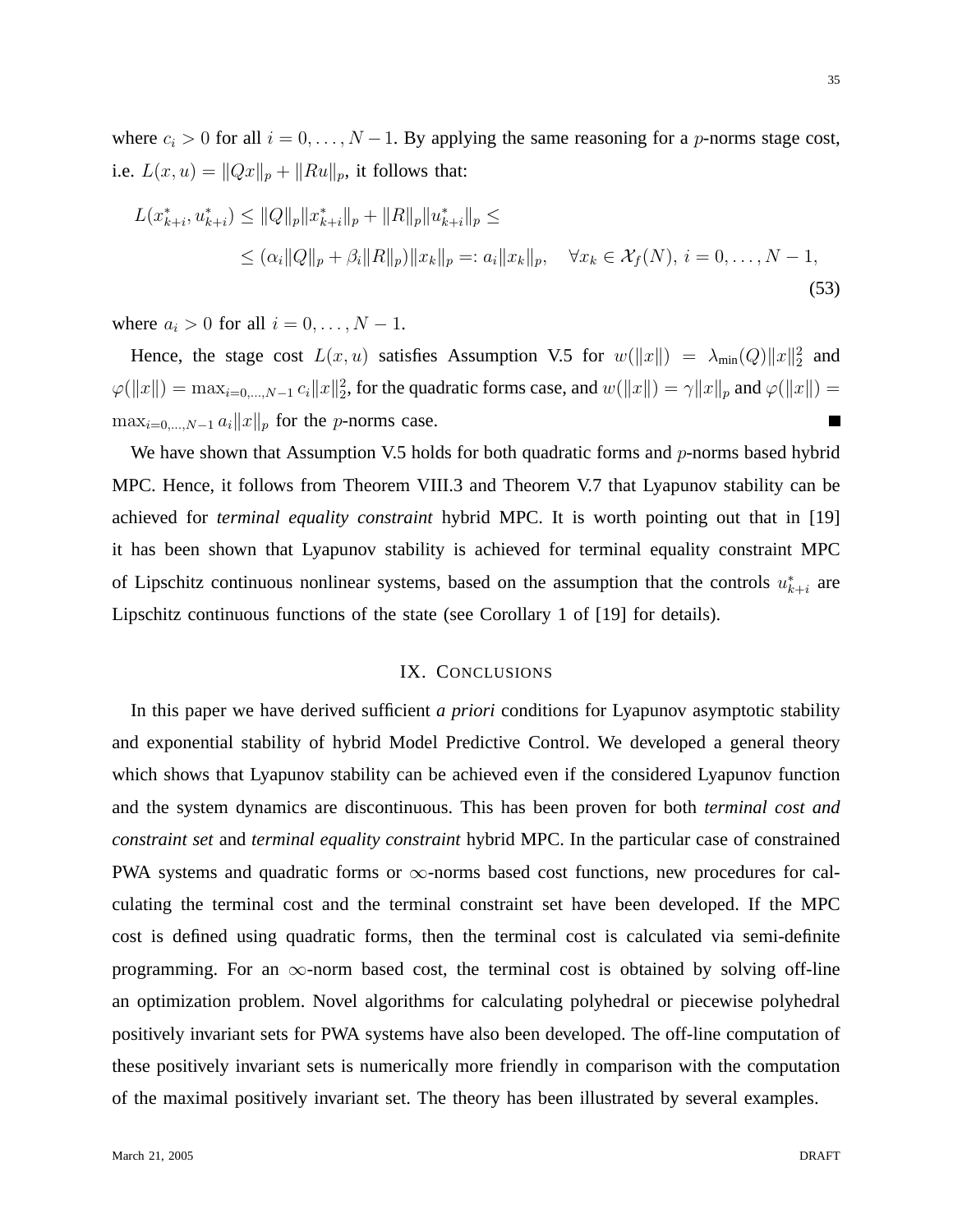In summary, next to a general theory on stability of hybrid MPC, we provide a complete framework for both quadratic forms and  $\infty$ -norms MPC schemes for PWA systems with an *a priori* stability guarantee.

## APPENDIX

## *A. Proof of Lemma VI.1*

First we prove that the matrix inequality (24) and the LMI (25) are equivalent. We start by applying the Schur complement to (25), which yields:

$$
Z_j - \left(Z_j Y_j^\top (A_j Z_j + B_j Y_j)^\top\right) \begin{pmatrix} Q & 0 & 0 \\ 0 & R & 0 \\ 0 & 0 & Z_i^{-1} \end{pmatrix} \begin{pmatrix} Z_j \\ Y_j \\ (A_j Z_j + B_j Y_j) \end{pmatrix} > 0
$$
  
and 
$$
\begin{pmatrix} Q^{-1} & 0 & 0 \\ 0 & R^{-1} & 0 \\ 0 & 0 & Z_i \end{pmatrix} > 0 \text{ for all } (j, i) \in \mathcal{S}_{t0}. \text{ Since } Q > 0 \text{ and } R > 0 \text{ it follows that}
$$

$$
\begin{pmatrix} Z_i & 0 \\ 0 & Z_j - Z_j Q Z_j - Y_j^\top R Y_j - (A_j Z_j + B_j Y_j)^\top Z_i^{-1} (A_j Z_j + B_j Y_j) \end{pmatrix} > 0.
$$
  
Substituting  $Z_j := P_j^{-1}, Z_i := P_i^{-1}$  and  $Y_j := K_j P_j^{-1}$  in the above matrix inequality and pre-  

$$
\begin{pmatrix} P_i & 0 \end{pmatrix}
$$

multiplying and post-multiplying with  $P_i$  0  $\begin{pmatrix} 0 & P_j \end{pmatrix} > 0$  yields the equivalent matrix inequality (24).

The proof that (24) and the LMI (26) are equivalent can be obtained by applying the method used in the proof of Theorem 1 from [27] (in [27] the proof is only given for a common terminal weight  $P$  and a linear feedback  $K$  due to constraints imposed by robustness). Finally, it can be proven that (24) and the LMI (27) are equivalent by combining the technique used in the proof of Theorem 2 from [28] (which deals with the stability of feedback controlled switched linear systems) with the technique used above to prove the equivalency between (24) and (25).

# *B. Proof of Theorem VI.3*

Since  $\{(\sigma_{1j}, \ldots, \sigma_{nj}), (\gamma_{1i}, \ldots, \gamma_{ni}), K_j, U_{ji} \mid (j,i) \in S_{t0}\}\$  satisfy the LMI (30)-(31)-(32) we can apply the Schur complement to (30), which yields

$$
V_j \Sigma_j V_j^{\top} - (A_j + B_j K_j)^{\top} V_i \Gamma_i^{-1} V_i^{\top} (A_j + B_j K_j) - Q - K_j^{\top} R K_j - E_{ji}^{\top} U_{ji} E_{ji} > 0.
$$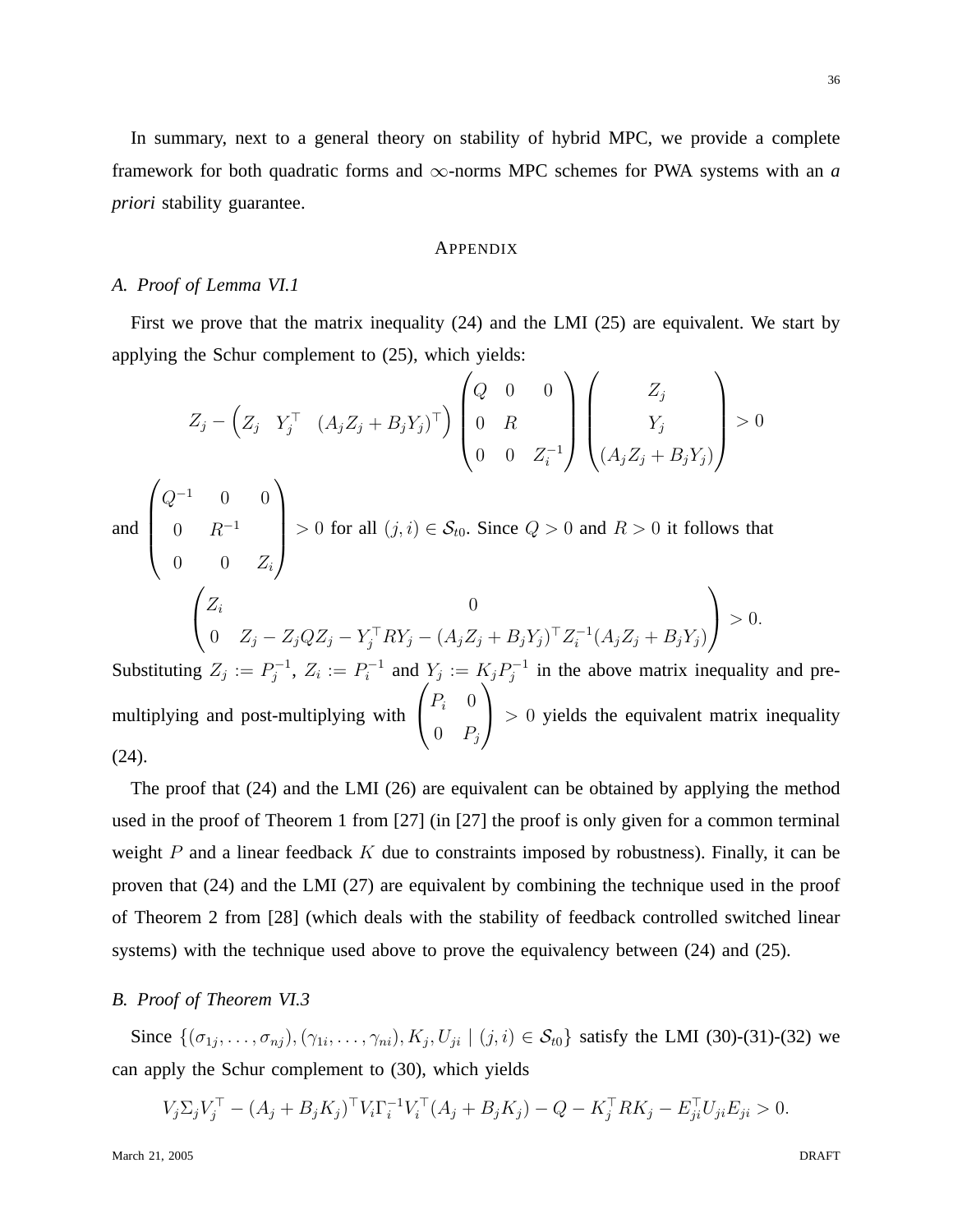By adding and subtracting  $(A_j + B_j K_j)^{\top} V_i \Sigma_i V_i^{\top} (A_j + B_j K_j)$  in the above inequality we obtain the equivalent

$$
V_j \Sigma_j V_j^{\top} - (A_j + B_j K_j)^{\top} V_i \Sigma_i V_i^{\top} (A_j + B_j K_j) - Q - K_j^{\top} R K_j - E_{ji}^{\top} U_{ji} E_{ji} >
$$
  
> 
$$
(A_j + B_j K_j)^{\top} V_i \Gamma_i^{-1} V_i^{\top} (A_j + B_j K_j) - (A_j + B_j K_j)^{\top} V_i \Sigma_i V_i^{\top} (A_j + B_j K_j).
$$
 (54)

From (31b) we have that  $1 - \sigma_{lj}\gamma_{lj} \ge 0$  for all  $l = 1, \ldots, n$  and all  $j \in S_0$ . Then, the inequality

$$
\Gamma_i^{-1} - \Sigma_i = \begin{pmatrix} \frac{1 - \gamma_{1i}\sigma_{1i}}{\gamma_{1i}} & \cdots & 0 \\ \vdots & \ddots & \vdots \\ 0 & \cdots & \frac{1 - \gamma_{ni}\sigma_{ni}}{\gamma_{ni}} \end{pmatrix} \ge 0
$$

holds for all  $i \in S_0$  and from (54) it follows that the inequality

$$
V_j \Sigma_j V_j^{\top} - (A_j + B_j K_j)^{\top} V_i \Sigma_i V_i^{\top} (A_j + B_j K_j) - Q - K_j^{\top} R K_j - E_{ji}^{\top} U_{ji} E_{ji} > 0
$$

is satisfied for all  $(j, i) \in S_{t0}$ . The matrix inequality (28) is obtained by letting  $P_j = V_j \Sigma_j V_j^{\top} > 0$ for all  $j \in S_0$  in the above inequality.

## *C. Proof of Theorem VI.6*

1) If  $x \in \mathcal{P}$  then  $x \in \mathcal{X}_i$  for all i. Hence, we have that  $A_j^{cl} x \in \mathcal{X}_{i-1}$  for all  $j \in \mathcal{S}_0$  and all i. Then  $A_j^{cl}x \in \mathcal{P}$  for all  $j \in \mathcal{S}_0$ . So,  $\mathcal{P}$  is a positively invariant set for system (35) with arbitrary switching. In order to prove that the set  $P$  is maximal let  $\tilde{P} \subseteq \tilde{\mathcal{X}}_U = \mathcal{X}_0$  be a positively invariant set for system (35) with arbitrary switching. In order to use induction, we assume that  $\tilde{\mathcal{P}} \subseteq \mathcal{X}_i$ for some *i*. Due to the positive invariance of  $\tilde{P}$ , for any  $x \in \tilde{P}$  we have that  $A_j^{cl} x \in \tilde{P} \subseteq \mathcal{X}_i$  for all  $j \in S_0$ . Hence,  $x \in \mathcal{X}_{i+1}$ . Thus,  $\tilde{\mathcal{P}} \subset \mathcal{X}_{i+1}$  and by induction  $\tilde{\mathcal{P}} \subset \mathcal{X}_i$  for all i, which yields  $\tilde{\mathcal{P}} \subset \bigcap_{i=0}^\infty \mathcal{X}_i = \mathcal{P}.$ 

Now we prove that  $P$  is a convex set. Assume that  $P$  is the maximal positively invariant set for system (35) with arbitrary switching. Then we have that  $P$  is a positively invariant set for any linear system in (35) and then it follows from [29] that the convex hull of  $\mathcal P$  is also a positively invariant set for any linear system in (35). Hence, the convex hull of  $P$  is a positively invariant set for system (35) under arbitrary switching. Since  $\tilde{\mathcal{X}}_U$  is a convex set, it follows that the convex hull of  $P$  is included in  $\tilde{\mathcal{X}}_{U}$ . By maximality, the convex hull of  $P$  is also included in P and thus, P is convex. As the origin is an equilibrium for  $x_{k+1} = A_j^{cl} x, \forall j \in S_0$ , P contains the origin.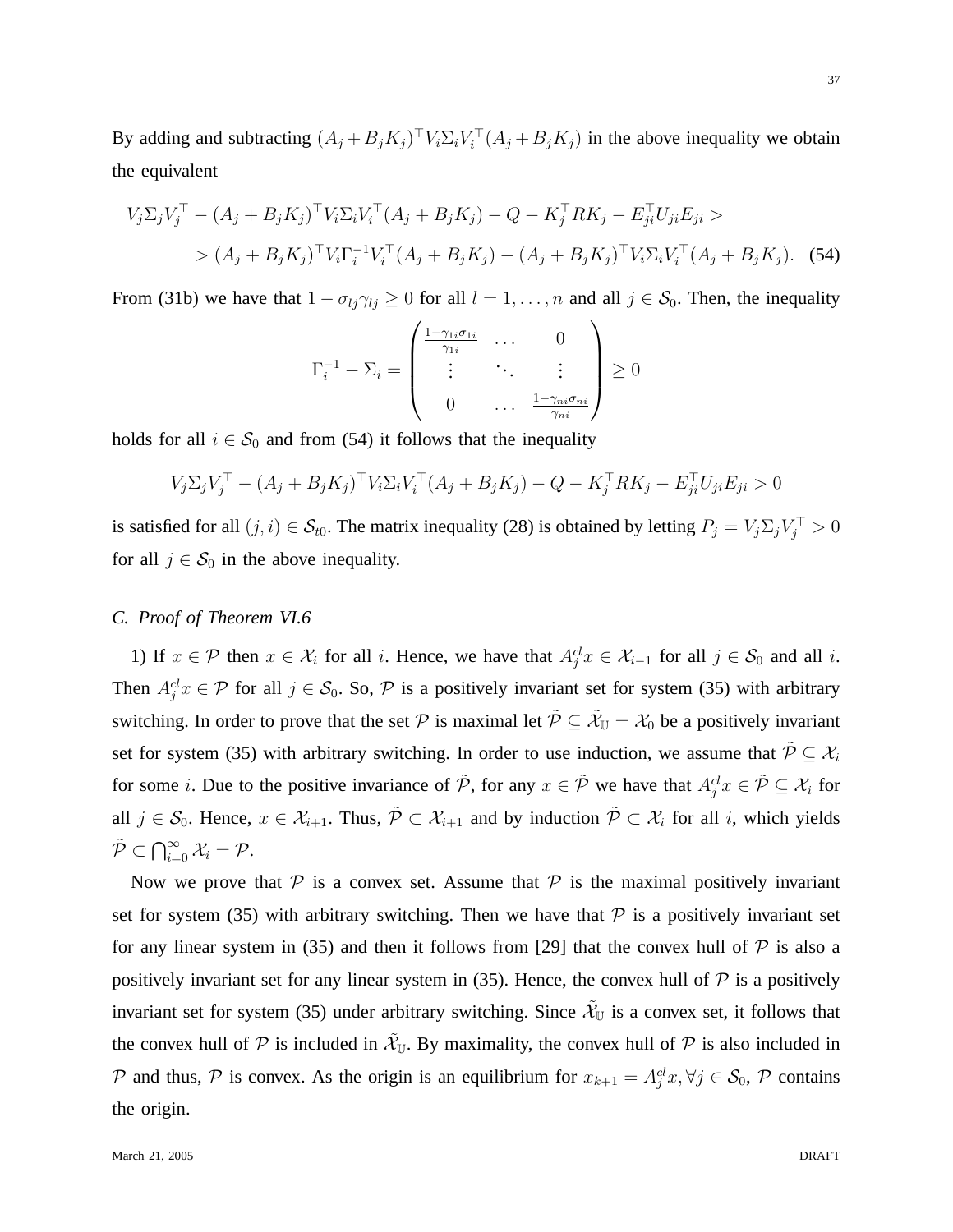2) Assume that the algorithm (36) terminates in  $i^*$  steps. Then, it follows directly from  $\mathcal{X}_i \subseteq$  $\mathcal{X}_{i-1}$  for all  $i > 0$  that  $\mathcal{X}_i = \mathcal{X}_{i^*}$  for all  $i \geq i^*$  and  $\mathcal{P} = \mathcal{X}_{i^*}$ . Since  $\tilde{\mathcal{X}}_{\mathbb{U}}$  is a polyhedral set and from the fact that the intersection of polyhedra produces polyhedra, it follows that the sets  $\mathcal{X}^j_0$  $\mathcal{Q}_0^{ij} := \mathcal{Q}_j^1(\tilde{\mathcal{X}}_{\mathbb{U}}) \bigcap \tilde{\mathcal{X}}_{\mathbb{U}}$  are polyhedra for all  $j \in \mathcal{S}_0$ . Then it follows that the set  $\mathcal{X}_1$  is a polyhedral set and, for the same reason,  $\mathcal{X}_i$ ,  $i = 2, 3, \ldots$ , are polyhedral sets. Then, it follows that  $\mathcal P$  is also a polyhedral set.

3) The proof is essentially due to [23]. Let  $\mathcal E$  denote a  $\lambda$ -contractive set with  $0 < \lambda < 1$  for system (35) under arbitrary switching that contains the origin in its interior. Then there exist  $c_2 > c_1 > 0$  such that  $c_1 \mathcal{E} \subsetneq \tilde{\mathcal{X}}_U \subsetneq c_2 \mathcal{E}$ . Since  $c_2 \mathcal{E}$  is  $\lambda$ -contractive, we have that any state trajectory starting on the boundary of  $c_2 \mathcal{E}$  reaches in i discrete-time steps the set  $\lambda^i c_2 \mathcal{E}$ . Hence, there exists an i<sup>\*</sup> such that all the states trajectories starting inside  $\tilde{\mathcal{X}}_U \subsetneq c_2 \mathcal{E}$  lie in  $c_1 \mathcal{E}$  within  $i^*$  discrete-time steps. Since  $c_1 \mathcal{E}$  is  $\lambda$ -contractive and thus, positively invariant, it follows that if a state trajectory stays i\* discrete-time steps inside  $\tilde{\mathcal{X}}_U$ , then it stays in forever. Hence,  $\mathcal{X}_{i^*}\subseteq \mathcal{P}$ and thus,  $\mathcal{X}_{i^*} = \mathcal{P}$ .

4) This follows directly from 1) and from Lemma VI.5.

## *D. Proof of Theorem VII.1*

Since  $\{(P_j, K_j, \gamma_{ji}) | (j, i) \in S_t\}$  satisfy (45) it follows that

$$
||P_i(A_j + B_j K_j)P_j^{-L}||_{\infty} + ||QP_j^{-L}||_{\infty} + ||RK_j P_j^{-L}||_{\infty} + \gamma_{ji} - 1 \le 0, \quad (j, i) \in S_t.
$$
 (55)

Right multiplying the inequality (55) with  $||P_jx_k||_{\infty}$  and using the inequality (46) yields:

$$
0 \geq ||P_i(A_j + B_j K_j)P_j^{-L}||_{\infty}||P_j x_k||_{\infty} + ||QP_j^{-L}||_{\infty}||P_j x_k||_{\infty}
$$
  
+  $\gamma_{ji}||P_j x_k||_{\infty} + ||RK_j P_j^{-L}||_{\infty}||P_j x_k||_{\infty} - ||P_j x_k||_{\infty} \ge$   

$$
\geq ||P_i(A_j + B_j K_j)P_j^{-L} P_j x_k||_{\infty} + ||QP_j^{-L} P_j x_k||_{\infty}
$$
  
+  $||P_i f_j||_{\infty} + ||RK_j P_j^{-L} P_j x_k||_{\infty} - ||P_j x_k||_{\infty} \ge$   

$$
\geq ||P_i(A_j + B_j K_j) x_k + P_i f_j||_{\infty} + ||RK_j x_k||_{\infty} + ||Q x_k||_{\infty} - ||P_j x_k||_{\infty}.
$$
 (56)

Hence, inequality (44) holds.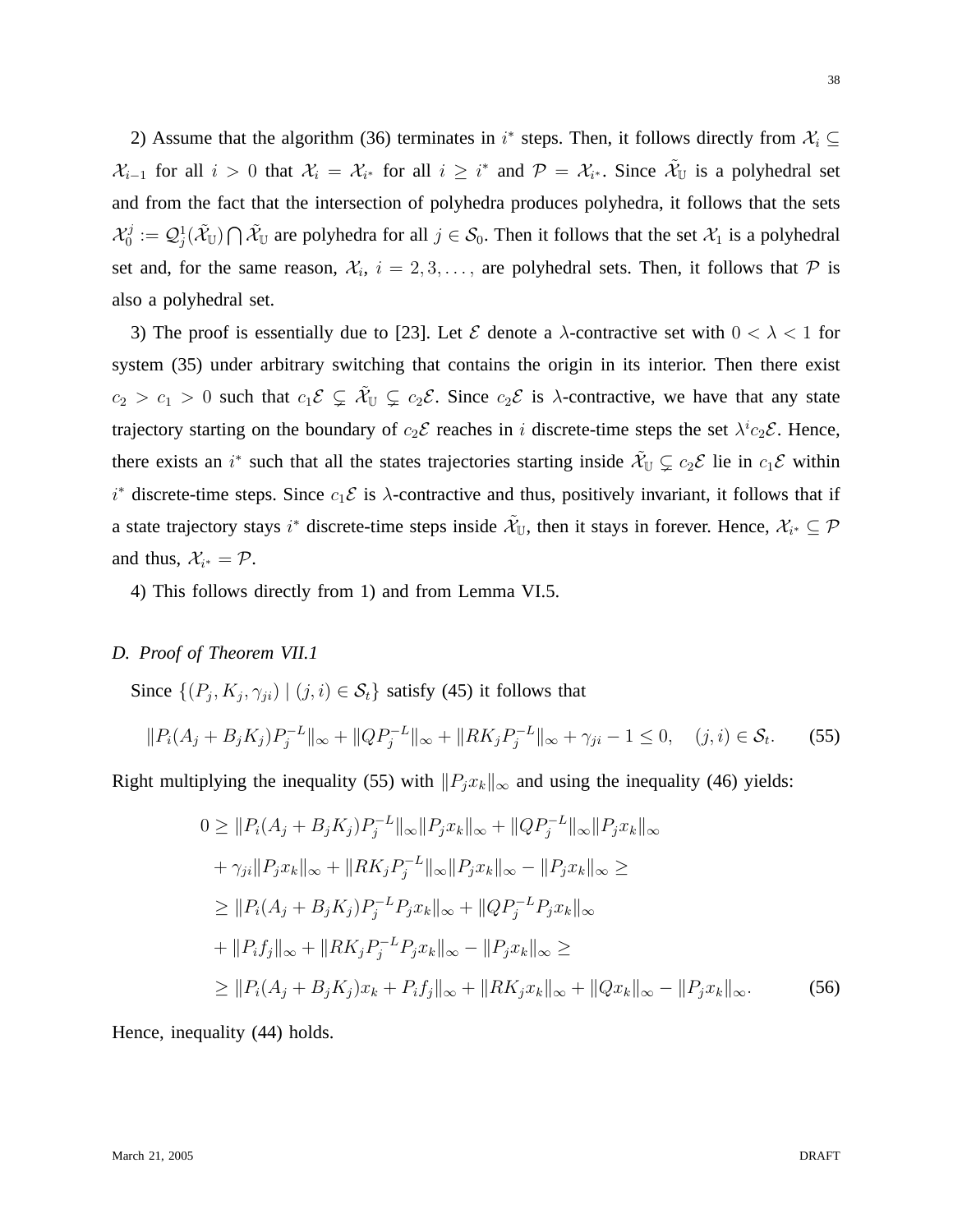We will use induction to prove Lemma VIII.2. For  $i = 0$ , the inequality  $||x_{k+i}^*||_p \le \alpha_i ||x_k||_p$ holds for any  $\alpha_0 \ge 1$ . Suppose  $||x^*_{k+i}||_p \le \alpha_i ||x_k||_p$  holds for some  $0 \le i \le N-2$ . Now we will prove that it holds for  $i + 1$ . We have that

$$
||x_{k+i+1}^*||_p = ||A_j x_{k+i}^* + B_j u_{k+i}^* + f_j||_p \quad \text{when} \quad x_{k+i}^* \in \mathcal{X}_f(N) \cap \Omega_j, \quad j \in \mathcal{S}.
$$

Since there exists a positive number  $\mu$  such that  $||x||_p \ge \mu$  for all  $x \in \bigcup_{j \in S_1} \Omega_j$  and  $f_j = 0$  for  $j \in \mathcal{S}_0$ , it follows that there exists a positive number  $\theta$  such that  $||f_j||_p \le \theta ||x||_p$  for all  $x \in \mathbb{R}^n$ and all  $j \in S$ . Then, by Assumption VIII.1 it follows that

$$
||x_{k+i+1}^*||_p \le ||A_j||_p ||x_{k+i}^*||_p + ||B_j||_p ||u_{k+i}^*||_p + ||f_j||_p \le
$$
  

$$
\le \max_{j \in S} (||A_j||_p + \beta_i ||B_j||_p + \theta) ||x_{k+i}^*||_p.
$$
 (57)

Hence, by the induction hypothesis it follows that

$$
||x_{k+i+1}^*||_p \le \alpha_{i+1} ||x_k||_p,
$$

for  $\alpha_{i+1} := \max_{i \in S} (\|A_i\|_p + \beta_i \|B_i\|_p + \theta)\alpha_i > 0.$ 

## **REFERENCES**

- [1] A. Bemporad and M. Morari, "Control of systems integrating logic, dynamics, and constraints," *Automatica*, vol. 35, pp. 407–427, 1999.
- [2] E. Sontag, "Nonlinear regulation: the piecewise linear approach," *IEEE Transactions on Automatic Control*, vol. 26, no. 2, pp. 346–357, 1981.
- [3] W. Heemels, B. De Schutter, and A. Bemporad, "Equivalence of hybrid dynamical models," *Automatica*, vol. 37, pp. 1085–1091, 2001.
- [4] A. Bemporad, "Efficient conversion of mixed logical dynamical systems into an equivalent piecewise affine form," *IEEE Transactions on Automatic Control*, vol. 49, no. 5, pp. 832–838, 2004.
- [5] A. Bemporad, F. Borrelli, and M. Morari, "Optimal controllers for hybrid systems: Stability and piecewise linear explicit form," in *39th IEEE Conference on Decision and Control*, Sydney, Australia, 2000, pp. 1810–1815.
- [6] E. Kerrigan and D. Mayne, "Optimal control of constrained, piecewise affine systems with bounded disturbances," in *41st IEEE Conference on Decision and Control*, Las Vegas, Nevada, 2002, pp. 1552–1557.
- [7] M. Lazar, W. Heemels, S. Weiland, and A. Bemporad, "Stabilization conditions for model predictive control of constrained PWA systems," in *43rd IEEE Conference on Decision and Control*, Paradise Island, Bahamas, 2004, pp. 4595–4600.
- [8] S. Qin and T. Badgwell, "A survey of industrial model predictive control technology," *Control Engineering Practice*, vol. 11, pp. 733–764, 2003.
- [9] D. Mayne, J. Rawlings, C. Rao, and P. Scokaert, "Constrained model predictive control: Stability and optimality," *Automatica*, vol. 36, pp. 789–814, 2000.